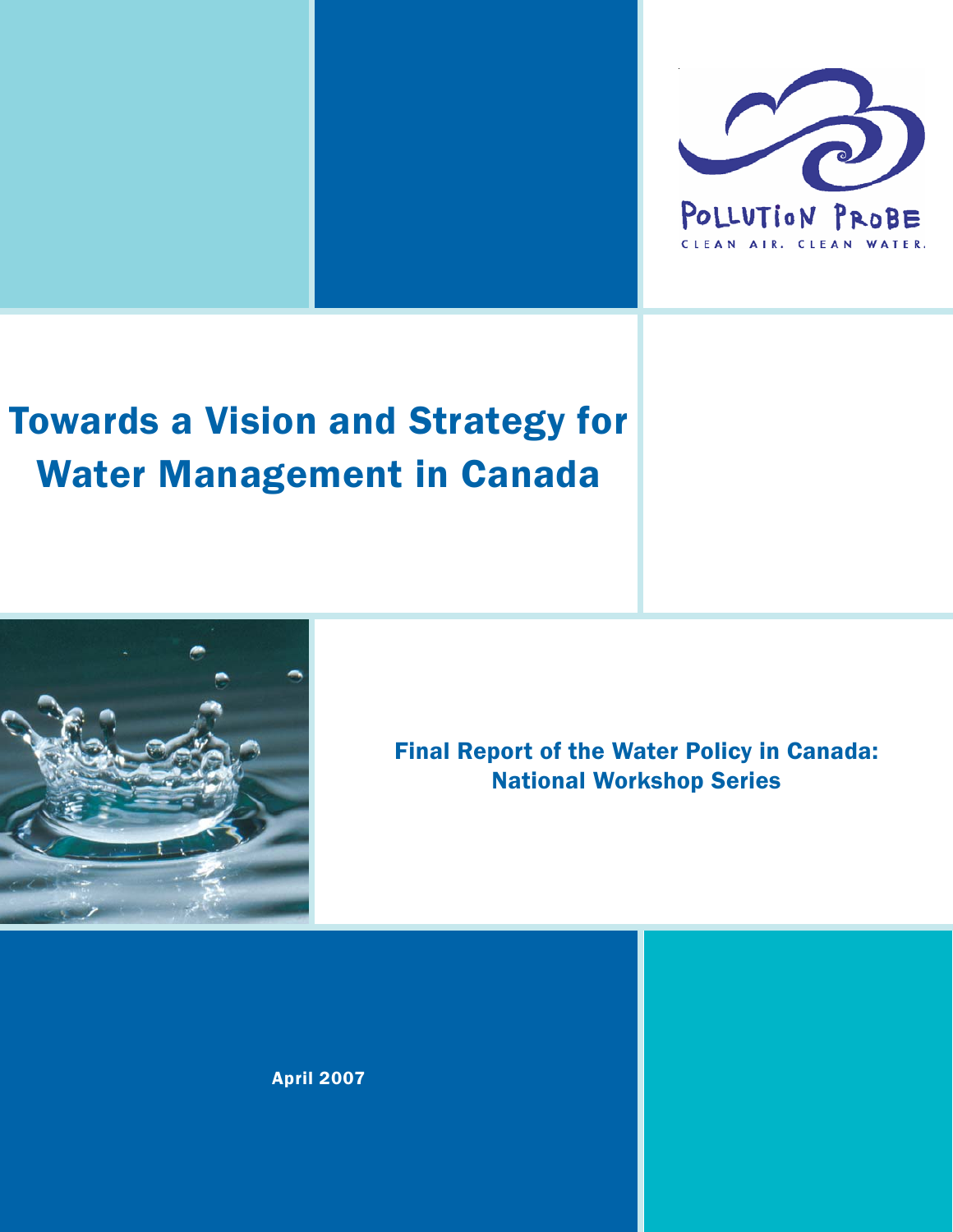**POLLUTION PROBE** is a non-profit charitable organization that works in partnership with all sectors of society to protect health by promoting clean air and clean water. Pollution Probe was established in 1969 following a gathering of 240 students and professors at the University of Toronto campus to discuss a series of disquieting pesticide-related stories that had appeared in the media. Early issues tackled by Pollution Probe included urging the Canadian government to ban DDT for almost all uses and campaigning for the clean-up of the Don River in Toronto. We encouraged curbside recycling in 140 Ontario communities and supported the development of the Blue Box programme. Pollution Probe has published several books, including *Profit from Pollution Preventio*n, *The Canadian Green Consumer Guide* (of which more than 225,000 copies were sold across Canada) and *Additive Alert!*

In the 1990s, Pollution Probe focused its programmes on issues related to air pollution, water pollution, climate change and human health, including a major programme to remove human sources of mercury from the environment. Pollution Probe's scope has since expanded to include new concerns, such as the unique risks that environmental contaminants pose to children, the health risks related to exposures within indoor environments, and the development of innovative tools for promoting responsible environmental behaviour.

Since 1993, as part of our ongoing commitment to improving air quality, Pollution Probe has held an annual Clean Air Campaign during the month of June to raise awareness of the interrelationships among vehicle emissions, smog, climate change and human respiratory problems. The Clean Air Campaign helped the Ontario Ministry of the Environment develop a mandatory vehicle emissions testing programme, called Drive Clean.

Pollution Probe offers innovative and practical solutions to environmental issues pertaining to air and water pollution. In defining environmental problems and advocating practical solutions, we draw upon sound science and technology, mobilize scientists and other experts, and build partnerships with industry, governments and communities.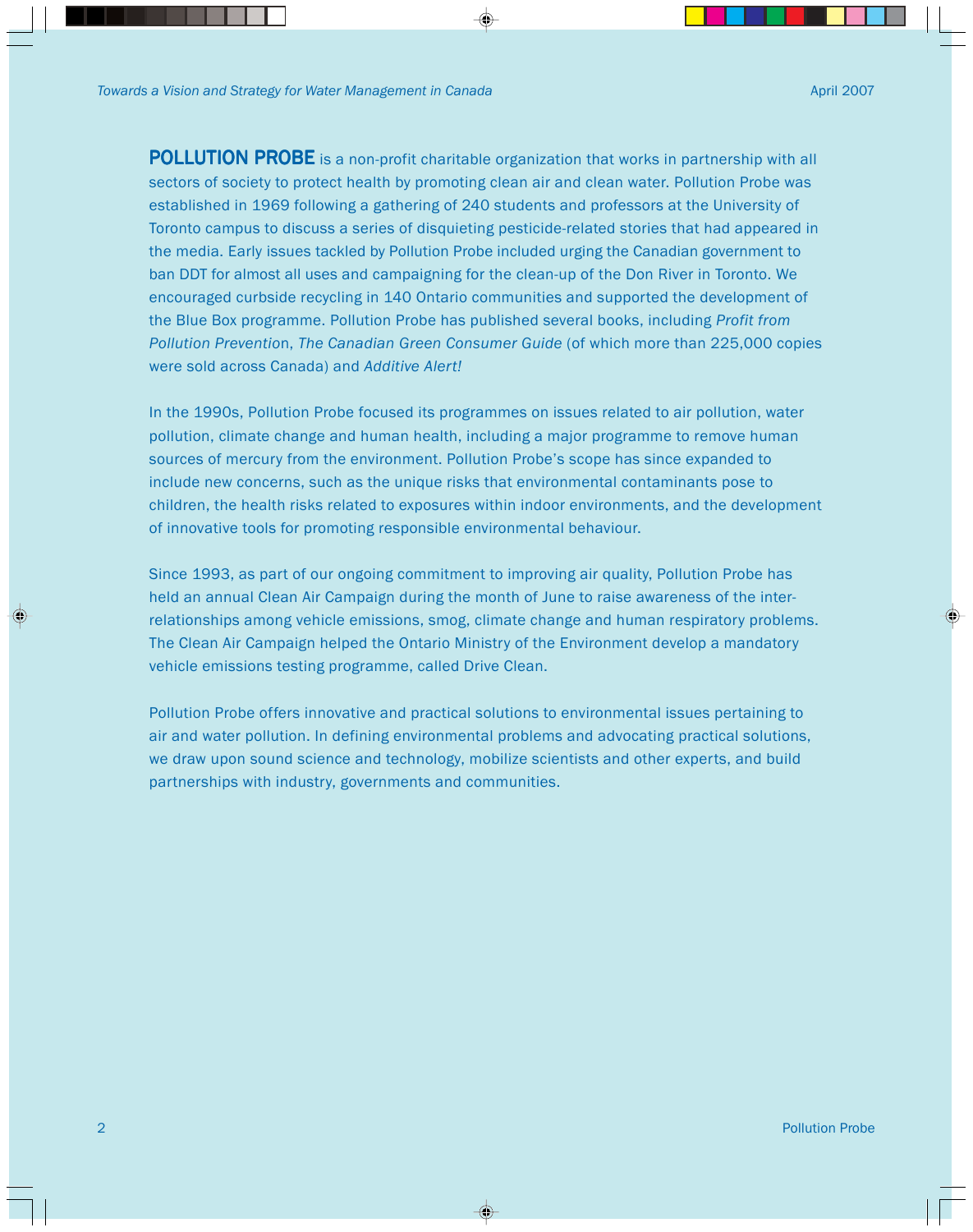## Acknowledgements

Pollution Probe extends its appreciation to the *Water Policy in Canada: National Workshop Series* Advisory Committee and its sponsors and partners, all of which are listed below. Almost 70 speakers contributed their expertise to the series (see Appendix I) and their contributions are also appreciated. Pollution Probe gratefully acknowledges the assistance of Paul Griss of Boldon Group Incorporated who played a key role in helping to organize the workshop series and was instrumental in developing this "living document" through the course of the project.

#### Advisory Committee

Oliver Brandes, Senior Research Associate, POLIS Project on Ecological Governance, University of Victoria Norm Brandson, Co-chair, Lake Winnipeg Federal/Provincial Implementation Committee David Brooks, Director of Research, Friends of the Earth Canada Bernadette Conant, Executive Director, Canadian Water Network John Cooper, Director's Office, Water Quality and Health, Health Canada Graham Daborn, Director, Arthur Irving Academy for the Environment, Acadia University Kenton Kinney, Senior Policy Analyst, Sustainable Planning Branch, New Brunswick Department of Environment Senator Elaine McCoy Rob Messervey, Manager, Water Resources Section, Ontario Ministry of Natural Resources Ken Ogilvie, Executive Director, Pollution Probe Donald Renaud, Director, Ecosystem Policy Integration, Environment Canada Henry Venema, Director, Sustainable Natural Resources Management, International Institute for Sustainable Development Bev Yee, Assistant Deputy Minister, Environmental Assurance, Alberta Environment Dianne Zimmerman, Senior Manager, Issue Management and Stakeholder Engagement, Suncor Energy

#### Sponsors and Partners

Acadia University Agriculture and Agri-Food Canada Alberta Environment Canadian Water Network Environment Canada Health Canada Industry Canada International Institute for Sustainable Development Manitoba Water Stewardship Natural Resources Canada New Brunswick Department of Environment Ontario Ministry of Natural Resources Policy Research Initiative, Government of Canada POLIS Project on Ecological Governance at the University of Victoria Suncor Energy Foundation University of Guelph University of Lethbridge Walter and Duncan Gordon Foundation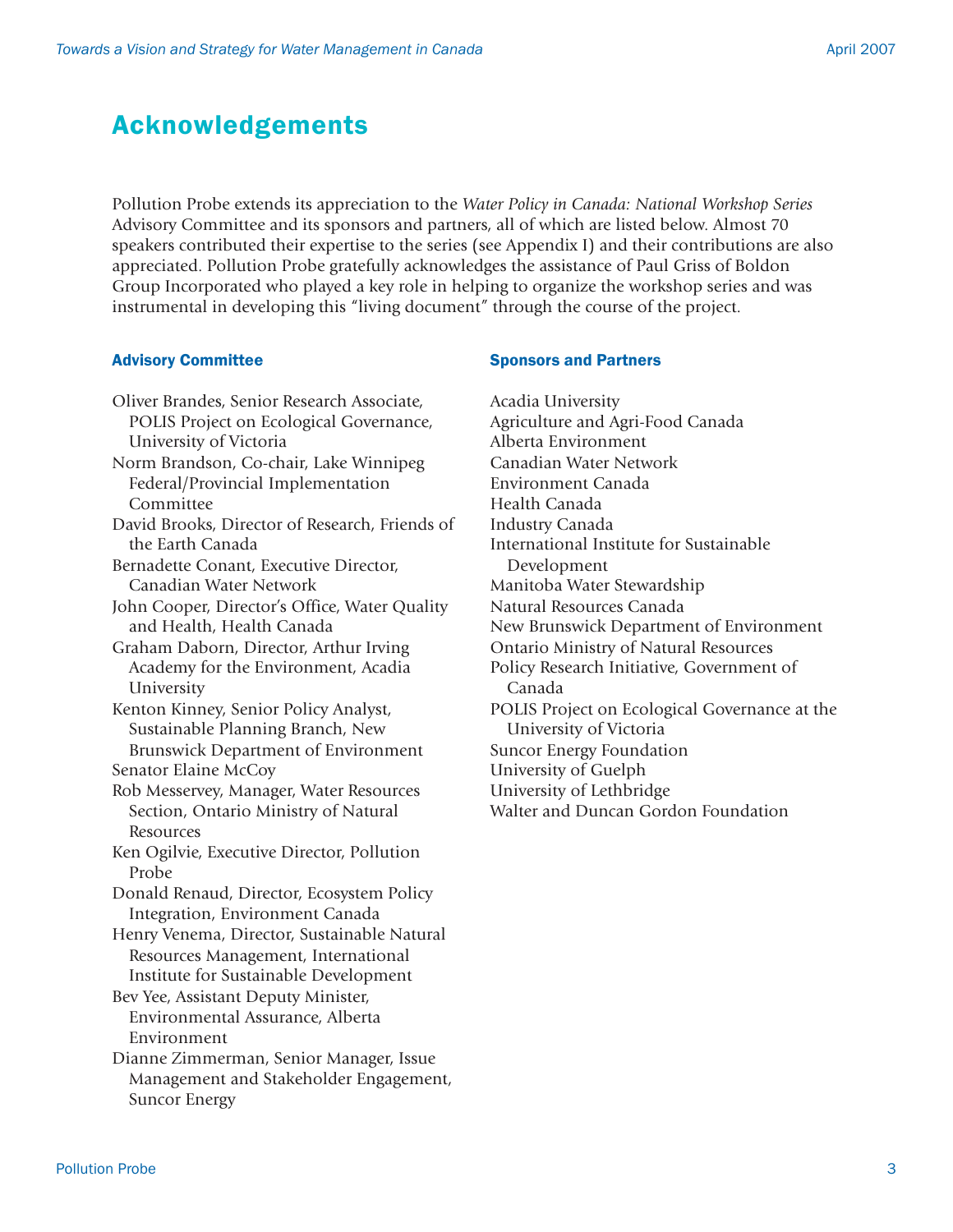## Table of Contents

| <b>Introduction</b> |                                                                          |    |  |  |
|---------------------|--------------------------------------------------------------------------|----|--|--|
|                     | A. Water Policy in Canada                                                | 7  |  |  |
|                     | <b>A.1 Current Policy Context</b>                                        | 7  |  |  |
|                     | <b>A.2 Can There Be National Coordination?</b>                           | 9  |  |  |
|                     | <b>B. Watershed Management: We're All</b>                                |    |  |  |
|                     | in this Together                                                         | 11 |  |  |
|                     | <b>B.1 Protecting Ecosystem Integrity</b>                                | 13 |  |  |
|                     | <b>B.2 Establishing Watersheds as a Sense of</b><br><b>Place</b>         | 14 |  |  |
|                     | <b>B.3 Integrating Water with Land Use and</b>                           |    |  |  |
|                     | <b>Other Strategies</b>                                                  | 16 |  |  |
|                     | <b>B.4 Recognizing Diffuse Leadership</b>                                | 16 |  |  |
|                     |                                                                          |    |  |  |
|                     | <b>C. Water Governance: You Go First</b>                                 | 17 |  |  |
|                     | <b>C.1 Overlapping Ecological and Jurisdictional</b>                     |    |  |  |
|                     | <b>Boundaries</b>                                                        | 17 |  |  |
|                     | <b>C.2 Interjurisdictional Cooperation</b>                               | 19 |  |  |
|                     | <b>C.3 Clarifying the Federal Role in Watershed</b><br><b>Management</b> | 19 |  |  |
|                     | <b>C.4 Flexibility in Approach and Consistency</b>                       |    |  |  |
|                     | in Outcome                                                               | 20 |  |  |
|                     | <b>C.5 Letting Go: The Changing Role of</b>                              |    |  |  |
|                     | <b>Government</b>                                                        | 21 |  |  |
|                     | <b>C.6 Building Partnerships</b>                                         | 22 |  |  |
|                     | <b>C.6.1 Engaging Communities</b>                                        | 22 |  |  |
|                     | <b>C.6.2 First Nations</b>                                               | 23 |  |  |
|                     | <b>C.6.3 Role of the Private Sector</b>                                  | 24 |  |  |
|                     | <b>C.7 Building Capacity</b>                                             | 24 |  |  |
|                     | <b>D. Water Research: What Do We</b>                                     |    |  |  |
|                     | Know, What Do We Need To Know,                                           |    |  |  |
|                     | and Who Knows It?                                                        | 27 |  |  |
|                     | <b>D.1 Research and Monitoring Capacity</b>                              | 28 |  |  |
|                     | <b>D.2 Setting Research Priorities</b>                                   | 29 |  |  |
|                     | <b>D.3 Community-based Monitoring</b>                                    | 30 |  |  |
|                     | <b>D.4 Standardized Monitoring and Data</b>                              |    |  |  |
|                     | <b>Availability</b>                                                      | 31 |  |  |
|                     | E. Water Quality: Will That Be Tap or                                    |    |  |  |
|                     | <b>Bottled?</b>                                                          | 32 |  |  |
|                     |                                                                          | 33 |  |  |
|                     | <b>E.1 Setting Standards</b>                                             | 33 |  |  |
|                     | <b>E.2 Rebuilding Public Trust</b>                                       |    |  |  |
|                     | <b>E.3 Water Treatment</b>                                               | 33 |  |  |
|                     | <b>E.4 Source Water Protection</b>                                       | 34 |  |  |

| F. Water Quantity: I Was Here First            | 36 |  |  |  |  |
|------------------------------------------------|----|--|--|--|--|
| <b>F.1 Water Distribution</b>                  | 36 |  |  |  |  |
| <b>F.2 Water Allocations</b>                   | 36 |  |  |  |  |
| <b>F.3 Energy Development</b>                  | 37 |  |  |  |  |
|                                                |    |  |  |  |  |
| <b>F.4 Agriculture</b>                         | 38 |  |  |  |  |
| <b>F.5 Municipalities</b>                      | 38 |  |  |  |  |
| <b>F.6 Adapting to Climate Change</b>          | 39 |  |  |  |  |
| <b>G. Water Conservation: Why Save</b>         |    |  |  |  |  |
| <b>Unless   Have To?</b>                       | 41 |  |  |  |  |
|                                                |    |  |  |  |  |
| <b>G.1 Incentive to Conserve</b>               | 41 |  |  |  |  |
| <b>G.2 Demand Management/Efficiency</b>        | 42 |  |  |  |  |
| <b>G.3 Pricing</b>                             | 43 |  |  |  |  |
| <b>H. International Concerns: Is Our</b>       |    |  |  |  |  |
| <b>Water for Sale or for the Taking?</b>       | 44 |  |  |  |  |
| <b>H.1 Transboundary Issues</b>                | 44 |  |  |  |  |
| <b>H.2 Interbasin Transfers and Bulk Water</b> |    |  |  |  |  |
|                                                |    |  |  |  |  |
| <b>Exports</b>                                 | 45 |  |  |  |  |
| <b>Towards a Vision and Strategy for</b><br>L. |    |  |  |  |  |
| <b>Water Policy in Canada: A New</b>           |    |  |  |  |  |
| <b>Approach to Water Management</b>            | 46 |  |  |  |  |
| <b>I.1 Defining the Problem</b>                | 46 |  |  |  |  |
| <b>I.2 Political Commitment</b>                | 46 |  |  |  |  |
| <b>I.3 Articulate a Vision</b>                 | 48 |  |  |  |  |
| <b>I.4 Get the House in Order</b>              | 48 |  |  |  |  |
| <b>I.5 Improved Communications</b>             | 49 |  |  |  |  |
| <b>I.6 Enhanced Science and Infomation</b>     |    |  |  |  |  |
| <b>Capacity</b>                                | 49 |  |  |  |  |
| <b>I.7 Build on Strengths</b>                  | 49 |  |  |  |  |
|                                                |    |  |  |  |  |
| <b>I.8 Recognize Regional Diversity</b>        | 49 |  |  |  |  |
| <b>I.9 Innovate and Demonstrate</b>            | 50 |  |  |  |  |
| <b>I.10Commit Resources</b>                    | 50 |  |  |  |  |
| <b>Appendix I - Water Policy in Canada:</b>    |    |  |  |  |  |
| <b>National Workshop Series</b>                |    |  |  |  |  |
| <b>Presentations</b>                           | 51 |  |  |  |  |
|                                                |    |  |  |  |  |
| <b>Appendix II - Approach of Water Policy</b>  |    |  |  |  |  |
| in Canada: National Workshop Series 53         |    |  |  |  |  |

Appendix III – References 54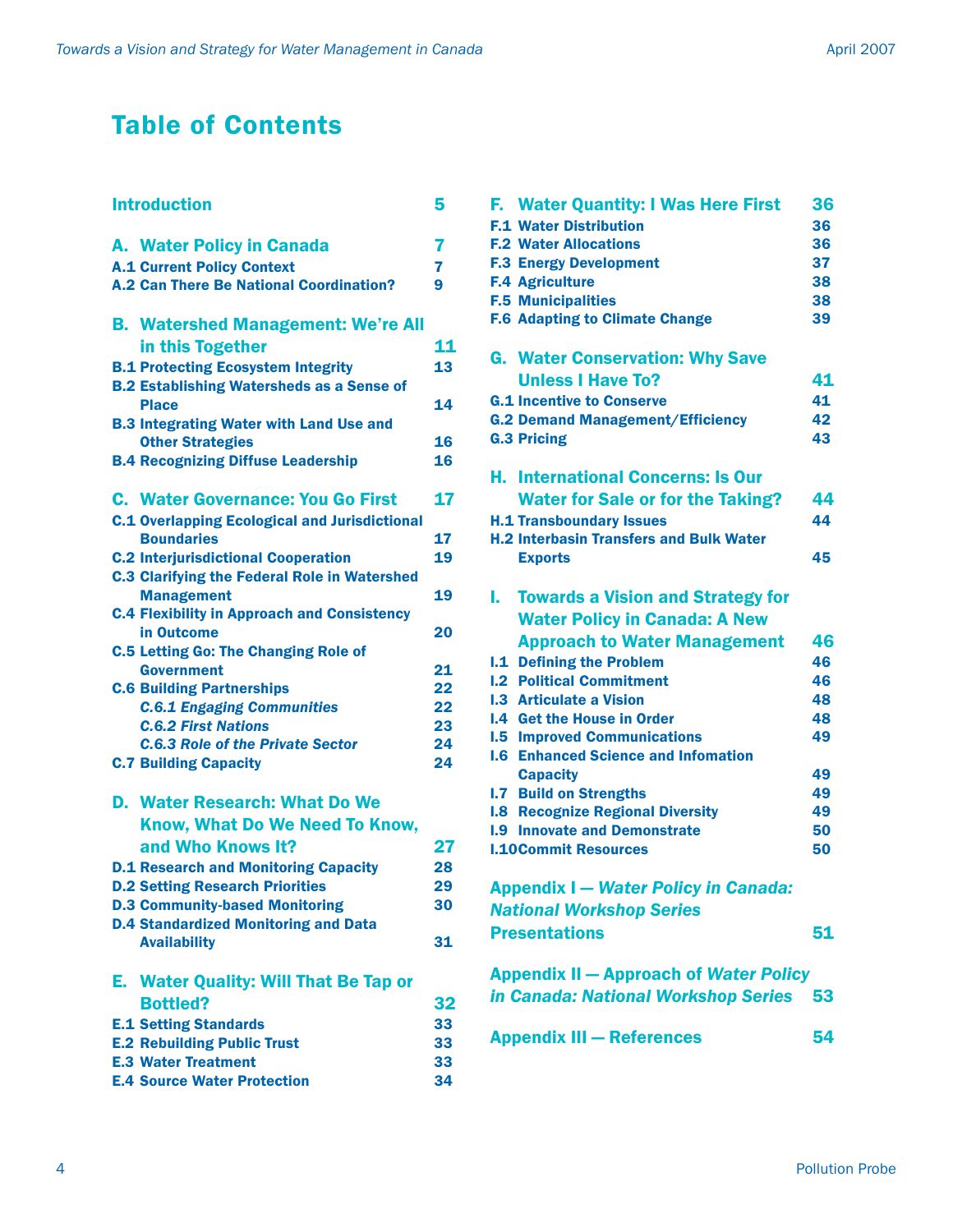## Introduction

The *Water Policy in Canada: National Workshop Series* was a progressive series of five byinvitation-only national workshops for decision makers, experts and key influencers. The series was organized by Pollution Probe in conjunction with a wide range of government and non-governmental partners. The workshops took place in Winnipeg (February 2006), Lethbridge (March 2006), Wolfville (April 2006), Guelph (June 2006) and Moncton (October 2006), benefiting from almost 70 expert presentations and the input of several hundred participants in total.

This report began as a background document for the first workshop and was updated following every workshop to reflect the presentations and debates so as to seed the subsequent workshop. It gathers the collective wisdom and experience of hundreds of water policy professionals to provide a foundation for moving forward with a common vision and strategy for water policy in Canada.

Why should we act? Canada's rivers, lakes, snow and ice are part of our national identity. Isn't Canada a country blessed with plenty of water and a small population? Well, we were. But things are changing. Across much of Canada, water tends to be where most of the people aren't. As our population grows and pressure for industrial and agricultural uses of water increases, our water supplies are becoming more and more vulnerable to contamination and overuse. Climate change increases the pressure and the risks. Canada needs to be prepared for the serious water policy challenges that are coming. That flies in the face of our history and image of ourselves, but the dramatic consequences of failing to prepare can be seen in many places around the world.

By and large, there is little awareness of the challenges we face beyond those actively engaged in managing our water resources.

Figure 1. One of Five Workshop Background Documents Developed for the Water Policy in Canada: National Workshop Series



Source: Pollution Probe. *Water Policy in Canada: National Workshop Series*. Guelph, Ontario. June 8– 9, 2006.

Public opinion on water tends to focus on two issues: the safety of drinking water and the potential for water transfers or exports to the US. While there are valid reasons for concern in both areas, neither of these emerged as major issues in the workshop series. Rather, the emphasis throughout was on scarcity and allocation of water due to changes in the availability of water and increasing competition for it.

As a result of these pressures, a new approach to the management of our water resources is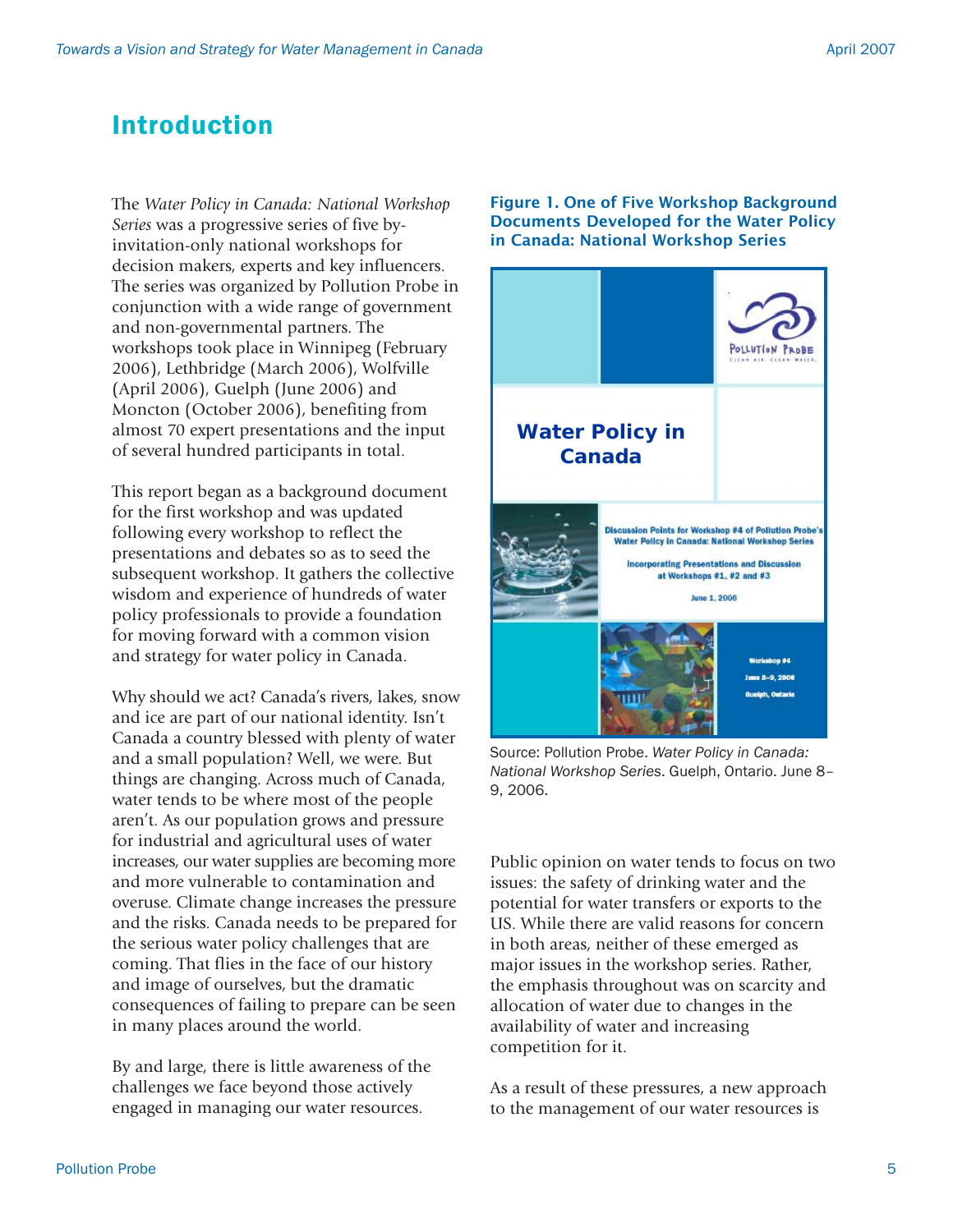slowly beginning to emerge in Canada. It involves a shift from top-down planning to an inclusive, watershed-based approach. It is a transition from command-and-control to shared decision making. And it is a shift from managing supply to addressing demand or the need for using water at all. This transition, while necessary, brings its own challenges, and much of the workshop series focused on the demonstrated need for policy and infrastructure to catch up with the way decisions are currently being made.

So, what were the issues? The following six topics generated most of the discussion among participants:

- water issues on the Prairies loom large due to increases in demand and restrictions in supply; water will be the defining issue in Alberta, Saskatchewan and Manitoba in the coming years
- the impacts of climate change, which are expected to differ across Canada, need to be better understood and factored into water policy and watershed management
- water resources need to be valued from both an ecological and economic point of view
- the current state of information and understanding is inadequate to the task at hand, and better integration of science and policy is required
- as responsibility for water management is pushed down to the community level and shared with a wide range of partners, those partners face a capacity crisis in terms of human, financial and technical support
- communication and information exchange is a significant issue; although there are a multitude of agencies, non-governmental organizations and other partners in water policy, there is no standing forum, political or otherwise, to debate and prioritise issues or coordinate actions.

A tremendous amount of information was put forward in the workshop series. Not all of this information pertained to water policy directly and the range of information presented also

*As our population grows and pressure for industrial and agricultural uses of water increases, our water supplies are becoming more and more vulnerable to contamination and overuse.*

varied widely. Some information was national or international in scope, while other inputs were regional, provincial or local. Many participants identified problems in implementing existing policies, trouble securing financial or technical resources to address issues, or other capacityrelated issues. The workshop series was thus able to explore themes and issues from a wide variety of angles and perspectives.

This report summarizes the discussions that took place during the workshop series. It is not a comprehensive review of each of the topics presented, and the content of the report should not be taken to represent consensus among the participants, except where noted.

Section A discusses water policy in general and explores the pros and cons of a national water policy or strategy. The remaining sections explore the seven major themes of the workshop series. Section B addresses watershed management, which was considered an overarching construct within which other themes could best be addressed. Section C discusses water governance. Section D explores water research, while Sections E, F and G respectively examine the issues of water quality, water quantity and water conservation. Section H reviews the final theme of the workshop, which is the international dimensions of water policy. The report concludes with consideration of the actions that need to be taken to develop and implement a vision and strategy for water policy in Canada.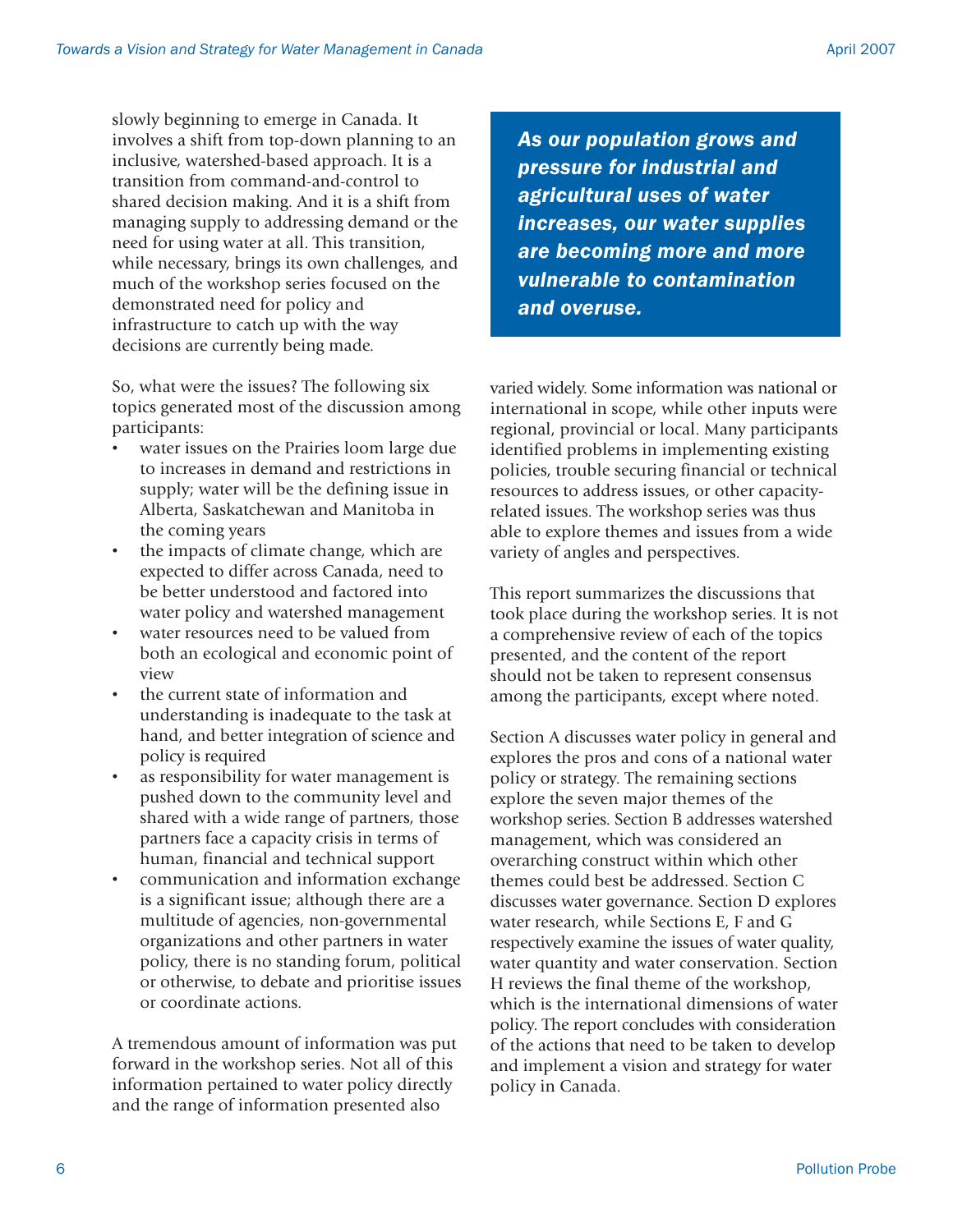## A. Water Policy in Canada

Virtually all recent reports relating to water policy or management in Canada begin with statements to the effect that freshwater in Canada is not as plentiful as people think, and that its quantity and quality are taken for granted. Most also bemoan the lack of policy, resources, information, policy coordination and leadership with respect to water. The clear implication is that, if we don't get more serious about water, Canada is heading for a catastrophe. But are we?

A consistent theme across all five workshops in this series was that greater action is required by Canada on water issues; yet, articulating the required actions proved difficult. A failure in water management can be disastrous for local economies or human health, but a common lament was the lack of political attention to water issues. Considerable debate occurred around the scale of event necessary to place water on the political agenda. It was argued that we ought not to wait for the dam to burst through a single event and that too high a threshold is being set on the compelling reasons for action. Rather, a consistent pattern of smaller, local events across Canada — from boil water advisories and water use restrictions to growing water requirements for industrial facilities — in aggregate suggests a myriad of small holes in the dam that will ultimately lead to failure.

*A failure in water management can be disastrous… we ought not wait for the dam to burst.*

### A.1 Current Policy Context

Decision makers are recognizing the need for change in the way we manage and allocate water resources. In the past five years, virtually all provincial governments have revised policies, strategies and regulations for the management of their water resources. Initiatives include *Water for Life: Alberta's Strategy for Sustainability* (2003), *Green and Growing, Building a Prosperous Future for Manitoba Families* (2005), Ontario's *Clean Water Act* (2006), British Columbia's *Drinking Water Protection Act* (2003), the establishment of the Saskatchewan Watershed Authority (2002), the *Nova Scotia Drinking Water Strategy* (2002), New Brunswick's Water Classification and Watershed Protection regulations, Newfoundland's *Water Resources Act* (2002), and Québec's *Politique Nationale de l'Eau* (2002).

Welcome as these initiatives are, the ubiquity of water issues and the importance of secure and safe supplies lead to the question of whether enough is being done. Are these approaches sufficiently robust to enable Canada to address the challenges that will face us in the future? It's not surprising, then, that a telling point from the Winnipeg workshop was when participants were asked why we are still trying to answer questions that were raised 20 years ago. Does this mean the "problems" weren't really problems, or that things are getting worse due to insufficient action?

The range and diversity of water issues also means that leadership in addressing these issues is diffuse and centralized action is extremely difficult. Many workshop participants believe that addressing historic and present concerns could be facilitated by developing a national policy or strategy for water management in Canada. In the absence of this, there is no mechanism for consistent and coordinated action on current and future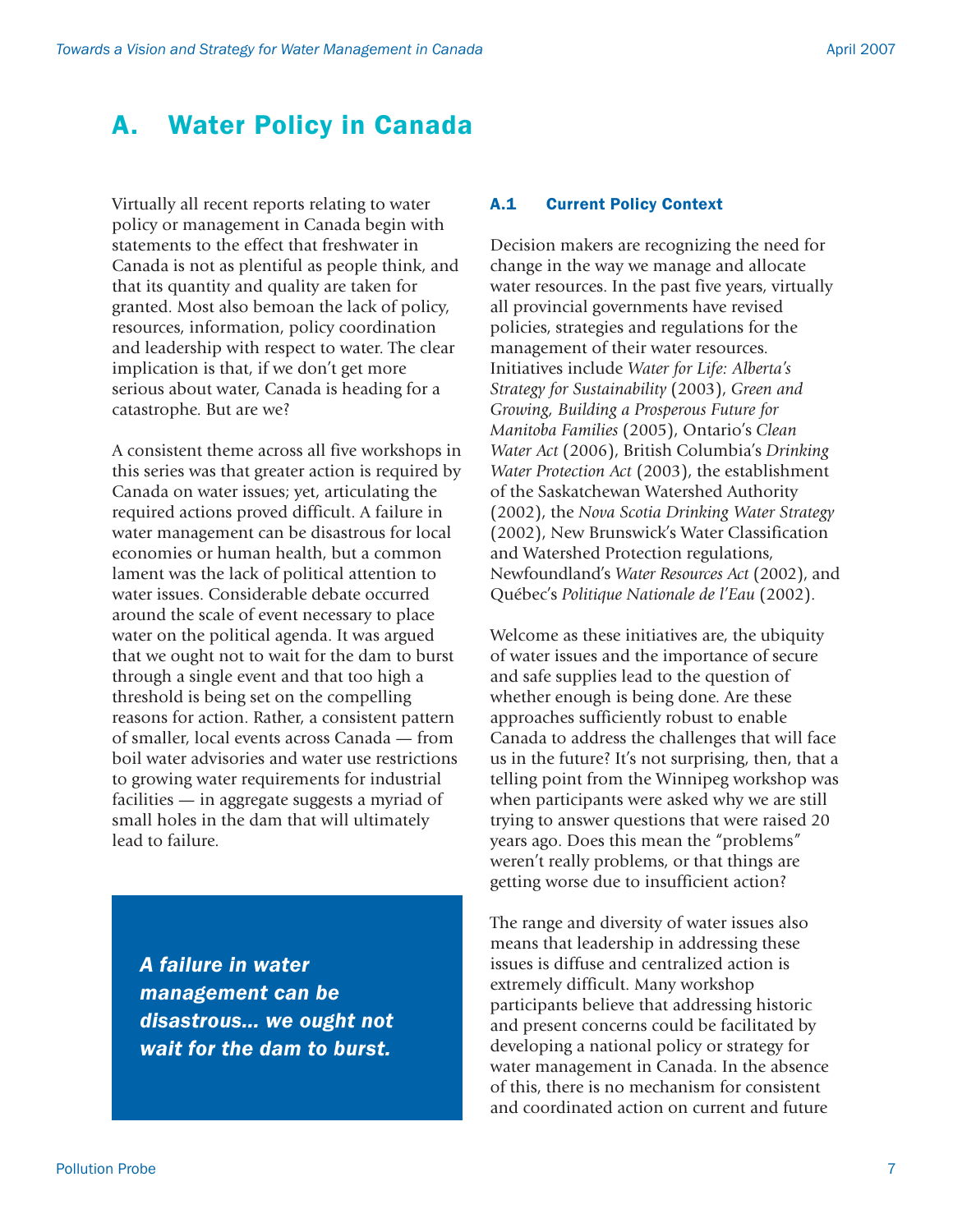

Figure 2. Selection of Institutions Involved with Water Management Issues

Source: Schreier, H. *Water Policy in Canada: National Workshop Series*. Lethbridge, Alberta. March 15–16, 2006.

challenges across the country. Sections A.2 and I discuss this in more detail. It was clear that many elements of a national approach are already in place, but aren't fully applied.

The *Canada Water Act* (CWA), for example, was passed in 1970; while it is still on the books, it is rarely used. Speakers at the Wolfville workshop stated that the CWA is very flexible, addresses the role of the provinces and includes provisions for federal–provincial cooperation, adopting an ecosystem approach and securing public participation. As a result, it could still provide the basis for addressing many current problems.

Federally, the most recent omnibus statement is the Federal Water Policy tabled in the House of Commons in 1987. The directorate that led the development of this policy was disbanded shortly thereafter and funding for implementation of the policy was eliminated.

This is not to say that the federal government has not taken policy decisions with respect to water since then, merely that decisions have been made on a case-by-case basis without any overarching framework or guidance. Several speakers at the Winnipeg workshop suggested that the 1987 policy has stood the test of time well and simply requires updating (for example, it is based on the polluter pays principle, rather than on pollution prevention, and there is no reference to aquatic ecosystem health).

One speaker in Lethbridge suggested that, 20 years later, at the national level, the gangster maxim of public policy is being applied to water: "Nobody moves and nobody gets hurt." A parallel was drawn to the past century when visionary leaders laid the foundation of the national parks system. The suggestion was made that similar vision and leadership is needed today on water issues. A common thread through all of the workshops was the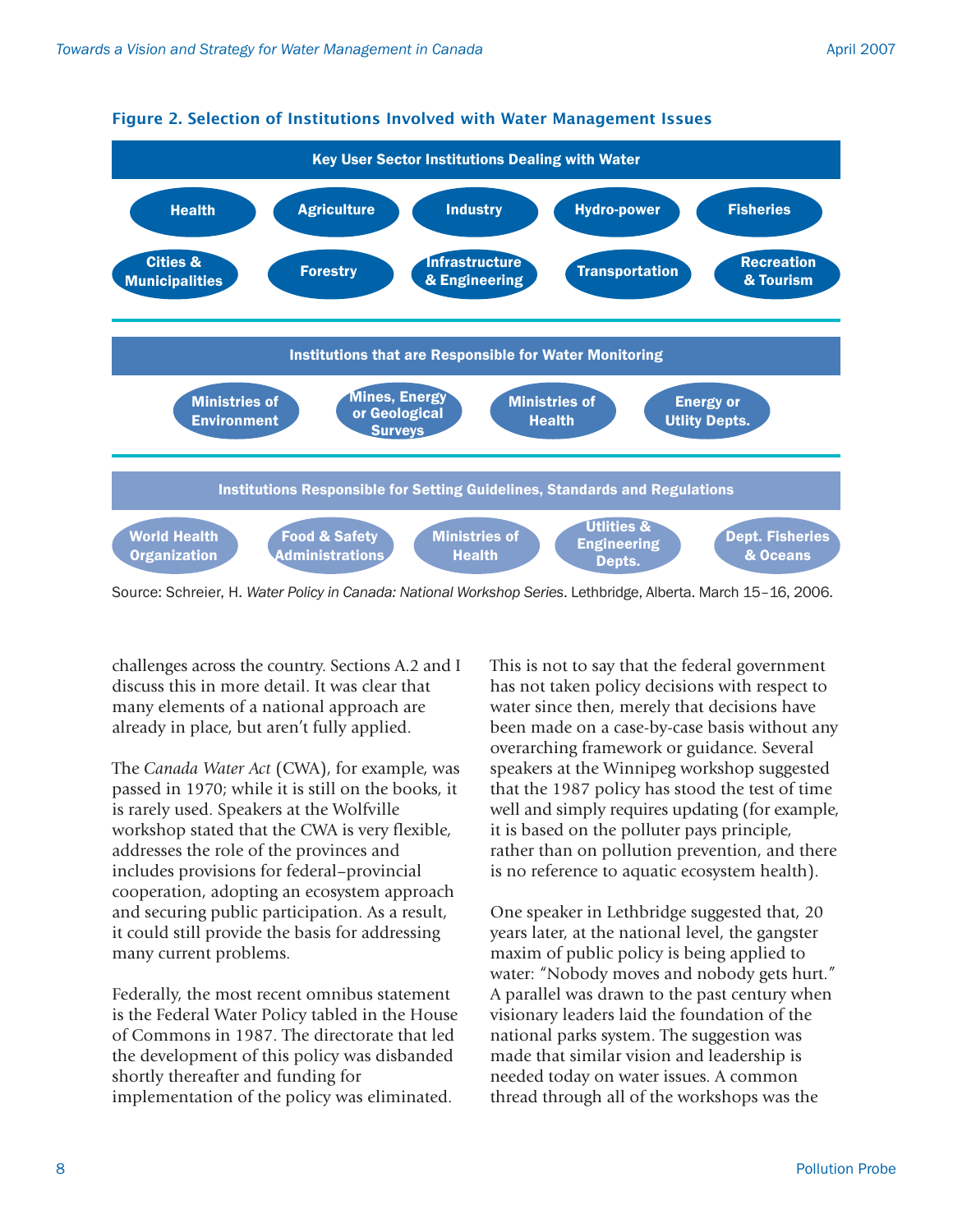*...virtually all provincial governments have revised policies, strategies and regulations for the management of their water resources.*

need to find a way to generate the collective will to take action, and that leadership is needed to accomplish this.

Can we do better? There is a tremendous amount of activity in water policy across Canada, with many examples of innovation and leadership. As one participant in the Guelph workshop said, "If we took everything apart and put it back together, what would be different?" How close does existing water policy across Canada mesh with sustainability objectives and how good a platform does it provide to resolve current and future issues? Where are the policy gaps and how can they be filled? Which problems are the highest priorities for action? What are the most promising strategies and opportunities for improvement, and which ones can be embraced, given that neither the quality nor quantity of water can be risked while new approaches are evaluated? Is there a need for a comprehensive and integrated approach to water policy and management that engages all responsible agencies, water users and those whose actions affect water quality and quantity? Should this occur locally, regionally, provincially or nationally? Is there a need for one overarching national policy or strategy to coordinate actions and improve decision making in this area? And who should lead, as all land uses and human activities affect the water cycle? These are some of the questions explored by Pollution Probe's *Water Policy in Canada: National Workshop Series*.

## A.2 Can There Be National Coordination?

If Canada, as a whole, is to do better with respect to water policy, then a mechanism for addressing the issues identified in the workshop series needs to be found. While not debated directly, presentations and discussions at the workshop series centred on four different approaches:

- Is a national water policy or strategy necessary, and can a policy statement address all of the identified problems effectively?
- If there is no need for a national water policy (or policies), are there some areas of water policy in which national leadership and coordination is required?
- Alternatively, could there be a national framework for action within which all jurisdictions could nest their own policies and strategies?
- Is there some other mechanism for ensuring effective water management across Canada?

While the workshop series did not come to a clear conclusion as to how to proceed, much debate centred on the need for a national water policy. It was argued that a national water policy would enable Canada to

- articulate a common Canadian vision for water
- transcend jurisdictional fragmentation
- provide a better game plan to do more with what it has
- address standard issues in water policy across the country (e.g., capacity, financing, technical support)
- include a wider range of stakeholders in water policy
- improve accountability at all levels
- facilitate a public policy debate on new governance models with respect to water.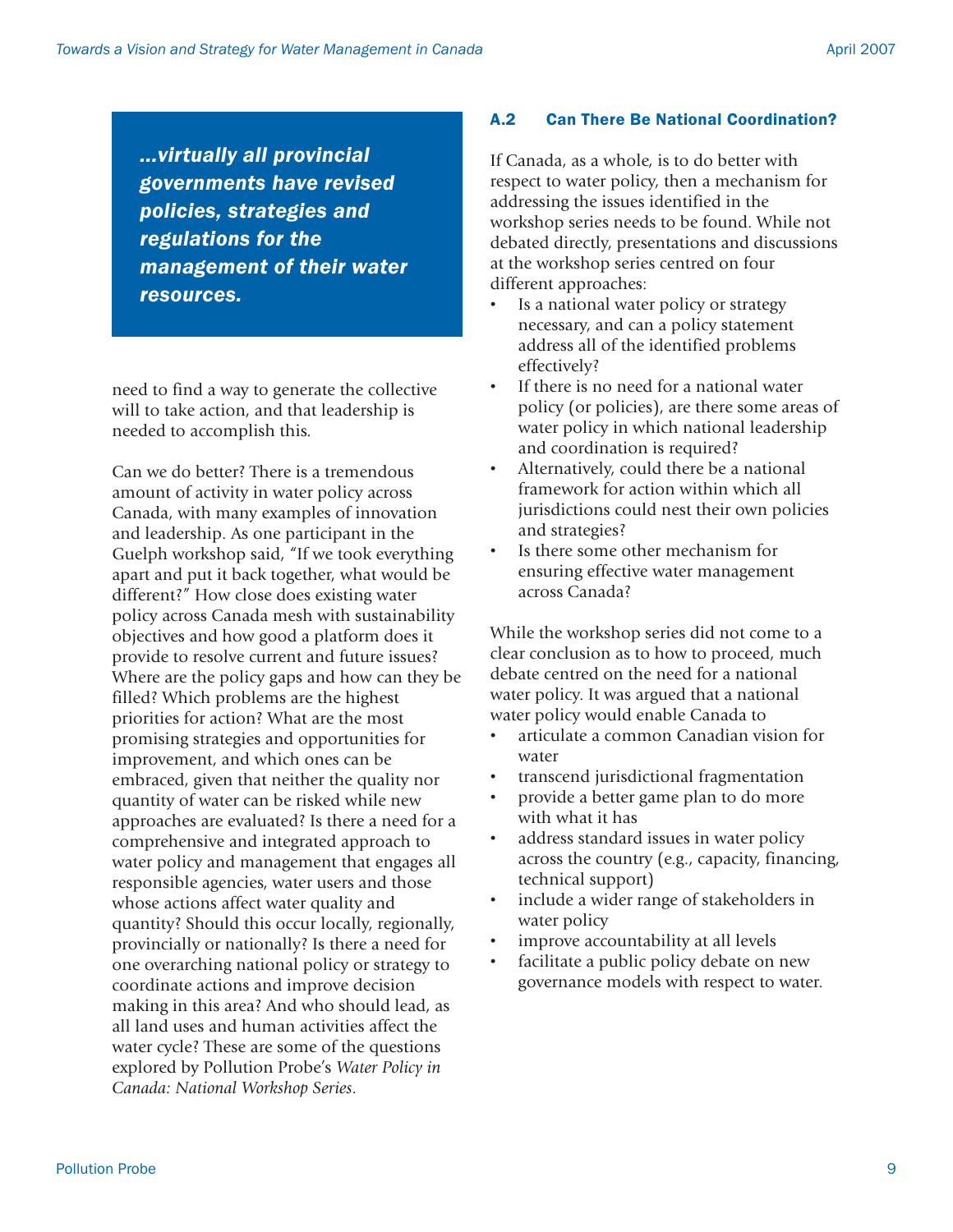Many issues relating to a national water policy or strategy were raised and debated in the workshop series. Based on these discussions it was generally agreed that a national policy or strategy should

- provide leadership and support for watershed-based planning
- recognize that effective water policies and strategies require effective land use policies and strategies
- balance the dominant land uses around the country (e.g., watershed protection on the Eastern slopes of the Rockies)
- value natural capital
- address the ecological demand for water
- consider the social dimension of water policy (who will be most impacted)
- enable the federal government to bring all aspects of water policy together and work with all levels of government
- be regionally sensitive without getting into jurisdictional issues (e.g., information, measurement, brokering dialogue)
- provide a framework to support regional initiatives

*The range and diversity of water issues also means that leadership in addressing these issues is diffuse and centralized action is extremely difficult.*

- incorporate better crisis management procedures (e.g., cooperation similar to the Heavy Urban Search and Rescue program)
- take advantage of opportunities for innovation (e.g., as presented by an ageing infrastructure)
- strengthen existing institutions before creating new ones
- have sufficient resources attached to it to avoid overpromising and underdelivering.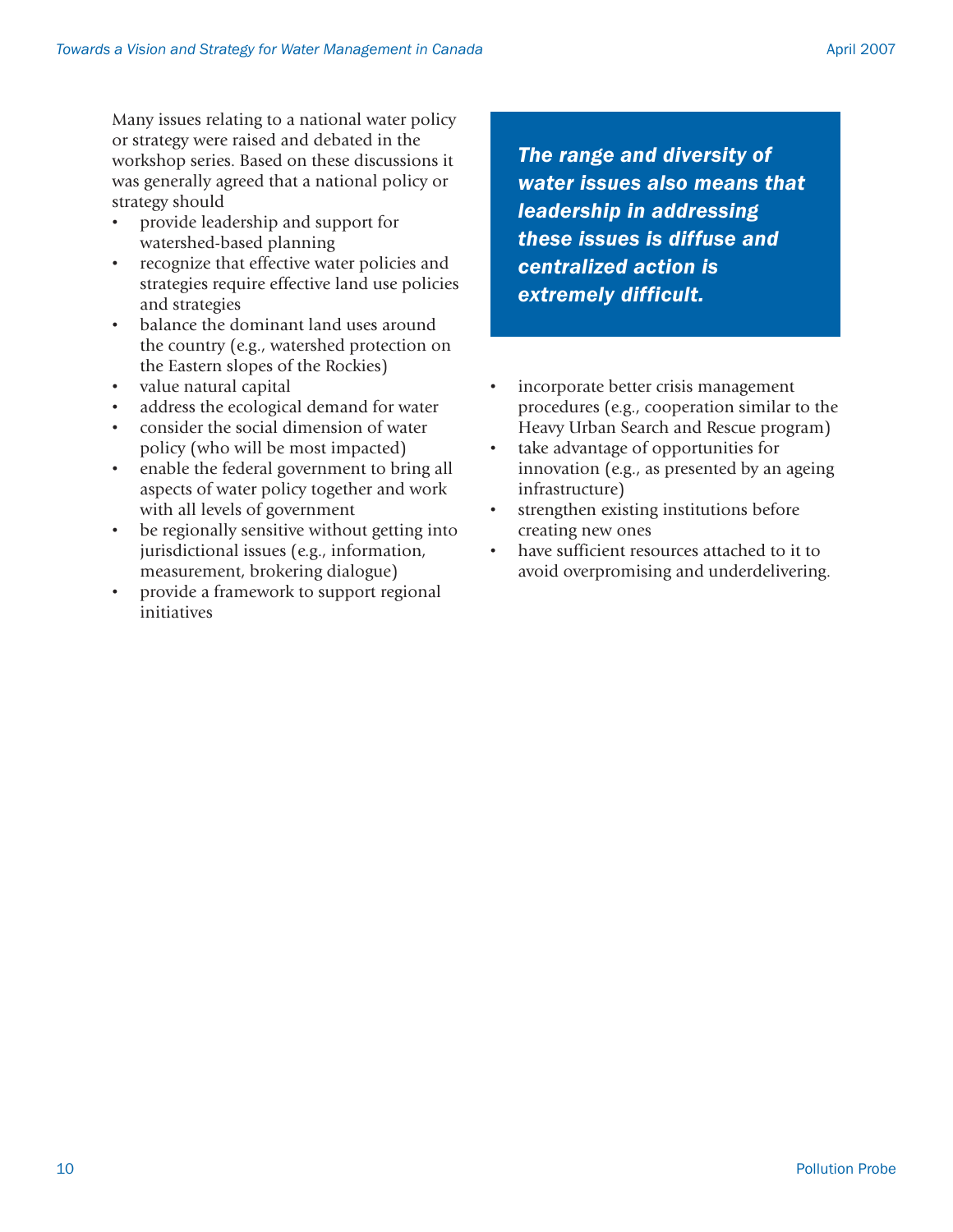## B. Watershed Management: We're All in this Together

In Canada, water issues are increasingly being viewed from a watershed perspective. Rather than managing all water quality and quantity problems at the delivery end, greater attention is being paid to protecting water at source and to integrating activities along the path from source to delivery. An effective watershed approach requires significant intergovernmental and interagency cooperation, as well as partnerships with industrial users and landowners. It also fosters life cycle thinking about water by attempting to integrate and address all factors that affect water quality and quantity throughout the watershed. The appeal of watershed management to decision makers is summarized in Box #1. Watershed management emerged through the *Water Policy in Canada: National Workshop Series* as a framework for addressing all other themes.

The reality of water is that multiple issues are addressed at multiple levels. It was suggested that a "nested watershed" approach would provide a framework for national or regional action on water in which policy development is retained at a high level, but implementation is delegated to the level most appropriate to addressing the issue. It was pointed out that the decision to establish conservation authorities in Ontario in 1946 helped to better manage water by implementing policy at the watershed level, and that sharing responsibility in this way could be an effective way of solving other problems. Indeed, many provinces have already moved to a watershed approach through the establishment of conservation authorities, watershed authorities or basin councils. As can be imagined, this is tremendously complex and, while the intention to take a watershed approach to issues is there, the landscape of decision makers is so fragmented and variable that implementation is challenging.

#### Box #1: Why Management on a Watershed Basis?

- An ecologically practical unit for managing water (the scale at which cumulative stresses and impacts become evident).
- Ensures decision-makers recognize the impacts of upstream activities on downstream water sources.
- Balances the need for local decision making and the need for consistency of approach between localities.
- Promotes planning at a watershed level, but with the full participation of municipalities, stakeholders, First Nations and the public.

Source: Dave de Launay, Assistant Deputy Minister, Ontario Ministry of Natural Resources

#### Figure 3. Nested Watershed Approach is Recommended for Addressing Issues at Multiple Levels



Source: Maranda, Y. *Water Policy in Canada: National Workshop Series*. Moncton, New Brunswick. October 4–5, 2006.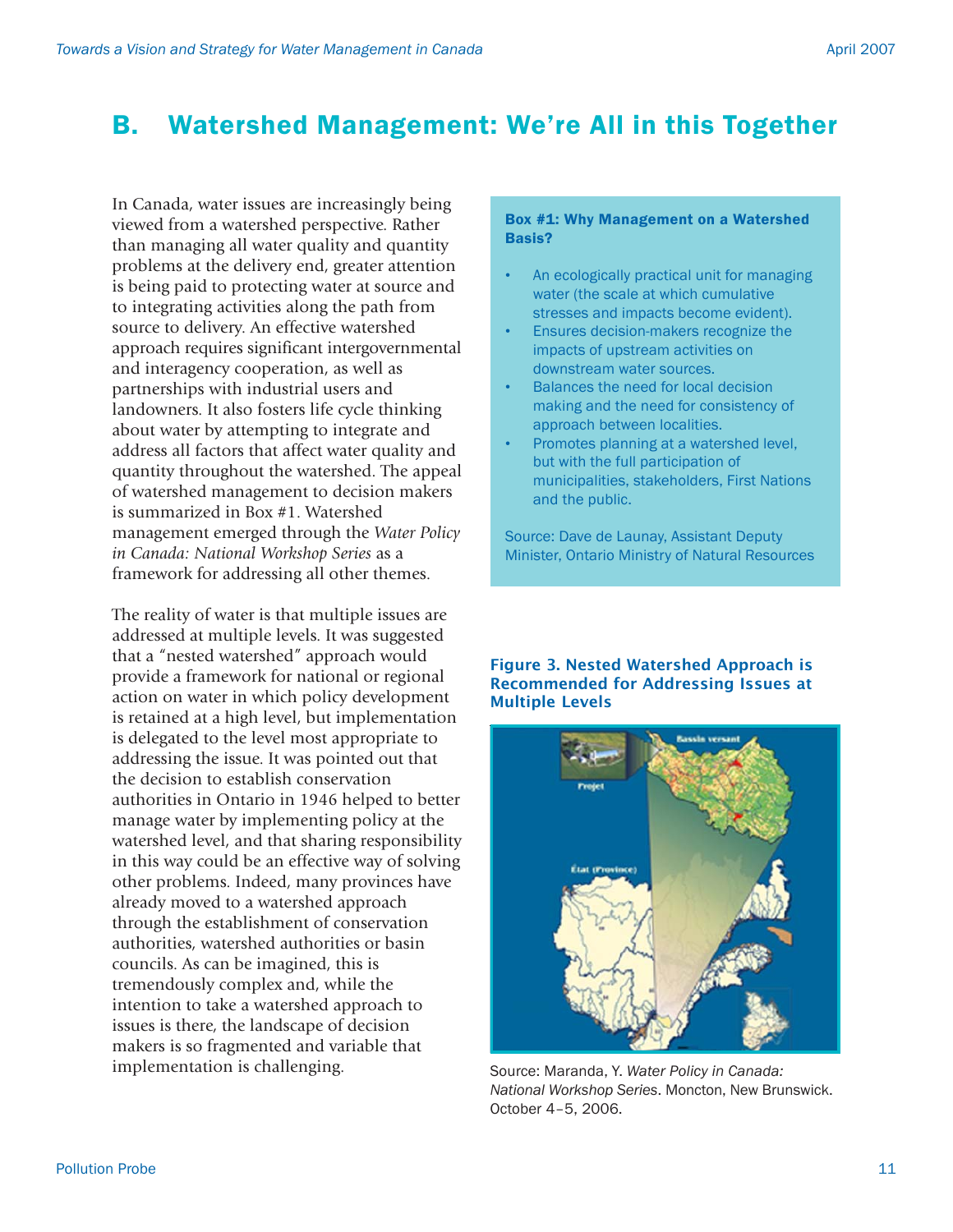*"In Canada water issues are increasingly being viewed from a watershed perspective."*

This is certainly true on the Prairies where Alberta, Saskatchewan and Manitoba have all enshrined the watershed approach in policy and legislation. However, only a limited number of watershed plans have actually been completed within the prairie water basin, and

even fewer have been implemented. Barriers to progress identified by the International Institute for Sustainable Development include

- a lack of formal mechanisms to learn from one another
- no consensus and no clear direction on how to meet capacity requirements for local watershed planning
- lack of agreement on the role and type of decision support tools and the degree of process transparency
- little uptake of economic instruments and ecological goods and services concepts.

Subsequent sections will discuss many of the challenges entailed in implementing watershed management in Canada. Box #2 is a summary of the Canadian experience, which receives further elaboration in the text.

#### Box #2: Some Factors for Success in Watershed Management

*We know that watershed management is enabled by (in no particular order)*

- resources (human, financial, technical)
- communication among stakeholders at all levels
- opportunities for learning from successes and failures
- data and knowledge
- valuation of water for human socio-economic uses, and for ecosystem functions
- patience and time
- commitment at all pertinent levels (local, provincial, federal)
- clarity in roles and responsibilities
- shared understanding of objectives and outcomes
- common indicators to measure achievement of objectives and outcomes
- leadership (especially at the local level)
- institutions that facilitate watershed management
- institutions that facilitate integration of watershed management with related realms, such as land use planning
- awareness of issues, interests, problems and solutions
- partnerships among agencies and organizations
- networks for sharing knowledge, skills, resources and staff
- involvement of the general public, pertinent agencies and key interest groups
- respect for enduring implementation challenges (including competing interests, changing interests, participant fatigue, institutional turbulence, financial insecurity)
- flexibility and adaptability (to respond to new threats, to take advantage of new opportunities)
- processes for building and maintaining trust
- stewardship/sustainability ethic that promotes wise use, integration and so on
- respect for local context, history and issues (and understanding that one size does not fit all)

*Unfortunately, based on our track record, we don't seem to be able to put it all together consistently.*

Source: Rob de Loe, University of Guelph, from presentations at the Canadian Water Resources Association's annual meeting in Toronto, Ontario (June 4–7, 2006).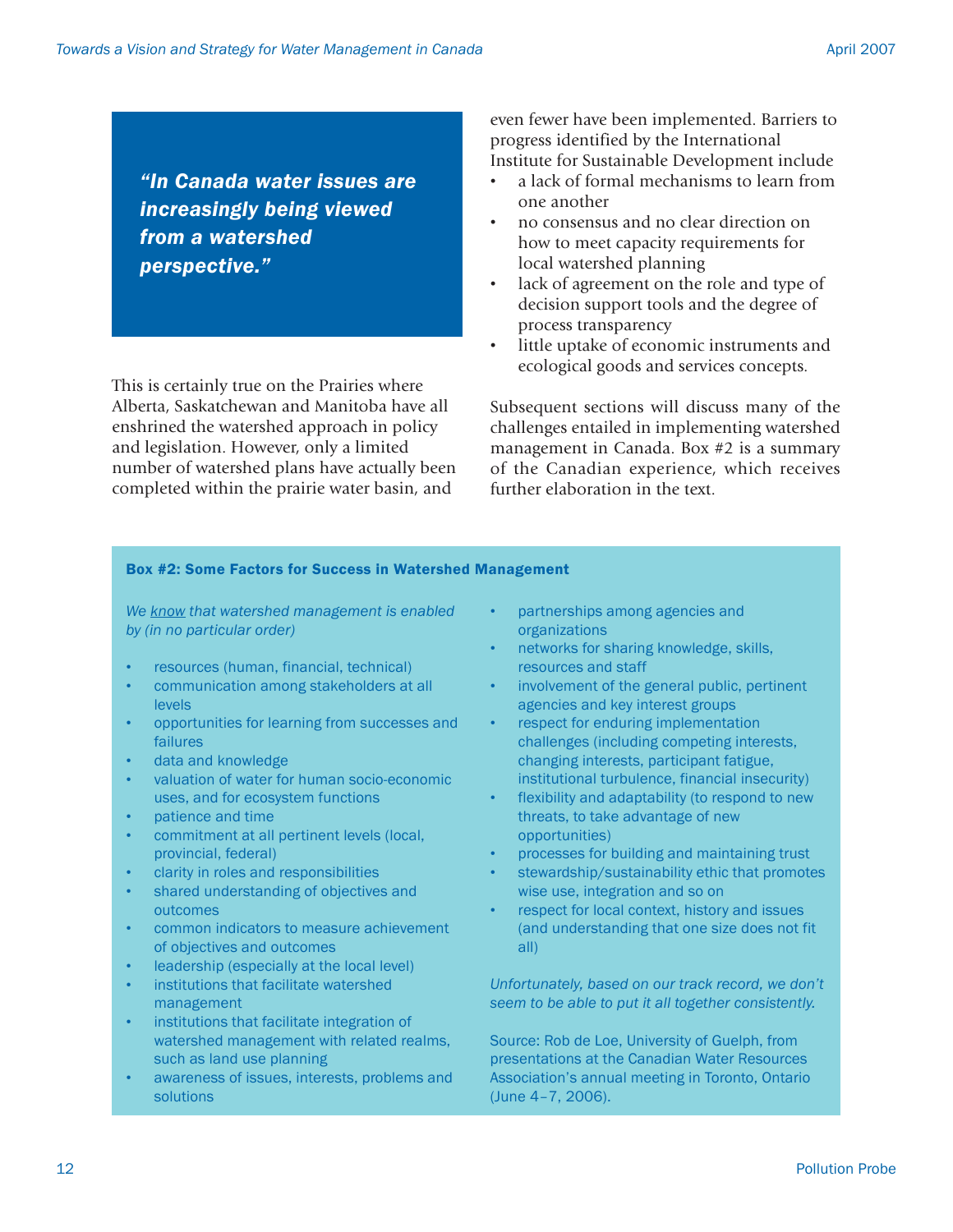## B.1 Protecting Ecosystem Integrity

Human demands for water need to be placed in an ecosystem context. To maintain ecosystem integrity, human demands should not encroach upon or compromise the needs of the ecosystem (e.g., balancing increasing water withdrawal needs against the need to maintain streamflows). Unfortunately, there is little knowledge of how much water is actually used by humans, let alone how much can be safely removed from a watershed without compromising its integrity.

An advantage of watershed management is that the approach can contribute to ecosystem integrity by bringing out values that may not have been considered before and integrating them into planning (see Box #3). For example, there is a public demand, and hence a value, for the ecological role of water — water in the lake, over the waterfall, and so on — that can be harnessed in watershed management. The methodologies for doing this are being developed, based on metrics for valuing ecological services, and will be important tools in ensuring that the benefits of healthy ecosystems are factored into decision making.

The International Institute for Sustainable Development (IISD) said that the foremost recommendation of the Millennium Ecosystem Assessment with respect to water was to implement watershed-based payments for ecological services. According to IISD, this entails

- ensuring that the value of all the ecosystem services provided by watersheds (e.g., soil conservation, flood control), not just those bought and sold in the market, are taken into account when making decisions
- removing subsidies to agriculture, fisheries and energy that cause harm to people and the environment
- introducing payments to landowners in return for managing their lands in ways that protect ecosystem services, such as water quality and carbon storage, that are of value to society
- establishing market mechanisms to reduce nutrient releases and carbon emissions in the most cost-effective way.

| <b>Natural Capital</b>        | <b>Goods and Services Provided</b>                                                                                       |  |  |
|-------------------------------|--------------------------------------------------------------------------------------------------------------------------|--|--|
| Forest                        | Carbon storage and sequestration, soil formation, waste treatment,<br>biological control, air quality, genetic resources |  |  |
| Grasslands, rangelands        | Carbon storage and sequestration, water regulation, erosion control,<br>waste treatment                                  |  |  |
| Wetlands                      | Water supply, water treatment, food production, recreation, habitat/<br>refuge disturbance regulation                    |  |  |
| Lakes, rivers, riparian zones | Water supply, waste treatment, food production, recreation, total<br>ecosystem                                           |  |  |
| Cropland                      | Food production, habitat/refuge, scenic                                                                                  |  |  |
| Undeveloped land              | <b>Scenic</b>                                                                                                            |  |  |

## Table 1. A Cross-section of Ecological Goods and Services

Source: Duffy, T. *Water Policy in Canada: National Workshop Series*. Moncton, New Brunswick. October 4–5, 2006.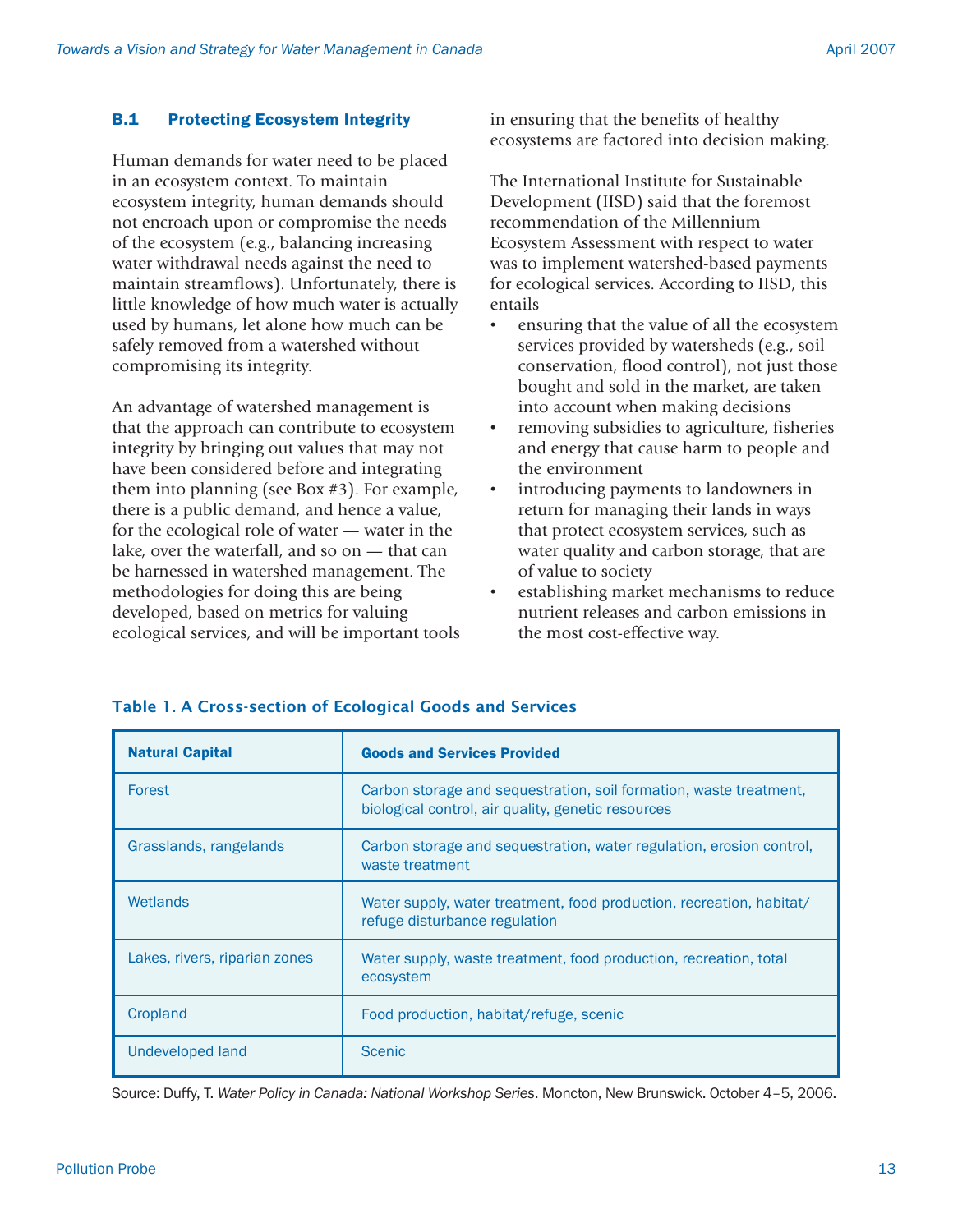### Box #3: The Net Gain Approach

One of the advantages afforded by taking a "bottom-up" watershed-based approach to measuring, monitoring and managing water quality and quantity in the broadest sense is that it provides the opportunity to develop innovative approaches that touch a number of goals. One such approach is to set an overall policy goal of seeking a "Net Gain" in the ecological services that are provided within a watershed. In other words, a proposed development, activity or change happening in a watershed should proceed only if the proponent or responsible authority can be satisfied that the activity or change would result in an improvement or a net gain in terms of the ecological services already available in the watershed. In order to achieve development that is "sustainable" we will need to actually seek a net gain or improvement — a "no net loss" approach will no longer assure us that we will be better off in the future.

Such an approach would require that work needs to be done to find ways to value water resource-based assets in ecosystem-based units of some kind of currency (e.g., hydrologic, areal extent, time). Both water quality and quantity needs should be considered in this process of "valuation." This ecological valuation needs to take place at the same time that we set priorities and make decisions on the kinds of physical measures (e.g., protect a wetland, restore a streamflow, make decisions about water allocation) that would be needed to protect and improve a watershed including the costs in economic terms of taking that action. In other words, we need to find systematic ways to achieve the greatest ecological return with the greatest efficiency and least cost from an economic point of view that everyone can see and understand.

Source: Erik Veldman, Programme Manager, Pollution Probe

It was also noted that it is easy to complicate payment for ecological goods and services, and there is thus a need to find ways to address the issue creatively.

## B.2 Establishing Watersheds as a Sense of Place

Few Canadians can identify the watershed within which they live, or even the source of their drinking water, making it difficult for them to understand the interconnectedness of activities. It was argued that a better "so what?" is needed when explaining water issues to non-experts. Watersheds provide a framework within which to emphasize the importance of issues. Sense of place is often determined by political boundaries, but creating identity or a sense of belonging around a watershed can assist in creating a stewardship ethic. While activities may not need to be politically organized along watershed boundaries, the context watersheds provide for decision making and securing public support is extremely important. People need to know that what happens "over there" affects what happens "here." The scale of the defined watershed is thus important as people need to feel connected to others in the watershed.

*...the linkage between people upstream and people downstream, as well as between urban and rural dwellers, needs to be strengthened...*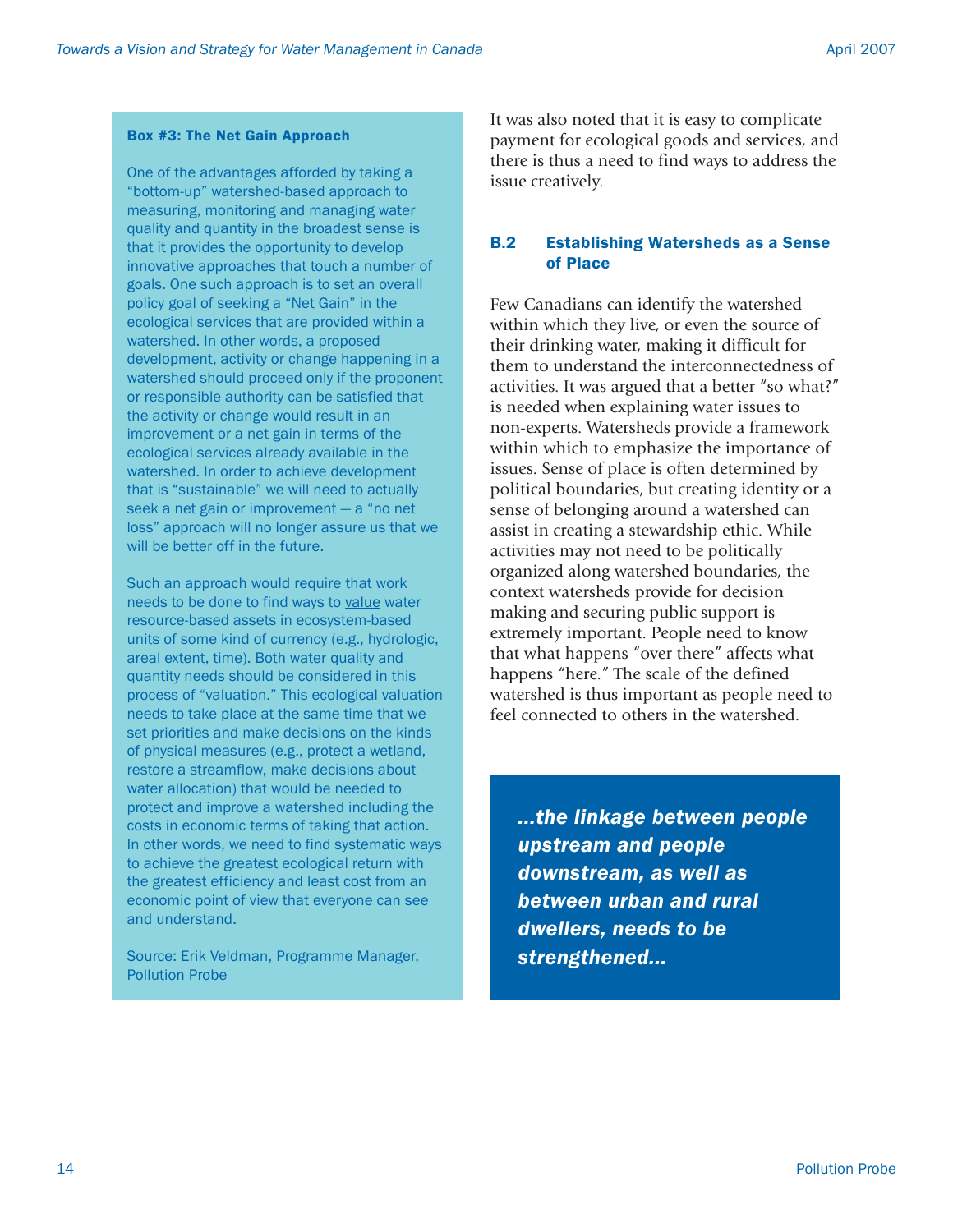This does not preclude a macro approach; rather, the concept of nested watersheds, discussed earlier, means that connectedness and a sense of place is important on a larger scale, and that different people and institutions may identify with the larger watershed than with the local ones nested within it. For example, the Great Lakes watershed is a unique and diverse ecosystem that is truly of global importance and faces enormous challenges. In the Great Lakes Basin, eight million Canadian and 35 million American residents live and are stewards of 20 per cent of the world's fresh surface water. The sustainability of the Great Lakes Basin will thus require a sense of shared responsibility and coordinated action at all levels.

In particular, the linkage between people upstream and people downstream, as well as between urban and rural dwellers, needs to be strengthened, because as people become more removed from the source of an issue their incentive to participate in resolving it diminishes. This is especially important given the disparities that may arise; for example, four out of five rural residents live in a watershed where they are outnumbered by the urban population, yet private landowners often bear disproportionate costs for contributing to downstream water quantity and quality. While their stewardship ethic is often strong, there is a limit to what can be asked or expected. Further, managing increased demand in situations in which available resources are



#### Figure 4. Hydrological Implications of Different Land Uses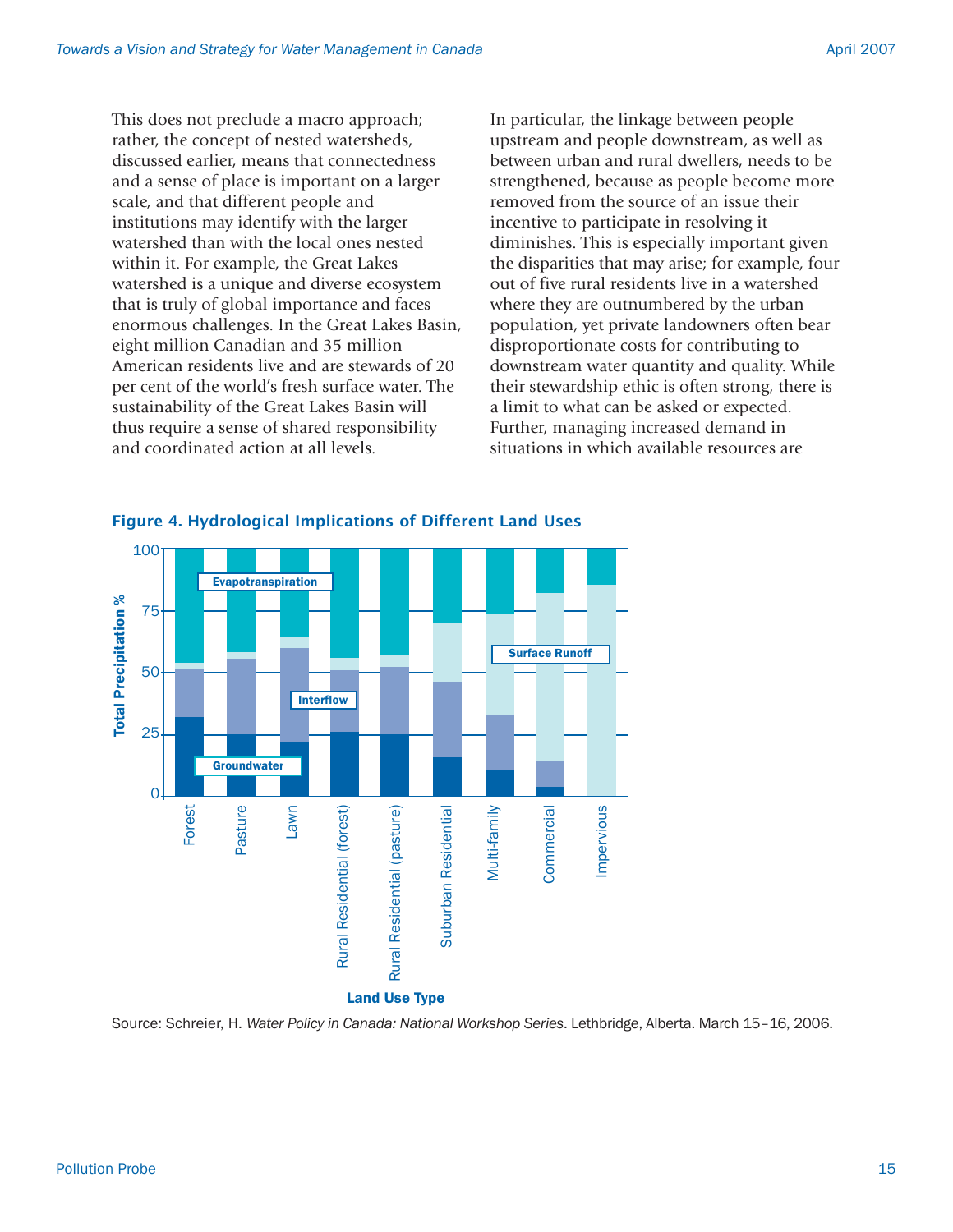*...creating identity or a sense of belonging around a watershed can assist in creating a stewardship ethic.*

fully allocated will create winners and losers. Maintaining provincial standards in agriculture, for example, may be made more difficult or costly depending on where in the watershed a farm is located. Understanding the watershed and the pressure it faces can thus help people to understand and accept the actions that they are being asked to take.

## B.3 Integrating Water with Land Use and Other Strategies

Effective water policy requires integration with all other activities on the landscape. Land use activities, such as forestry or mining, can impact the hydrology of a region. Other activities, such as agriculture and road construction, can contribute to erosion. Large water withdrawals for industrial plants or new subdivisions can also compromise other values if they aren't integrated into a broader strategy. And climate change will affect everything and may exacerbate the impacts of these activities. Therefore, water policy can not be dealt with in isolation or as an afterthought. It must be integrated with all other policies and strategies that influence land use in the watershed.

## B.4 Recognizing Diffuse Leadership

Even if watershed management is placed in an ecosystem context, people identify with the issues and the actions required, and all policies and strategies that affect water are integrated, implementation is messy due to the diverse interests and jurisdictions involved. Policy implementation was thus revisited frequently in the workshop series.

Leadership may come from a variety of sources within the watershed. Implementing watershed management requires cooperation and coordination among a wide range of users, some of whom may never be directly exposed to one another. The circumstances under which decision making can be distributed within the watershed must be clearly understood, and methods for overcoming the extent and complexity of activities and authorities within a watershed need to be developed. All of these need to be sensitive to the local context.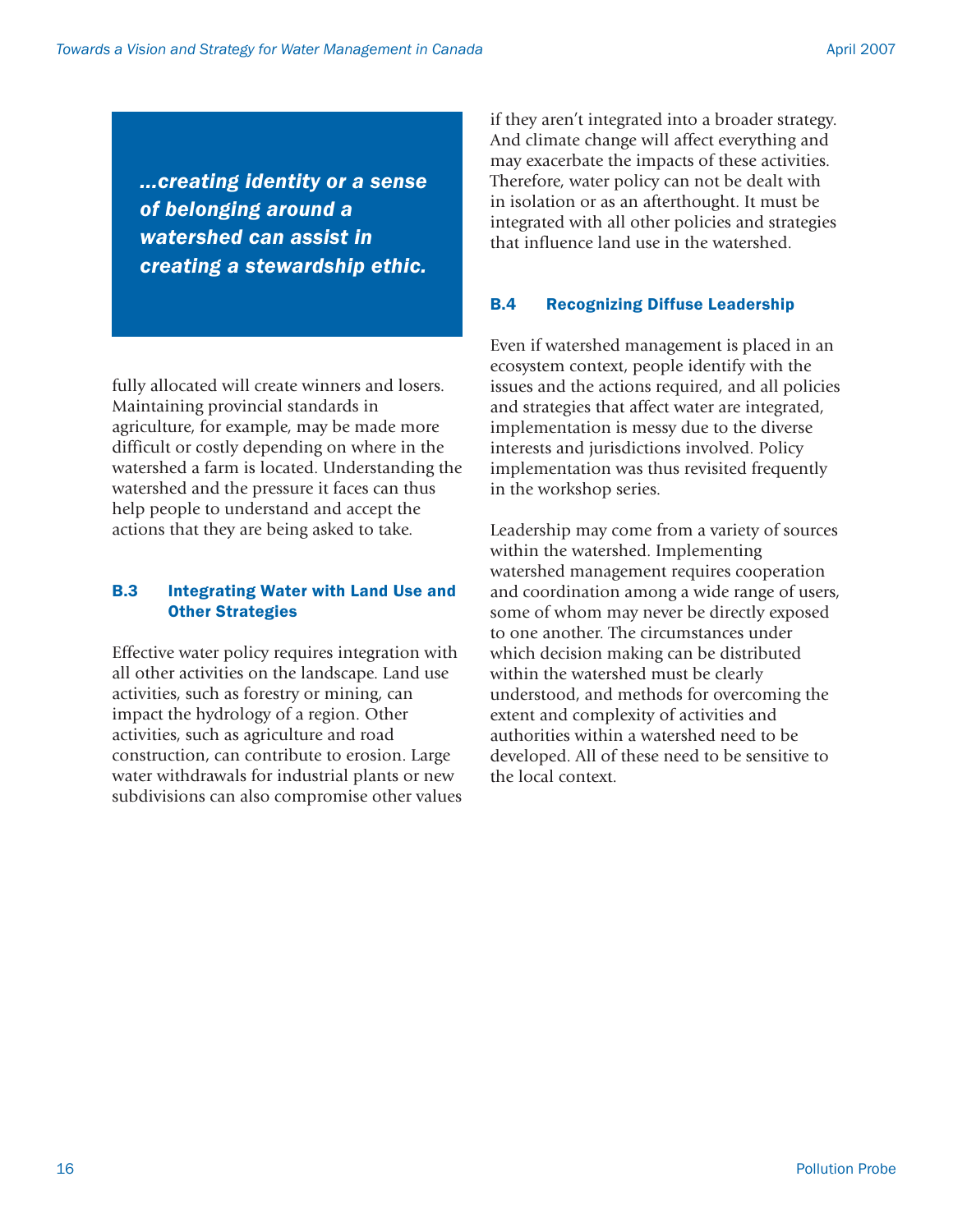## C. Water Governance: You Go First

As with most natural resources, governments are responsible for conserving and allocating water. Jurisdiction over water is incredibly complicated, even within a single level of government. Principal responsibility for water rests with provincial governments, and most govern differently. Alberta, for example, has a Water for Life strategy to which all relevant government agencies are expected to contribute in a coordinated manner, whereas Manitoba has established a Ministry of Water Stewardship that centralizes responsibility for water within one department.

The federal government can influence watershed management at the provincial level through the application of the *Fisheries Act* and other legislation. The federal government is also expected to provide leadership in water policy nationally; however, some 22 federal departments sharing budgets of approximately \$750 million per year have some responsibility for, or interest in, water. The multiple federal agencies and multiple federal roles (police officer, diplomat, and so on) increase complexity. Further, the institutional capacity of federal departments and agencies to work together is limited (it is still done on a case-bycase basis without any consistent guidance regarding circumstances that warrant cooperation, processes for decision making, and tools to support the initiatives).

Municipal governments also have significant responsibility for ensuring water quantity and water quality. Many land use and development decisions are made at the municipal level where development and growth can have major hydrological implications, from storm water management and protection to loss of natural water courses. Decision making is increasingly being pushed down to the municipal government level where the necessary resources and expertise may not always be available. It was pointed out,

though, that competitiveness across municipal boundaries can be a great motivation for action at the watershed level (i.e., communities "challenging" one another to improve water conservation).

And there are still others with a role in water governance. The role of First Nations needs clarification as there has never been a case to test indigenous water rights in Canada, or a situation in which water rights have been clearly extinguished. The private sector is also increasingly involved in managing and delivering water in Canada.

Addressing the complex institutional mechanisms governing water is thus a significant and central challenge in achieving policy aimed at managing water sustainably. A particular concern with fragmented decision making is the barrier it presents to understanding and addressing cumulative threats to the watershed.

### C.1 Overlapping Ecological and Jurisdictional Boundaries

A significant impediment to effective watershed management is that it is virtually impossible to segregate a discrete unit of governance. Watersheds overlay groundwater aquifers that may extend beyond the watershed. Surface water and groundwater may be treated differently legally, yet they are interconnected. Federal political boundaries do not match provincial political boundaries. Provinces, municipalities, townships, forest management licences, wildlife management zones and so on may overlap and straddle more than one watershed. For example, in Manitoba, only one conservation district's boundaries align with a watershed, despite the fact that all are required to be doing integrated water resource management.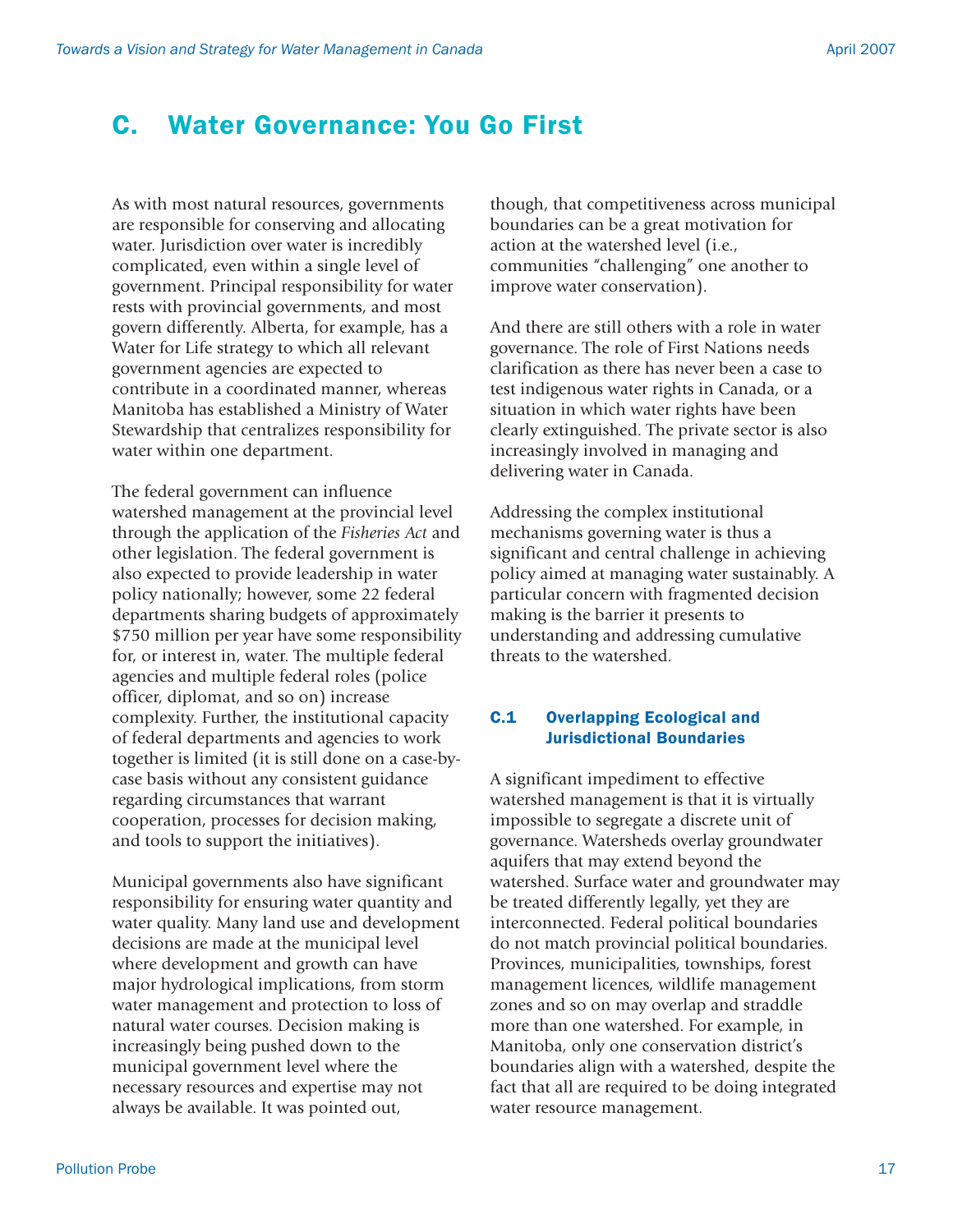

Figure 5. Overlapping Political and Ecological Boundaries in Ontario

Source: Silvia Strobl, Coordinator, IM & Spatial Analysis Unit, Ontario Ministry of Natural Resources.

Sorting out who does what, when and where is complex. It is extremely difficult to ensure consistency of outcomes when a wide variety of players may be operating under different legal, policy and institutional arrangements. It was observed, for example, that the same legislation and policy is implemented differently in different parts of Ontario due to the particular interests of local people, and much water legislation is ignored due to confusion about responsibilities.

In smaller provinces, such as New Brunswick, senior government officials interact frequently due to proximity, but in other jurisdictions interaction among senior officials, even in the same department, may be infrequent. Integrating all of the "stovepipes" into one process is prohibitive, and a higher-order sustainability policy or agreement may be a more effective method of getting all jurisdictions to ensure that activities within their jurisdictions contribute to the broader objective.

Clear roles and responsibilities for governance within the watershed are required. The mantra of "jurisdiction best placed" was repeated often in the workshop series, but there may be differing opinions on which jurisdiction is in the best position to address an issue. It was observed that responsibilities for ensuring water quality are often off-loaded to the jurisdiction least likely to be able to deal with them effectively due to lack of human, technical or financial resources. It was also stated that increasing demands in fully allocated watersheds may lead to jurisdictional challenges. Having clear roles and responsibilities may mitigate that risk.

*A significant impediment to effective watershed governance is that it is virtually impossible to segregate a discrete unit of governance.*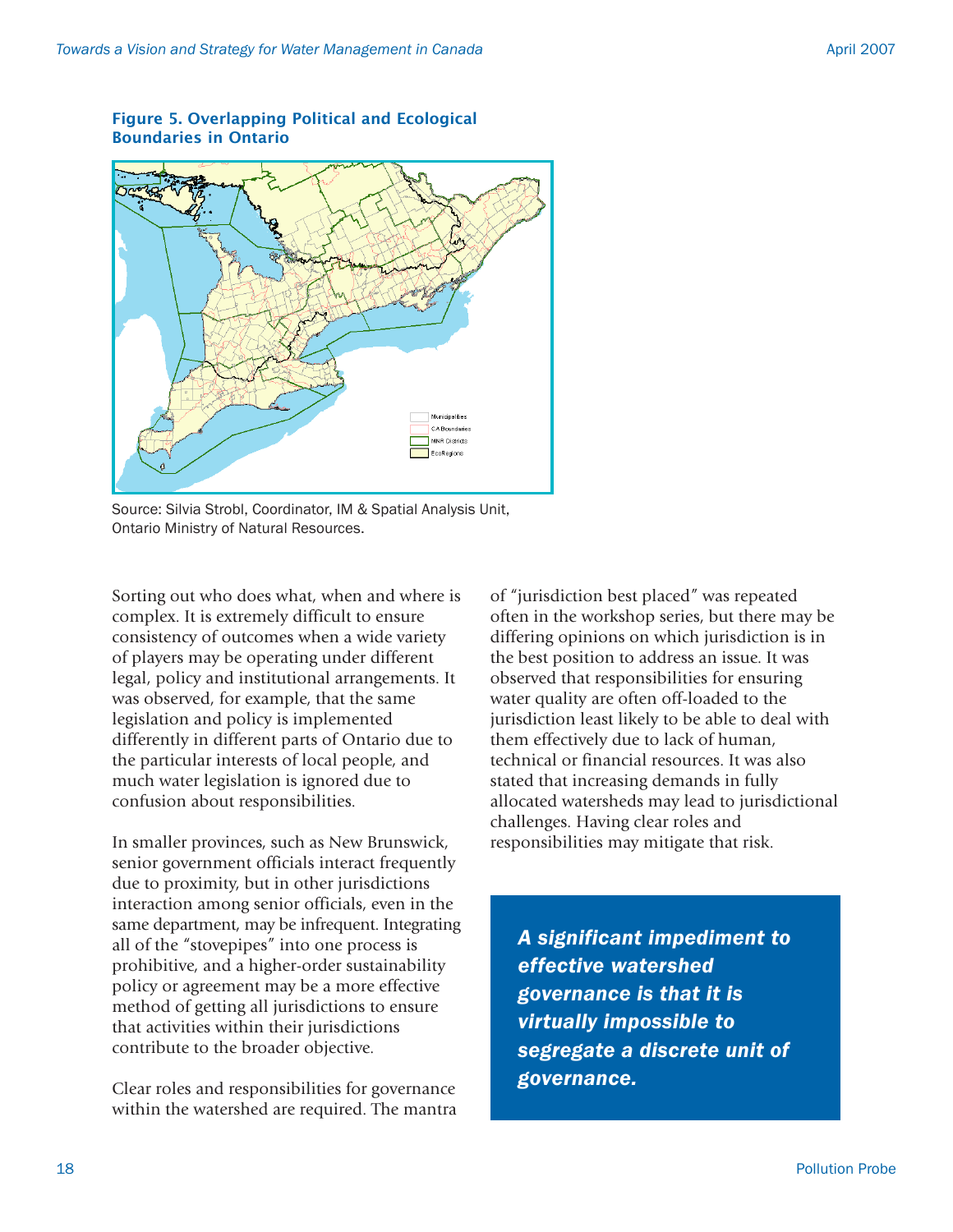## C.2 Interjurisdictional Cooperation

Participants questioned the level of interest in a national approach to water management through federal-provincial-territorial collaboration in light of the diversity of needs and priorities. They emphasized that cooperation may be necessary in some instances, but not all. For example, the universal adoption of standard monitoring and reporting protocols, as well as data dissemination and sharing practices, can be achieved without compromising the ability of jurisdictions to pursue other water policy issues independently.

It was pointed out that there are existing mechanisms for interiurisdictional cooperation where the need is demonstrated. Examples are the Prairie Provinces Water Board, the Lake Winnipeg Federal/Provincial Implementation Committee, a memorandum between British Columbia and Alberta, agreements between Québec and Ontario and between Québec and New Brunswick, and an agreement between New Brunswick and the State of Maine. Nationally, there is a Federal– Provincial–Territorial Committee on Drinking Water (CDW) as well as some working groups of the Canadian Council of Ministers of the Environment (CCME), such as the Committee on Health and the Environment, that address water, but it was questioned whether CCME was the best vehicle for dealing with water policy nationally, given that water is an issue of particular interest to many sectors, in addition to the environment. There is no place for the integration or coordination of water efforts among jurisdictions and agencies nationally.

Interjurisdictional cooperation on water also has a century-long shared history in Canada and the US in terms of co-management of the Great Lakes. The *Boundary Waters Treaty* of 1909 and almost a century of evolved Great Lakes agreements and institutions under it constitute a model of cooperation that is respected worldwide. These agreements and

*As the water management focus moves to local, watershed-based approaches, the role of the federal government will differ from that played in areas where it has clear authority and responsibility.*

institutions will need to continue to evolve to address the shared challenges both countries will face in the future. The flexible, objectiveorientated nature of the *Boundary Waters Treaty* has been identified as the basis of its acceptance, usefulness and longevity.

## C.3 Clarifying the Federal Role in Watershed Management

The role of the federal government in watershed management was a frequently visited topic in the workshop series. While recognizing the regulatory authority of the federal government in certain areas, most saw the federal government to be more of a partner and facilitator. The federal government can transcend local jurisdictional conflicts and promote the adherence to higher level principles. Further, the federal government can lead the development of standards and can address the needs of people who live in the watershed. A parallel was drawn to the Prairie Farm Rehabilitation Administration, which acts as a facilitator and motivator and as a source of technical expertise and funding. There is a strong federal role related to the information base — establishing standards for data collection and reporting, identifying and coordinating water research, and assisting in the development of tools for watershed management. The federal government is in a unique position to address the patchwork quilt of regulations, standards and approaches that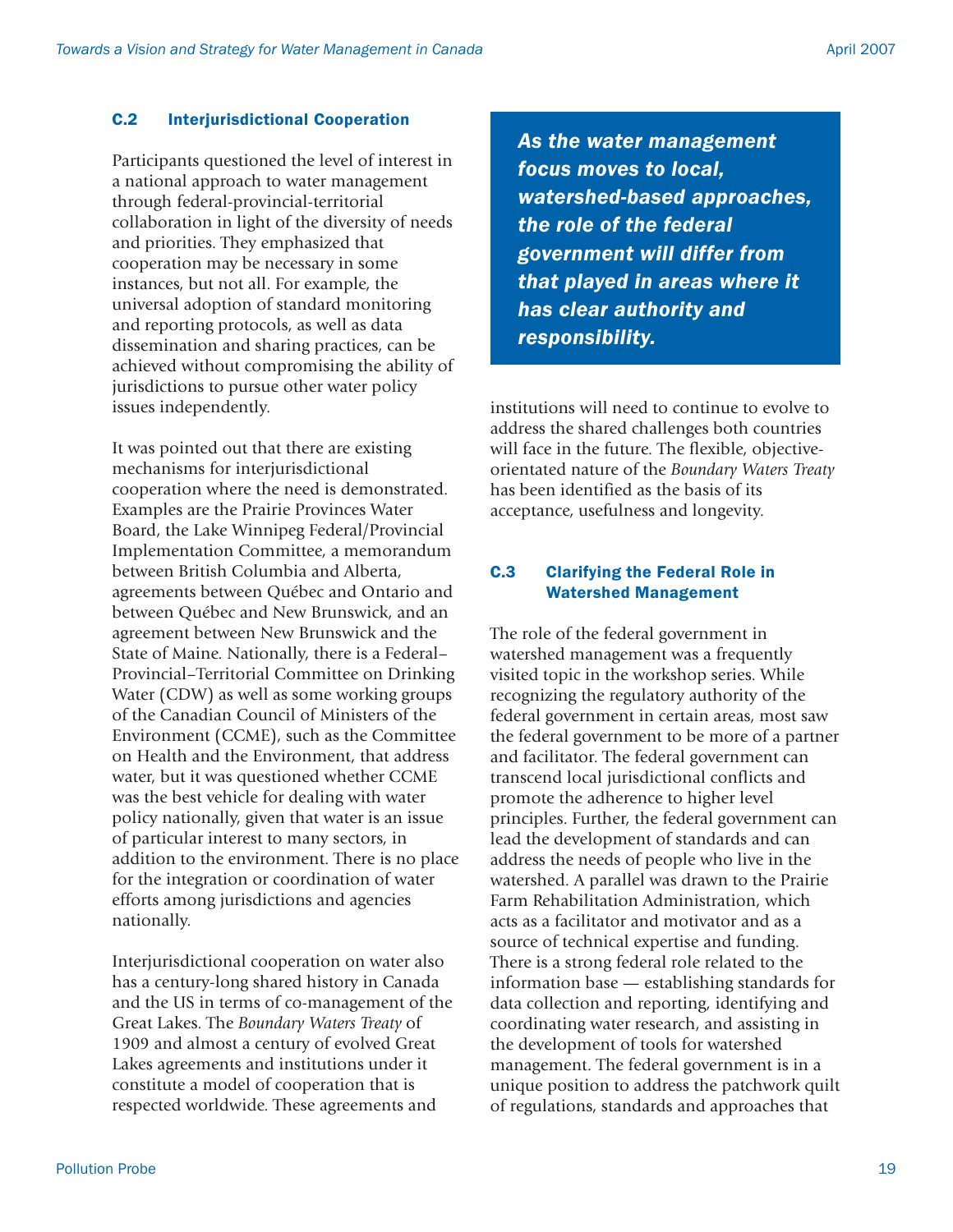exist at the watershed level, and support a more coherent and integrated approach across the country.

Currently, there are 22 federal departments and agencies that are directly or indirectly implicated in water policy and management, although it was pointed out that the 20/80 rule applies (i.e., all departments and agencies are not equally engaged). While there are some one-off federal initiatives, there is no coordinated federal perspective on water policy or science issues. For example, Canada's ocean strategy, which promotes integrated water resource management, falls under the jurisdiction of Fisheries and Oceans Canada, which (as a resource-based agency) may not be the best department to lead the issue. Further, the *Canada Water Act* and the 1987 *Federal Water Policy* are rarely referred to, and federal bodies, such as the Interdepartmental Water Committee, are dormant.

As the water management focus moves to local, watershed-based approaches, the role of the federal government will differ from that played in areas where it has clear authority and responsibility. Some workshop participants suggested that the federal government could make the following contributions to watershed management:

- "letting it happen" and being available to play a support role
- providing financial and technical assistance and supporting capacity building
- undertaking and coordinating research and facilitating technology transfer
- contributing to data and information needs
- coordinating and facilitating networks
- participating in policy development at the watershed level
- acting as a stakeholder in integrated water and resources management initiatives.

### C.4 Flexibility in Approach and Consistency in Outcome

Due to the complexity and variability of water issues, there is no "cookie cutter" solution that can be applied across Canada to bring all those with governance responsibilities together. Even within regions flexibility may be required from place to place or issue to issue in order to ensure consistency in results, rather than consistency in process. For example, the approach needed to regulate point source emitters of specific chemicals is much more straightforward than that needed to influence the behaviour of individuals or a multitude of non-point sources of pollution. Watershed solutions need to reflect regional realities (e.g., there is a big difference between Atlantic Canada Action Plan groups and conservation authorities in Ontario, which have a legislative mandate) and therefore any national policy process must be sufficiently flexible to allow for variation across the country. A key issue is how to make dynamic processes work, as opposed to having strong centralized control or a "one size fits all" approach.

Further, institutions established to implement water policy must themselves embrace greater flexibility to anticipate and respond to future problems. While enforcement of current laws and regulations is seen as an area that can be improved, government should not get so tied up in inflexible regulations that it is unable to

*Watershed solutions need to reflect regional realities...*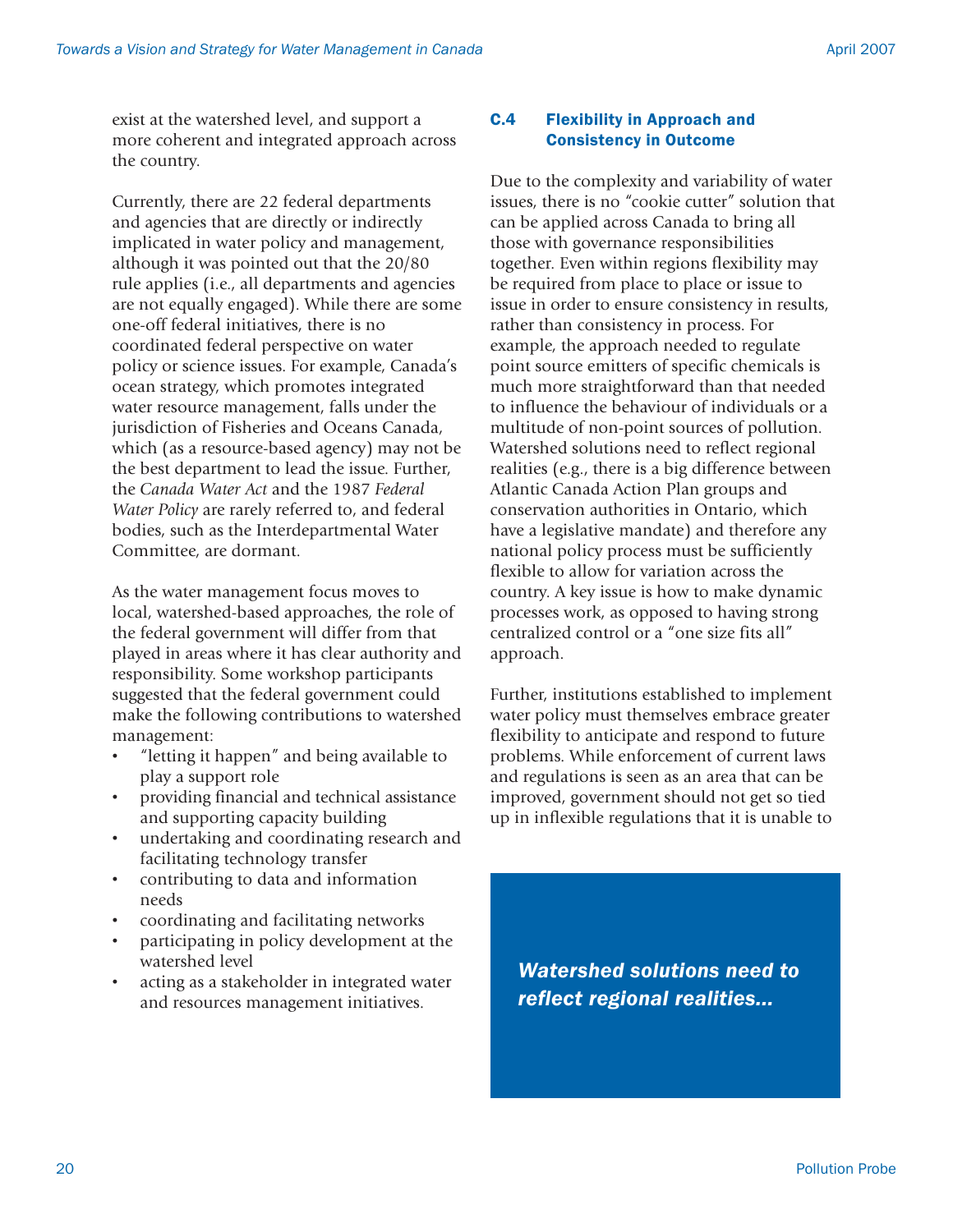respond to innovation. And as a broader range of partners is engaged in watershed management, compliance enforcement needs to be flexible to secure the support of those to be regulated (i.e., everyone can't be made noncompliant with a new policy or regulation, and provision needs to be made to encourage adaptation and adoption of alternative technologies). Moreover, it was suggested that, if regulations and policies are results-based rather than prescriptive, they can stimulate innovation by encouraging people to provide more effective or efficient solutions.

## C.5 Letting Go: The Changing Role of Government

Shared responsibility for watershed management is a virtual certainty as no single authority can have jurisdiction over all aspects of water policy. The issues and solutions are evolving from traditional engineering solutions and science-based approaches to community engagement; such evolution enables the incorporation of societal values and social and economic considerations. Alberta, for example, is transitioning from process to outcomes, from water management to watershed management, from regulating to shared responsibility, and from government to governance.

It is important to distinguish responsibility from accountability. Governments must retain accountability for achieving desired outcomes, but in pursuing those results they may find it more effective to delegate some responsibility to others. Sharing responsibility, though, means sharing power and this challenges the traditional role of government in decision making. A strong regulatory agency, coupled with strong public involvement, can be achieved if approached correctly. New Brunswick's *Watershed Classification Regulation* illustrates this point. The regulation establishes

*Sharing responsibility, though, means sharing power and this challenges the traditional role of government in decision making.*

ambient aquatic water quality standards for watersheds and is designed to set the framework for designation of these standards throughout the watershed. The choice of the standard to be attained (outside of designated drinking water supplies), however, resides with the communities in the watershed and is facilitated through a strong consultative component led by community-based watershed groups.

There is no doubt that this changing role may be perceived to be risky to governments and to government employees with regulatory responsibilities. Government may need to evolve from managing a top-down approach to being more of an enabler/facilitator for the actions of others (see Box #4). More and more, governments are required to address the behaviour of individuals and non-point sources of pollution. This will require different skill sets than those needed by a government regulator dealing with industrial point sources. It may also call for differentiation within government (i.e., it is difficult for the same agencies or employees to be both regulators and facilitators). As no two watersheds are alike, government regulators may need to "let go" a bit and be prepared to adjust according to local realities by finding ways to share some responsibility and risk with local watershed managers.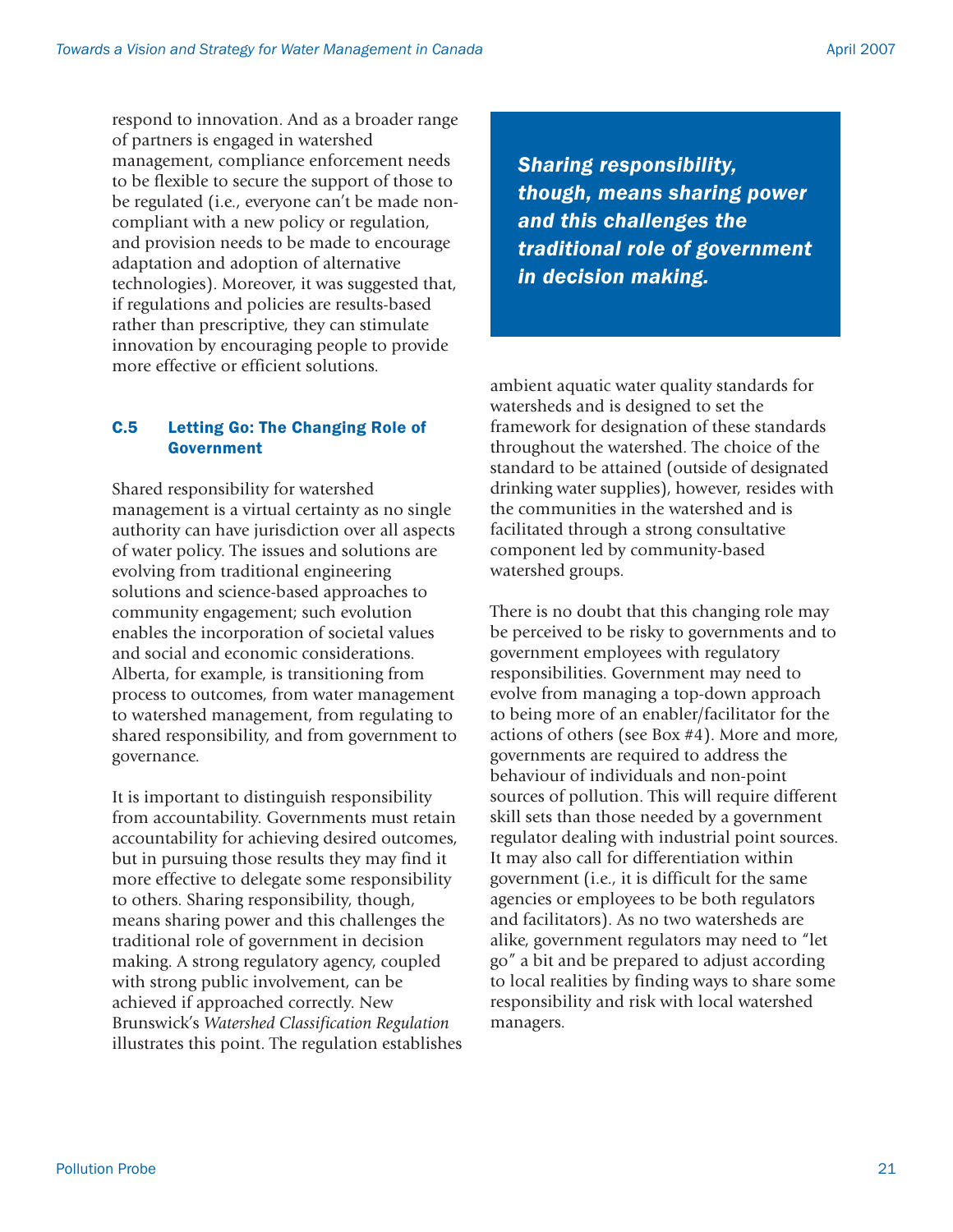### Box #4: Alberta's Water for Life Approach

Alberta's Water for Life strategy challenges the traditional approach of government. Some observations on the strategy and its implementation include the following:

- The right to plan at the basin level is enshrined in the statutes, which set standards but allow others to work out solutions, as long as they don't offend a third party (including the environment). Government is the only organization that can identify all of the third parties.
- The Alberta Water Council, with 40 members and chaired by the Deputy Minister of Alberta Environment, assesses progress.
- Basin councils in each river basin focus on issues closer to home, advise on basin plans and are significant players, but do not make decisions (decisions are the responsibility of the Province and are signed off by the Lieutenant-Governor)
- Consequences outside of the basin are a factor due to the extent of government review necessary to get signoff.
- Basin councils decide where they are going to focus, dependent on the issues in the basin. They should never become decision makers or they will lose their ability to interact with communities.
- Decision makers need to be connected to the community, but at the same time can't be seen to be influencing the decision.
- Stewardship groups are important in placing peer pressure on others — some very informally.
- Progress on the landscape will be made by the people on the landscape (by copying their neighbours), as opposed to "in spite of" the people on the landscape.
- Ad hoc "operational" groups in the watershed (addressing drought, flood, spills and so on) may arise and then disappear (e.g., a "water share" group arranged equitable distribution of water across southern Alberta during a period when only 60 per cent of supply was available). These are public groups that come together to address specific issues.

Adapted from Dave McGee, District Approvals Manager, Alberta Environment

## C.6 Building Partnerships

Watershed management was seen to be less of a technology issue than a stewardship issue. One speaker stated that, to engage people effectively, water management should be based on social values but with a regulatory backstop. It is difficult to deal with pollution or contamination without engaging the people causing the pollution. A clean water ethic can be cultivated if people identify with the broader value of water and with their watershed as an important sense of place.

There are hundreds of organizations across Canada with the potential to be partners in watershed management. Mechanisms need to be found to engage them effectively in watershed governance to develop and implement policy, secure public support and generate the political will to take action. Partnerships take a long time to build and are often frustrated by a lack of patience for the policy processes on the part of others. This is exacerbated when roles and responsibilities for managing the watershed are unclear. It was pointed out that a clear and universal commitment to watershed management will ensure that all watershed-based organizations can succeed. After all, decisions from above require acceptance by communities, as well as changes in people's behaviour, if they are to be implemented effectively.

## *C.6.1Engaging Communities*

Community involvement in watershed management was strongly endorsed in the workshop series, but caution was expressed that there are many "communities" and care needs to be taken to ensure that the right people are engaged in the right way. Selfselection of participants, for example, may not be appropriate as community leaders and stakeholders may not be the same people.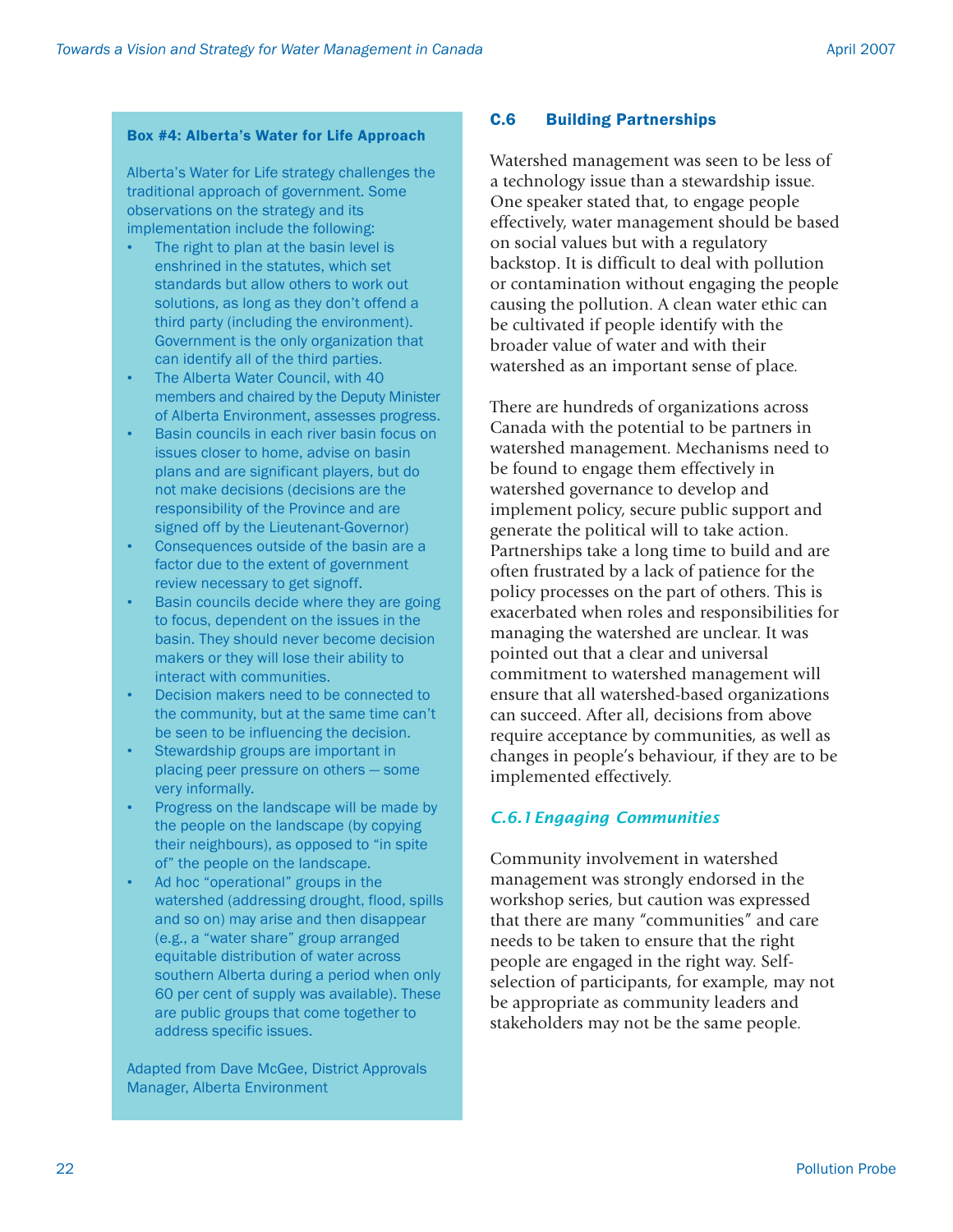Community engagement also works better in some areas than others as it is influenced by the characters of participants and government employees. Some national guidance may be required on how to engage communities effectively at the watershed level. There are some excellent examples of how community commitment can leverage public funding (e.g., the community-based monitoring programs discussed in Section D.3).

Major impediments to community engagement include a lack of trust and unrealistic expectations. In terms of the latter, it was observed that governments tend to lead with responsibility and lag with resources. That is, groups are engaged in an issue and expectations are placed on them, but they are not provided with the resources needed to deliver results. If trust is to be built and partnerships are to prosper, it was suggested that this pattern of approach ought to be reversed. Government should lead with resources (training, equipment, funding), recognizing the value and potential of communities to address issues. As long as government retains accountability (see Section C.5) the capacity and responsibility of partners can be enhanced over time.

It was pointed out that the major factors contributing to the success and longevity of the Clean Annapolis River Project (CARP) include the recognition of water quality as a common priority for both the community and government, CARP's ability to bring multiple stakeholders together to address shared interests, the on-going commitment of the CARP Board of Directors, the commitment of volunteers, and the cost-effectiveness of the program.

#### *C.6.2First Nations*

There are significant watershed governance issues relating to First Nations. As indicated earlier, the issue of rights to water has yet to be resolved in Canada. Further, First Nations' are not well served by water infrastructure. Manitoba for example estimates that the province faces a \$500 million deficit in providing sewer and water services to First Nations. Gaps in jurisdiction (selfgovernment), regulations (water quality and quantity), policy (management goals, approaches and tools) and capacity challenges make it difficult for First Nations to participate in a national water policy dialogue.

#### Box #5: Basin Committees under the Québec Water Policy

In implementing its Water Policy, Québec is taking a flexible approach that is oriented towards achieving results. The approach is based on adaptive management and recognizes the differing social, economic and environmental characteristics of each watershed. To assist in this, Québec has established basin committees in 33 priority watersheds within the province. These are nonprofit organizations with balanced representation from all stakeholders. Basin committees are responsible for implementing integrated water management within each watershed, including developing a management plan, determining roles and responsibilities for its implementation, and ensuring accountability.

Each basin committee receives \$65,000 per year from the government for core operations, which it can augment through other means. The Québec government also provides technical and financial support to stakeholders, including technical assistance, geographic information system (GIS) tools, information kits, a water atlas, and so on.

Source: Yvon Maranda, Québec Ministry of Sustainable Development, Environment and **Parks**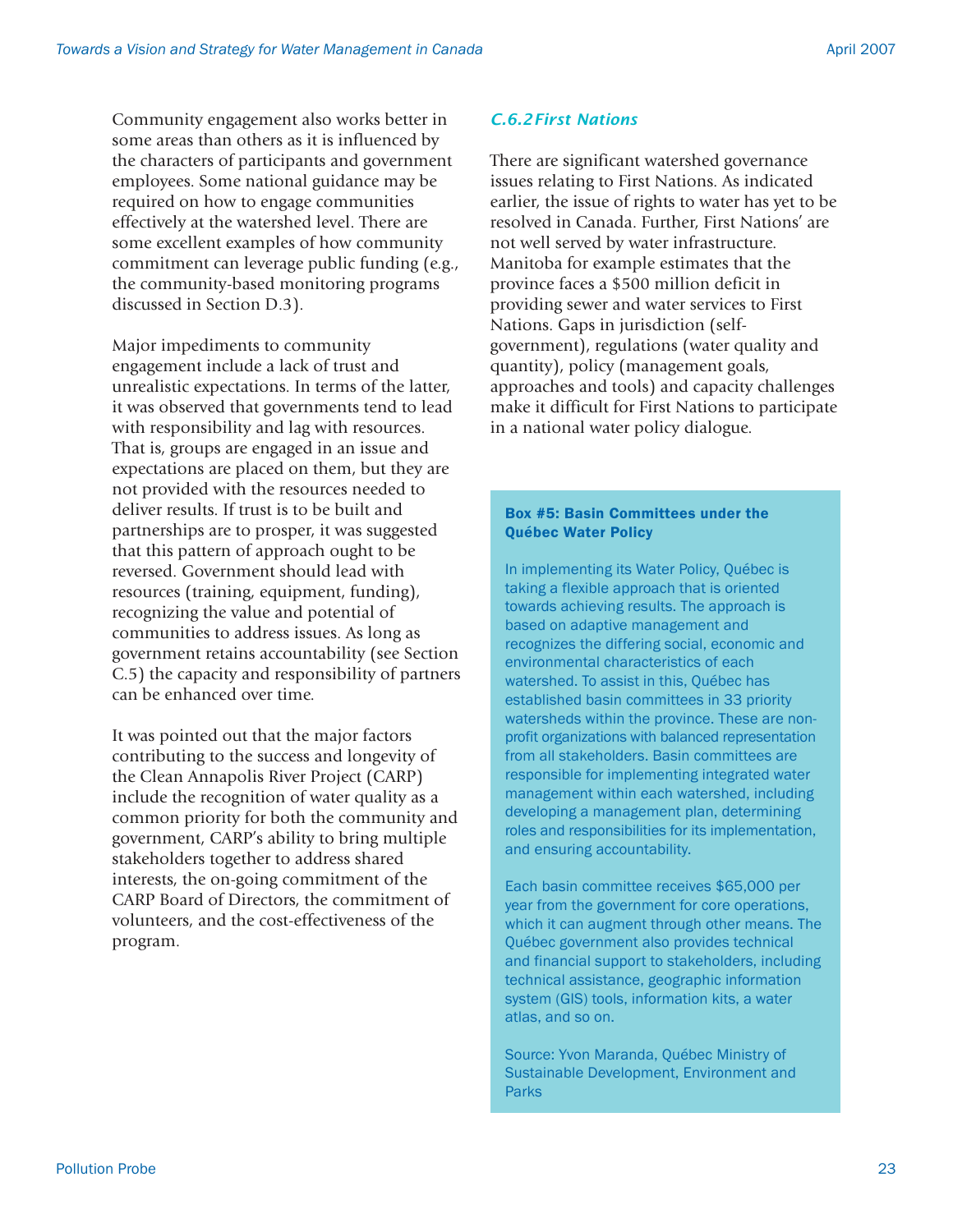*Partnerships take a long time to build and are often frustrated by a lack of patience for the policy processes on the part of others. This is exacerbated when roles and responsibilities for managing the watershed are unclear.*

## *C.6.3Role of the Private Sector*

Watershed management often requires private landowners (e.g., farmers) or land users (e.g., forest companies) upstream of a major centre of population to undertake activities that, for example, provide source protection for drinking water, often at their own expense. Further, private landowners or land users are expected to protect riparian habitats and wetlands for conservation purposes, contributing to a public good, again often at their own cost. While there are many initiatives underway in Canada to explore ways to reconcile the need to manage public resources with the rights of private landowners and land users, there is currently a lack of mechanisms for doing so, or even for valuating the services they provide.

Many landowners have proven their willingness to engage in stewardship activities — Alberta's Partners in Habitat program, which sees farmers provide their own water for wildlife, is oversubscribed — but the prime motivation for action is the local impact. What happens downstream is usually of secondary concern, and securing greater landowner support to address downstream issues may require incentives. The Ontario *Clean Water Act* takes a comprehensive regulatory approach to

securing source water protection, but it may also require incentives to avoid having an adverse effect on landowner stewardship.

The private sector is also playing an increasing role in the delivery of water infrastructure and services. Privatization or commoditisation of water remains controversial (see Section I), but there is increasing private sector participation, including public–private partnerships (P3). Some benefits of private sector participation include

- the availability of resources and expertise to communities that the public sector may not be able to effectively supply
- the potential for alternative service delivery methods
- the opportunity for the private sector to share costs and risks while maintaining a public interest in vital services.

Throughout the workshop series, participants expressed the concern that private sector participation be placed within an appropriate, and perhaps strengthened, regulatory framework.

## C.7 Building Capacity

Québec's experience with *Zone d'intervention prioritaire* (ZIP) committees illustrates what happens when responsibility and accountability outpace resources. Fourteen committees were incorporated independently within the Stratégie St. Lawrence, and each provided with \$75,000 from the Province of Québec for coordination. Each ZIP committee evolved on its own and developed its own dynamics. A ZIP Commission provided a framework for networking among ZIPs so that they could learn from one another. As the committees became established and successful, they faced two major challenges: Some were placed in the position of challenging the provincial government that authorized and funded them on local issues. In other cases, the growing expectations of the public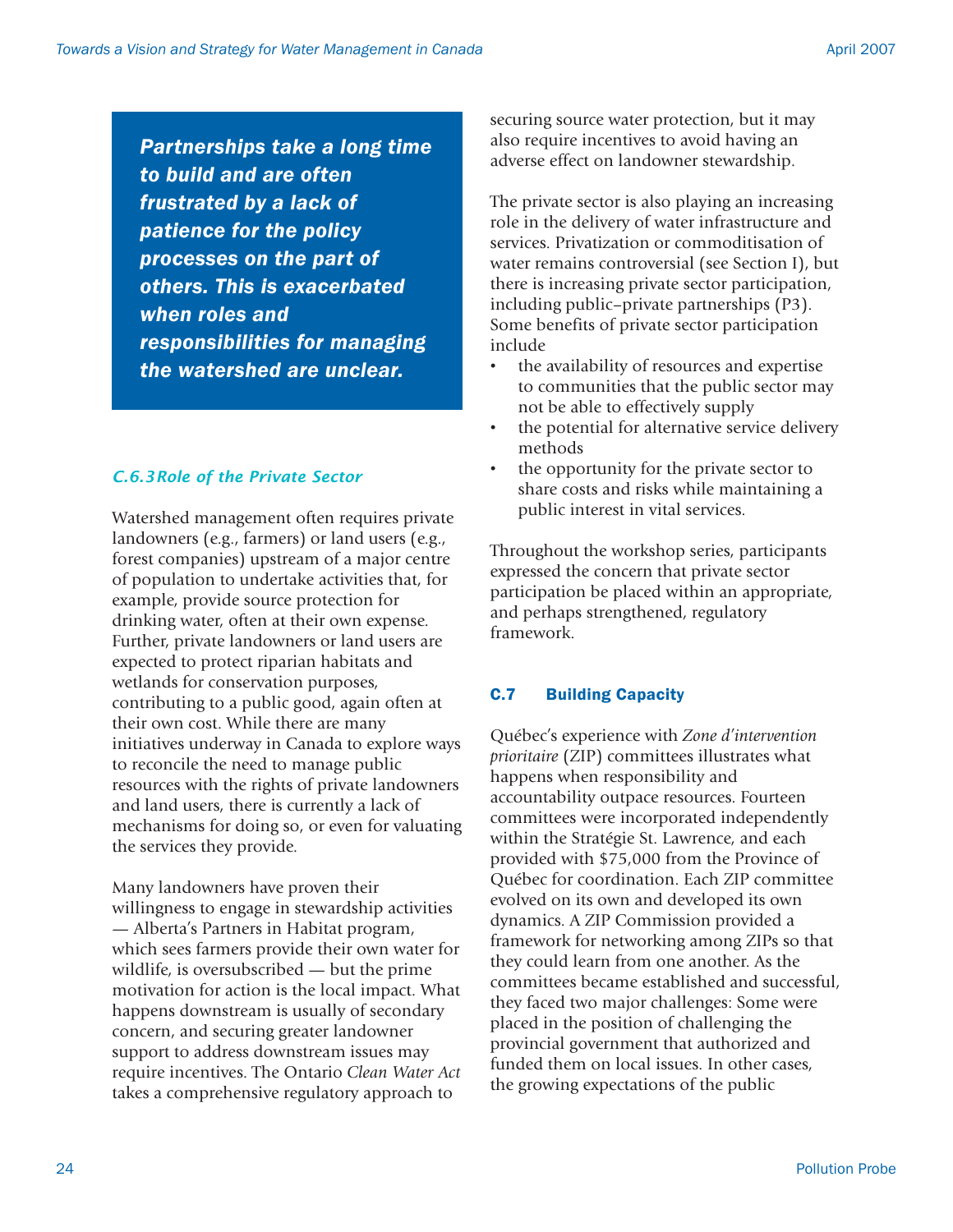exceeded the financial resources available to the ZIP committees. The result is that the ZIP committees have not realized their full potential.

Similar stories can be found across Canada, in which the lack of investment in watershed organizations led government to lose a significant amount of leverage. Stories were told of watershed organizations in Alberta holding bake sales to raise funds for their work. Throughout the workshop series, the lack of recognition of the power that exists in small or regional organizations and what can be done to enable them to be more effective was presented as a major gap to be addressed in watershed management.

Government policies with respect to watershed management need to contribute to the development of human, technical and

financial capacity. The most important thing is first to have the right idea or opportunity; then the right people and organizations can be identified, and finally the resources need to come. In terms of human resources, in most cases success relies on a small number of people or organizations that have the patience and persistence to keep the ball rolling (Box #6 suggests some ways of attracting and retaining these leaders). It was pointed out that government often hires these people once they have been trained through their volunteer involvement. On the financial side, the capacity to manage environment and sustainability issues over the long term needs to be established — not just by committing dollars, but also by ensuring that funds are managed effectively and assigned according to priorities. Financial capacity can be enhanced by looking at more effective ways of doing things with the resources available.

### Box #6: Lessons for Engaging Volunteers and Communities

It was noted that every new policy iteration leads government to "reinvent the wheel" at a local level. What is often missed, though, is that this process builds up the capacity to do it well. Solutions can't be imported from elsewhere; they have to be developed locally with the participation of experienced volunteers.

Some learnings include the following:

- volunteering is not a way of life potential volunteers must learn to participate
- with a new watershed process, special interests and newcomers may attempt to take control
- if volunteers are initially placed in smaller processes, they will not become a risk when they graduate to larger decision-making bodies
- experience in participation decreases nondemocratic tendencies.

Sound decision making by volunteers requires

- good understanding, proper education and experience
- control over the planning process
- defined budget/operating/regulatory parameters
- trust of other decision makers/staff (which takes time to develop).

Communication is more important than science:

- recommendations are implemented through people and their relationships, not through a flowchart
- relationships are established through common language (technical, geographical, cultural)
- professionals must use words that mean something to the local people
- shared understanding lays the foundation for collective action.

Source: Dennis O'Grady, South Nation Conservation Authority, and Rob de Loë, University of Guelph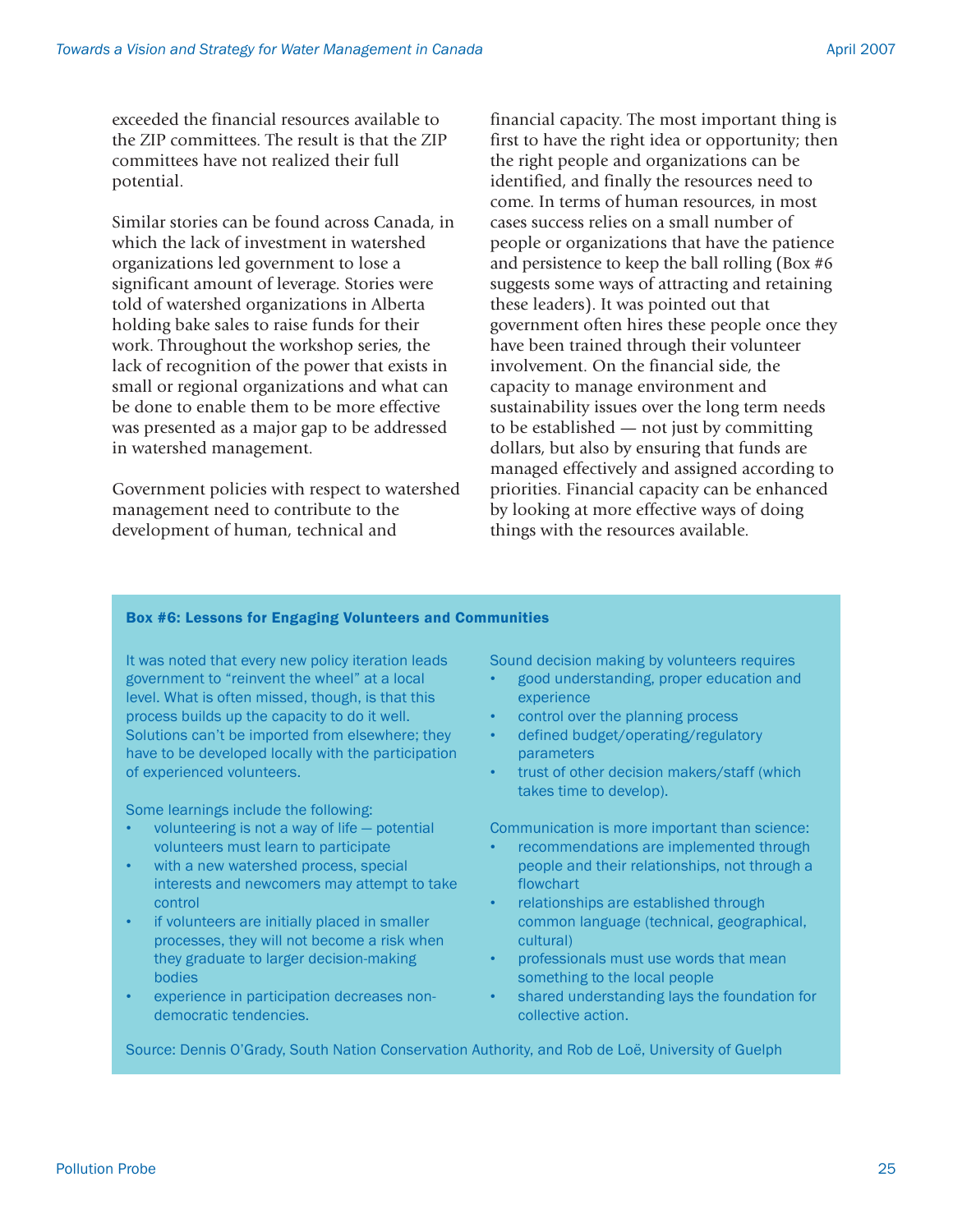



Source: Locke, S. *Water Policy in Canada: National Workshop Series*. Moncton, New Brunswick. October 4–5, 2006.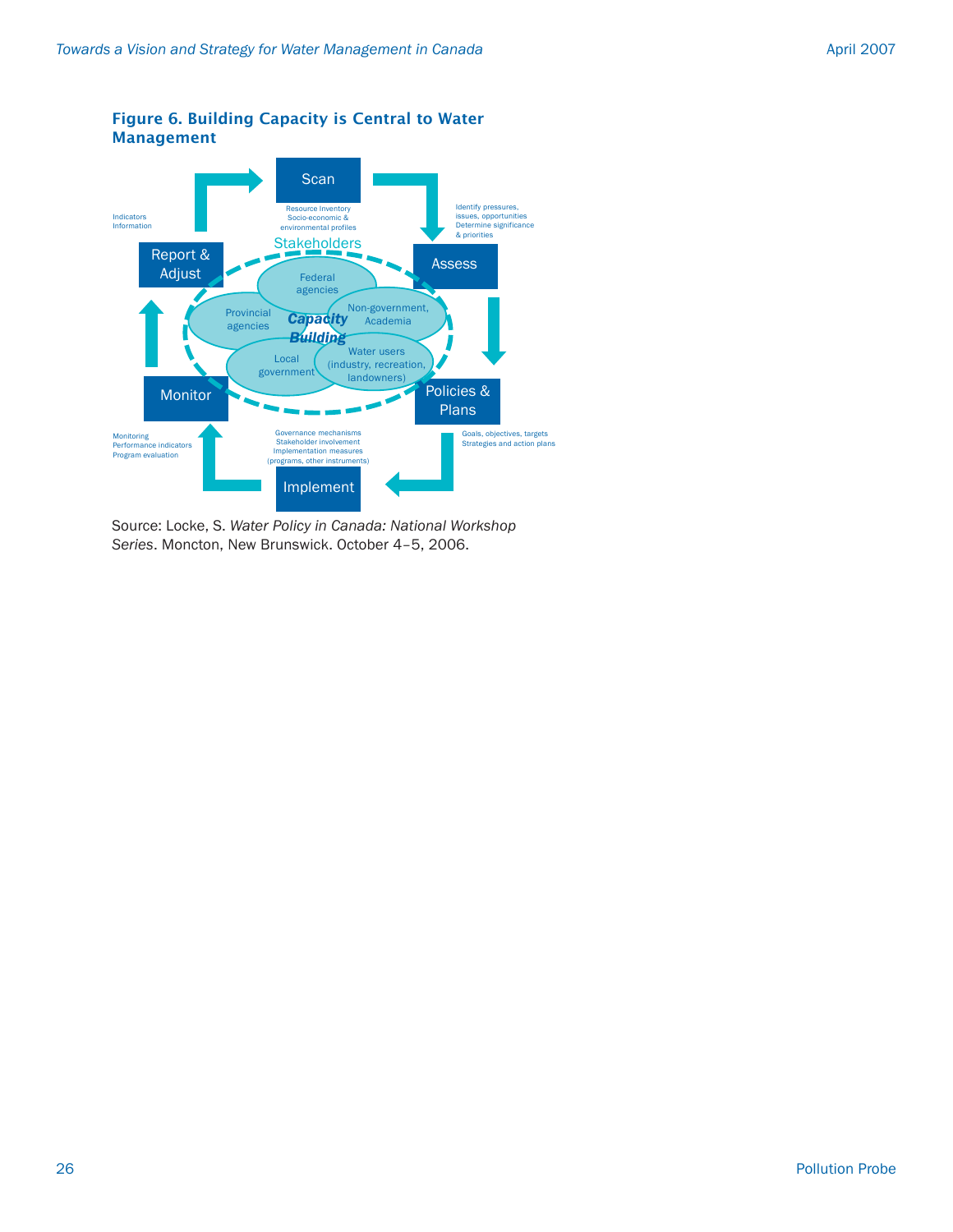## D. Water Research: What Do We Know, What Do We Need To Know, and Who Knows It?

The state of knowledge of water in Canada was the subject of sufficient discussion in the first four workshops of the series to add it as a specific theme. In many ways, the development of water policy in Canada faces a significant paradox. On the one hand, there is a great deal of conviction that Canada faces serious water problems or threats and that the situation is likely to get worse, especially with new threats that are believed to be emerging. At the same time, there is an acknowledgement that we have very little information on what is actually happening, and that the availability, currency and quality of water data are far below what is required.

Further, due to the nature of water and water issues, effective integration of existing scientific information into policy is made extremely difficult by the range of social,

environmental and economic factors that are affected by policy decisions. Strong knowledge-brokering mechanisms and science-policy linkages are essential to ensure that important scientific knowledge regularly informs the decision-making process, and that the research agenda is responsive to policy priorities and needs.

Recent reports and presentations at the workshop series have suggested that there is

- little current knowledge about how and where water is used, fostering a lot of misconceptions and making it difficult to implement demand-side management
- very little information available to create credible water quality or quantity indicators nationally
- inadequate knowledge of biogeochemical and hydrological cycles to predict the



## Figure 7. Sub-Basins without Long-term Ongoing Water Quality Monitoring

Source: Kent, R. *Water Policy in Canada: National Workshop Series*. Wolfville, Nova Scotia. April 26–27, 2006.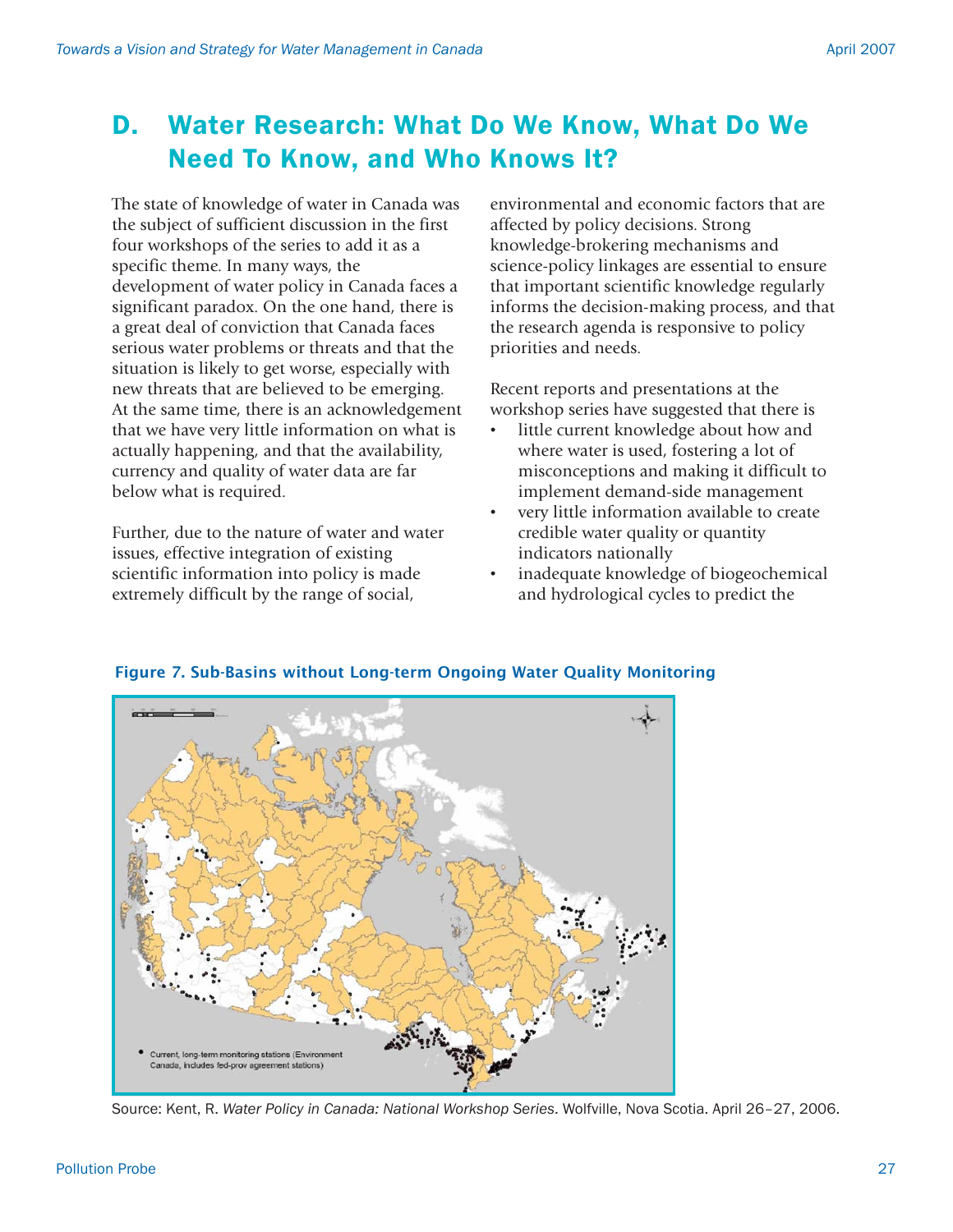effects of land use changes arising from forestry and agriculture

- insufficient information about groundwater
- lack of information on the ecological services provided by water
- little knowledge of sources, occurrences, concentrations, survival and transport of microorganisms
- little knowledge of seasonal trends in concentration and production of algal toxins
- little knowledge of potential health effects of consumption, skin contact or inhalation of taste and odour compounds
- lack of a coordinated interjurisdictional system for monitoring pesticides, and no connection between the pesticides actually used in Canada and those included in federal guidelines
- a need to be able to better link chemical measurements of persistent organic pollutants with their biological effects
- a need for better knowledge of low dose exposure to endocrine disruptors, as well as better risk assessment and risk management techniques
- difficulty in assessing cumulative environmental impacts, due to a lack of reporting.

The Senate Committee on Energy, Environment and Natural Resources has called for the establishment of a standard methodology for collecting and reporting data (including a centralized depository), a substantial increase in the federal contribution to water research and to the National Water Research Institute and Prairie Farm Rehabilitation Administration, and a National Water Council to identify priority issues for action.

For these reasons, a clear conclusion of the *Water Policy in Canada: National Workshop Series* is that there is a need to strengthen Canada's science and information capacity pertaining to

water, particularly at the federal level, and that improved methods for integrating science and policy are required. This could include establishing a national water research science agenda and perhaps creating a National Water Council, both of which could be mirrored at the provincial level.

## D.1 Research and Monitoring Capacity

Canada's capacity to undertake water research and monitoring has been considerably eroded in the past decade and must be restored. Not only does this mean that much basic information is lacking, it also impacts on policy development. In the past, a manager responsible for a water-related issue was allowed to either conduct or sponsor monitoring or research according to the resources available, but the increasing complexity of governance arrangements may make that less viable today and in the future. Further, water policy is increasingly horizontal (i.e., involving multiple departments and jurisdictions) and various policy analysts may be using different, limited, or inappropriate science inputs.

Currently, there is a lack of baseline data on water use in Canada (or even agreement on what constitutes "use"). Estimates are based on models and coefficients that may no longer be appropriate. There is an imbalance between water quality and water quantity data. The national water quantity (hydrometric) network has 2,931 sites and, while the federal government used to monitor 4,000 sites, that number has declined to 2,500 sites and is still dropping. There is also no standardization and integration of data among jurisdictions. A lot of data are being gathered at the watershed level, often using differing data collection protocols, but the federal government has little knowledge of what is happening, who is doing what, or what the quality of information is.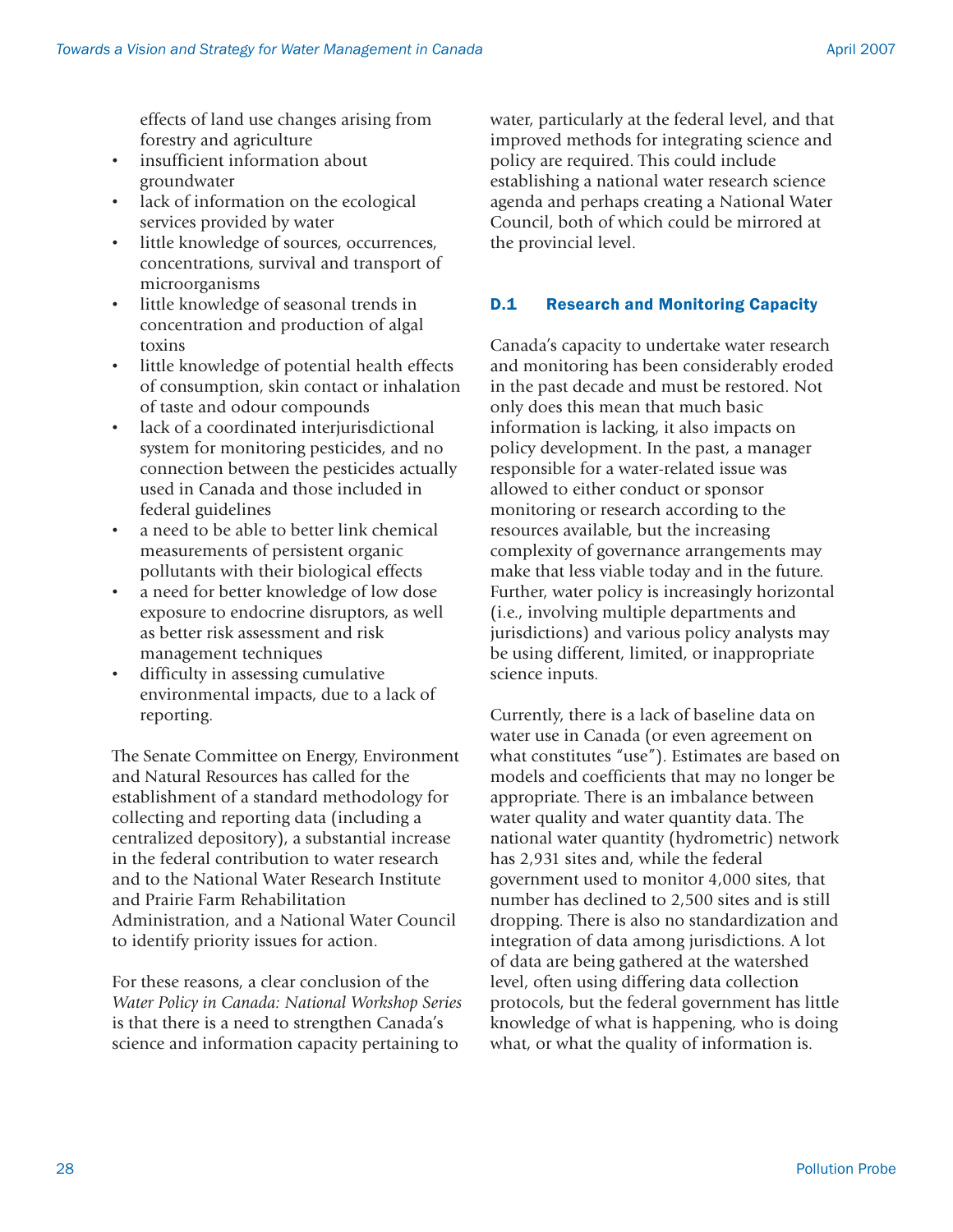*...there is an acknowledgement that we have very little information on what is actually happening, and that the availability, currency and quality of water data are far below what is required.*

Demographics also pose a challenge, due to the retirement of many experienced staff. The need to retain, or replace, that experience is an issue in most jurisdictions. One method of addressing capacity issues is through partnerships and collaboration. For example, 80 per cent of Environment Canada's water research is partnered with others. The Canadian Water Network (one of Canada's Networks of Centres of Excellence) plays an important and growing role in directly supporting water research in Canada, and in networking partnerships among universities, governments and industries. Additional institutional mechanisms are needed that facilitate collaborations (e.g., NSERC/SSHRC eligibility) and processes are required to help researchers understand the fields of the new people with whom they need to collaborate. Greater efficiencies also need to be found. For example, where the presence pesticides and nitrates in water often go hand-in-hand, the less expensive test for nitrates can provide some insight regarding the presence of pesticides. In addition, there is a need for better understanding of the linkages between what are believed to be best management practices and the science of what is actually happening.

#### D.2 Setting Research Priorities

Given the lack of research capacity, there is significant controversy over where limited research efforts ought to be applied. An example is provided by groundwater mapping. The Senate Committee on Energy, Environment and Natural Resources called on the federal government to commit to do whatever it takes to map major aquifers by 2010, and to develop a national groundwater databank. It was pointed out by one researcher that Alberta and Saskatchewan had some of the best groundwater mapping programs in the world, and additional research would consume significant funds for incremental information. It was suggested that it may be more important to address the needs of people consuming groundwater known to be contaminated than to invest the resources in additional mapping.



### Figure 8. Linking Monitoring with Adaptive Management

Source: Kent, R. *Water Policy in Canada: National Workshop Series*. Wolfville, Nova Scotia. April 26– 27, 2006. Originally from US National Water Quality Monitoring Council Framework. 2002.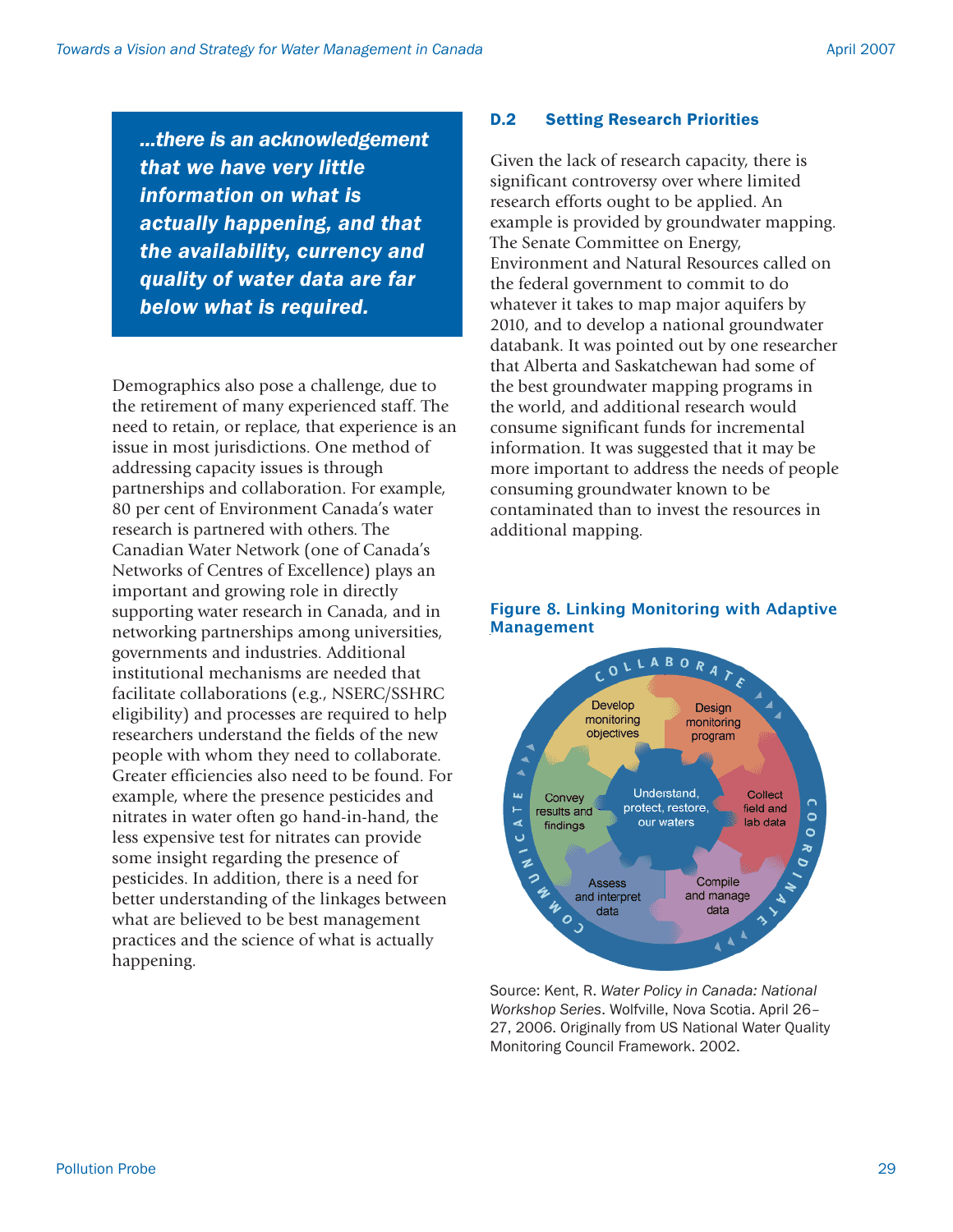It was further suggested that a coarse framework for determining research priorities could be provided by distinguishing between resolved and unresolved water quality issues. Resolved issues are ones in which toxicological and multispecies data are available, there are both wildlife and human data, causality/ temporality and mechanisms are well understood, and risk assessment can be done with a high degree of certainty (e.g., organochlorine pesticides, acid rain, phosphorous, sewage, metals, dioxins and furans). Unresolved issues are ones in which the analytical methods for detection are not available or are prohibitively expensive, toxicological data are incomplete, there are only partial data on effects (cause–effect relationships are not established), causality/ temporality and mechanisms aren't well documented, few species have been investigated, and dose-response studies are incomplete; thus, risk assessment is difficult or has a high degree of uncertainty. Some existing issues are still unresolved (e.g., some pesticides, selenium), but there are a number of new issues (endocrine disruptors, pharmaceuticals and some personal care products) that need to be understood better to avoid future problems. It was also recognized that there will always be unresolved emerging issues as well as the challenge of understanding cumulative effects.

*CBM fills gaps left by federal and provincial governments, is cost-effective, has the ability to produce valid monitoring results, increases levels of environmental education, and increases citizen engagement and participation.*

## D.3 Community-based Monitoring

As government water research has stagnated, there has been a proliferation of groups across Canada engaged in community-based monitoring (CBM). They have proven to be a valuable complement to existing monitoring programs. Monitoring is one of the major activities of groups engaged in watershed management (see Section C.6.1). CBM fills gaps left by federal and provincial governments, is cost-effective, has the ability to produce valid monitoring results, increases levels of environmental education, and increases citizen engagement and participation. Forty groups are undertaking CBM in Nova Scotia, for example, due to reduced government funding for ecological monitoring, increasing mistrust of government's care of the environment, continual rise in environment consciousness, and lack of a provincial watershed management framework.

The full extent of CBM in Canada is unknown, and the RésEau program of Environment Canada (http://map.ns.ec.gc.ca/reseau/en/) is attempting to identify, link and support groups involved in this activity. CBM can be enhanced by supporting new groups (networks/ mentoring), increasing their ability to collect valid data (QA/QC procedures using standard data collection protocols), sharing data (via standard geospatial data management infrastructures), engaging members of the public (showing that data are being used), providing resources to CBM (both financial and material), and creating opportunities to participate in watershed management. It is especially important that outputs generated by volunteers lead to change, or be used in decision making. Such outcomes acknowledge volunteers' efforts and encourage them to continue to contribute their time.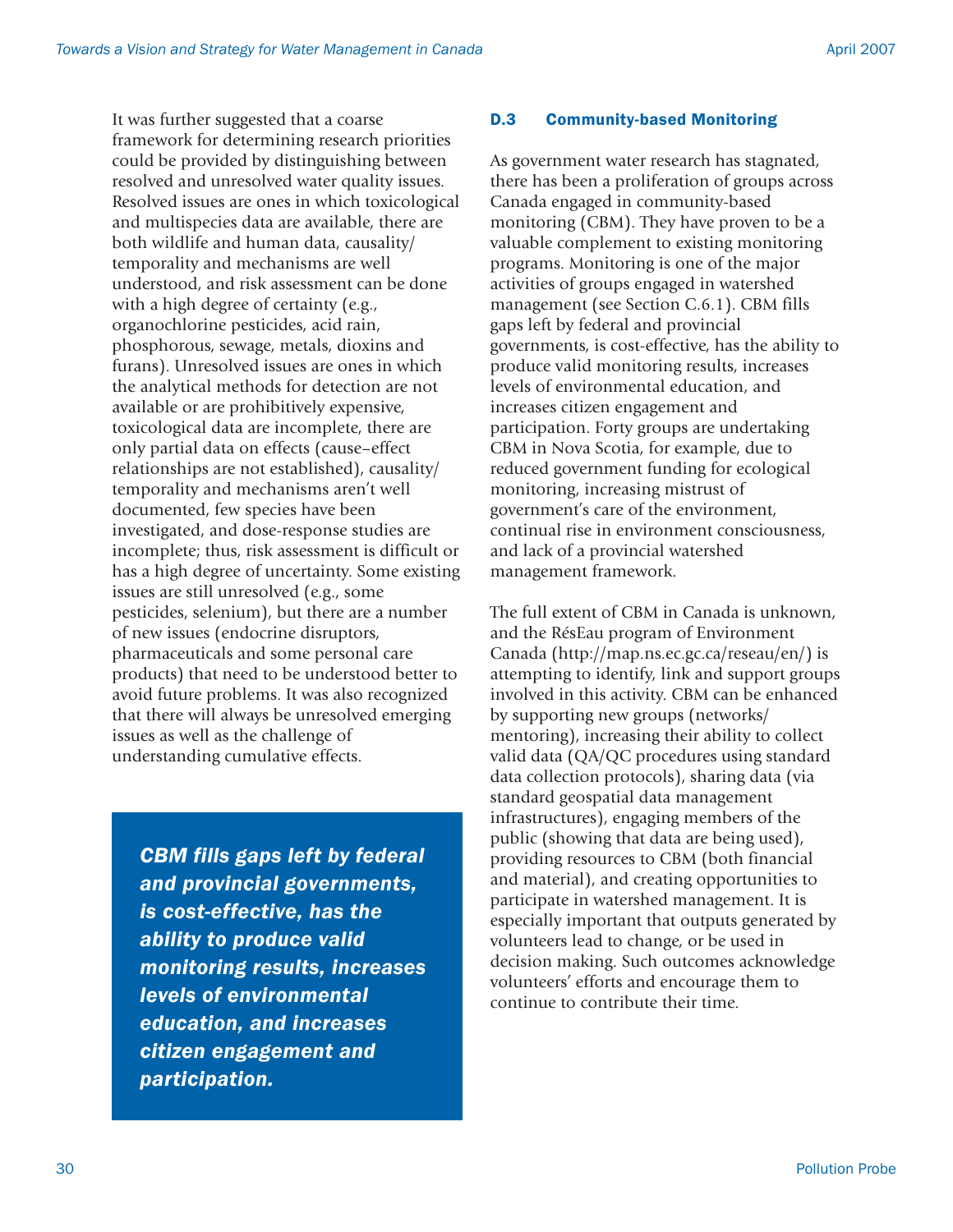## D.4 Standardized Monitoring and Data Availability

It was argued during the workshop series that the current situation regarding water research and monitoring provides the opportunity to establish a monitoring network designed around the information that is most needed. The information currently available may not be what is most required. A consistent framework for monitoring and data collection is required; in its absence, government agencies, community groups, and monitoring and data gatherers lack consistent protocols and are struggling for resources. There are problems with data storage and consistency, and aggregating data is difficult. Widely accepted standards for data collection, data storage and handling, metadata, and GISbased mapping applications are available and should be applied. These international standards have been adapted specifically for Canadian applications by the GeoConnections secretariat of Natural Resources Canada. The Canadian Geospatial Data Infrastructure (CGDI) standards are available online (http:// www.geoconections.ca).

Despite the decline in the amount of monitoring, it was pointed out that far more people are engaged in gathering and organizing data than are involved in analyzing and understanding the data. The problem is

*A consistent framework for monitoring and data collection is required...*

compounded by "information silos;" for example, it was claimed that 60–70 per cent of data in the Atlantic region are unavailable (i.e., locked away). Provincial databases may be appropriate, but there is a need to appropriately integrate environmental monitoring programs that are confidential with those that are public. Finally, public reporting is key to building support for decisions. The comprehensive federal State of the Environment (SOE) reports produced in the past supported a mandate to keep the data current. Terminating SOE reporting led to a narrower range of information being available, reductions in research funding and scientific capacity, and a decrease in public awareness. British Columbia's water quality status reports were presented as a good example of the information that needs to be published.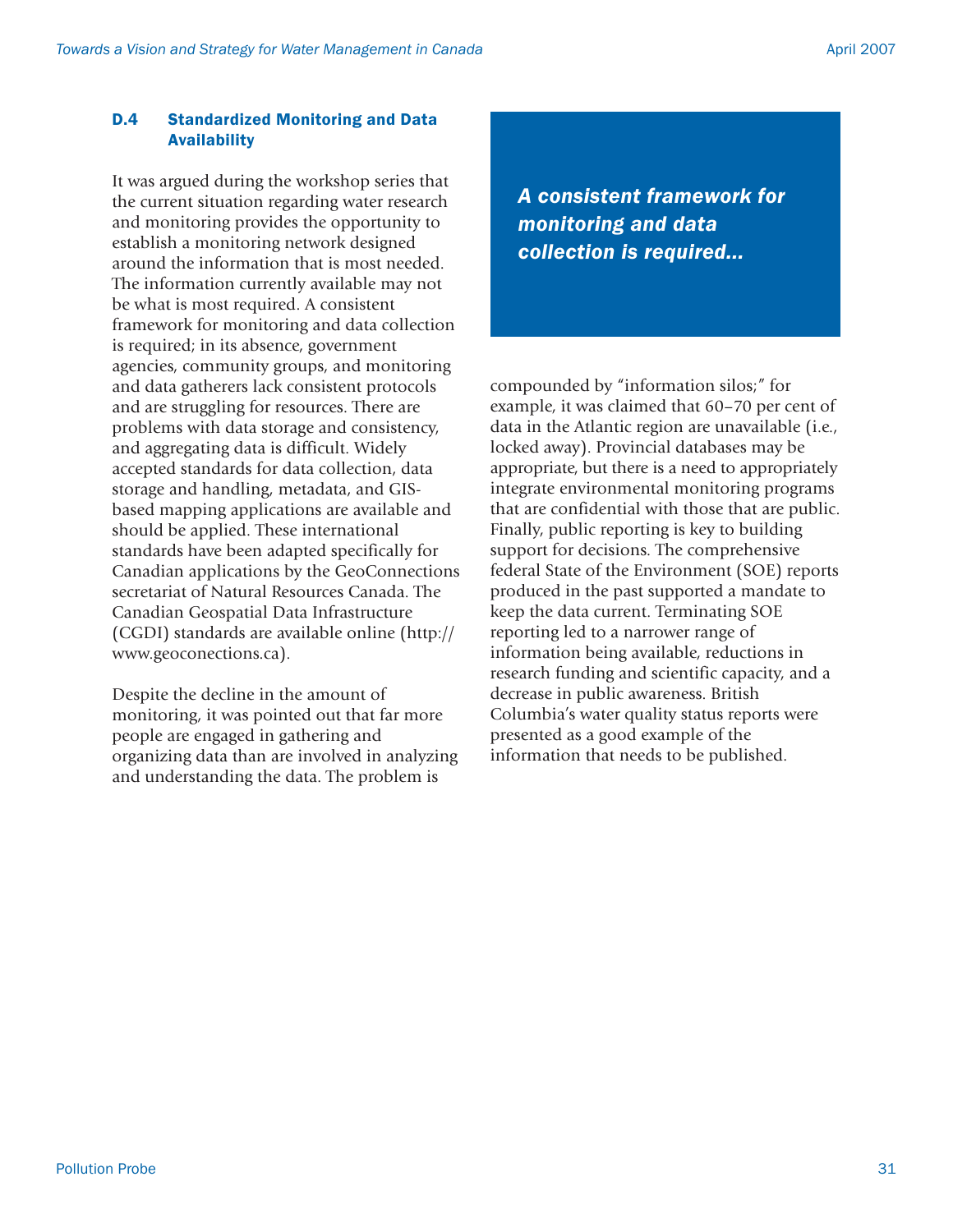## E. Water Quality: Will That Be Tap or Bottled?

Canadians have been shocked out of their complacency about water quality by instances of serious illnesses or fatalities due to contaminated water (North Battleford, Walkerton), evacuations and boil water advisories (Kashechewan, Kelowna), and beach closures and warnings (Lake Winnipeg, Hamilton and Toronto). Demographics change and affect demand and expectations. New threats emerge, and new and better technologies are developed. For water policy to contribute to sustainability it has to be robust enough to address future challenges which may or may not be the ones we expect.

Water quality issues identified in recent reports include the following:

- waterborne pathogens and algal toxins are increasing threats to drinking water, recreational activities and source water for agriculture
- the frequency of taste and odour problems in drinking water is increasing
- mercury intake above tolerable levels has been associated with high fish consumption in Great Lakes and Arctic communities
- endocrine disruptors are emerging as a little known and potentially serious contaminant
- nitrate drinking water guidelines are exceeded in groundwater in some parts of Canada
- there is continued aquatic acidification, despite the better regulation of  $SO<sub>2</sub>$ emissions, and the impacts of air pollution on water are not well understood
- thousands of abandoned mine sites are leaching contaminants into surface water and groundwater; two sites in particular have been identified by the Commissioner for Environment and Sustainable Development as posing a significant threat of flooding or leaking into major rivers in the North
- industrial point source discharges, while better regulated, may be increasing in volume (as industrial activity increases) or in concentration (as plants become more efficient in using water); it was noted that only two sectors are required by the federal government to monitor the impacts of their releases on receiving waters
- while industrial pollution has been reduced in the Great Lakes, the impacts of municipal effluent, agricultural waste and pesticides are growing
- there is a high natural occurrence of trace element contaminants in source water in some parts of Canada
- intensification of groundwater and surface water contamination by pesticides is expected
- the impacts of the increasing use of genetically modified organisms are unknown
- continued population growth and urbanization will lead to an increase in the volume of municipal wastewater effluent
- increasingly intensive livestock/poultry production will exacerbate problems with manure management and waterborne pathogens
- high-intensity rains are increasing in frequency and intensity in parts of Canada; in addition to contributing to erosion, this is usually a precursor to health problems due to the inability of municipal wastewater systems to handle storm surges
- there is higher residual chlorine than necessary where distribution systems are not well maintained (compared to the Netherlands, for example)
- climate change can be expected to compound issues with combined sewer overflows.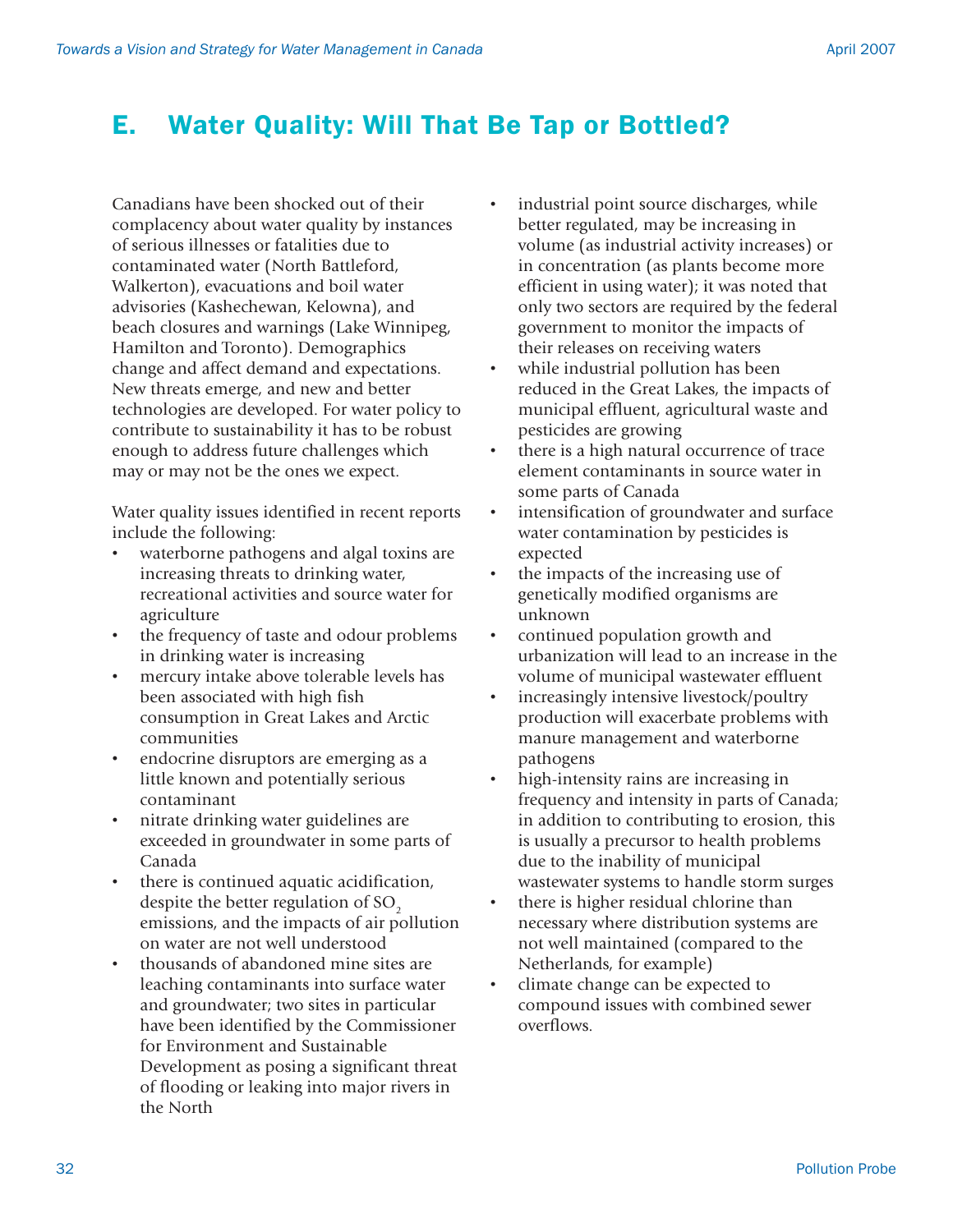## E.1 Setting Standards

Nationally consistent drinking water standards were seen by many participants to be an important component of drinking water quality management. Standards also help ensure appropriate and effective drinking water treatment technologies. The current Canadian Environmental Quality Guidelines also provide helpful guidance to water managers considering recreational, aquatic life and agricultural use of water. It was suggested that the federal government expends considerable effort to ensure food safety, but does not give water the same level of attention.

Barriers to the implementation and effectiveness of national standards are as follows:

- it can take many years to determine acceptable levels for the presence of one particular chemical in drinking water
- the desire for small-scale sources of supply and ultra-efficient approaches to demand management increases risk, as it is difficult to maintain standards across a multitude of small distributed facilities. Eighty per cent of facilities in Nova Scotia, for example, service 20 per cent of the population, and the absence of economies of scale makes it difficult to attain standards affordably
- the major gaps in improving drinking water quality are the lack of human resources, the inability to replace infrastructure, and the limited financial capacity to set new standards
- it is challenging to apply standards fairly across watersheds, even within the same jurisdiction, in the absence of a strong central authority.

## E.2 Rebuilding Public Trust

There is a significant number of boil water advisories (BWA) in Canada (e.g., more than 1,000 in 2004–5), but many of these are in small communities and largely result from decisions to not treat water. BWAs are not always a sign that there is a problem, and may simply be a due diligence issue, although that is not the perception. Publicity over these incidents, plus the more serious contamination incidents identified earlier, have shaken public confidence in tap water, with many people willing to pay a premium for bottled water. The increasing availability and popularity of bottled water reinforces a subtle erosion in confidence in the public provision of safe water in favour of private sources. There is a need to rebuild public trust as the current pricing of public water doesn't send a message commensurate with the value being provided.

## E.3 Water Treatment

Current approaches to water treatment were challenged during the workshop series. It was suggested that if all wastewater discharges occurred upstream of drinking water intakes, it would place water treatment in a more appropriate context. It was stated that wastewater should be treated as close to source as possible. It was pointed out that the City of Okotoks treats its water so well that the water it returns to the Sheep River is of higher

*Nationally consistent drinking water standards were seen by many participants to be an important component of drinking water quality management.*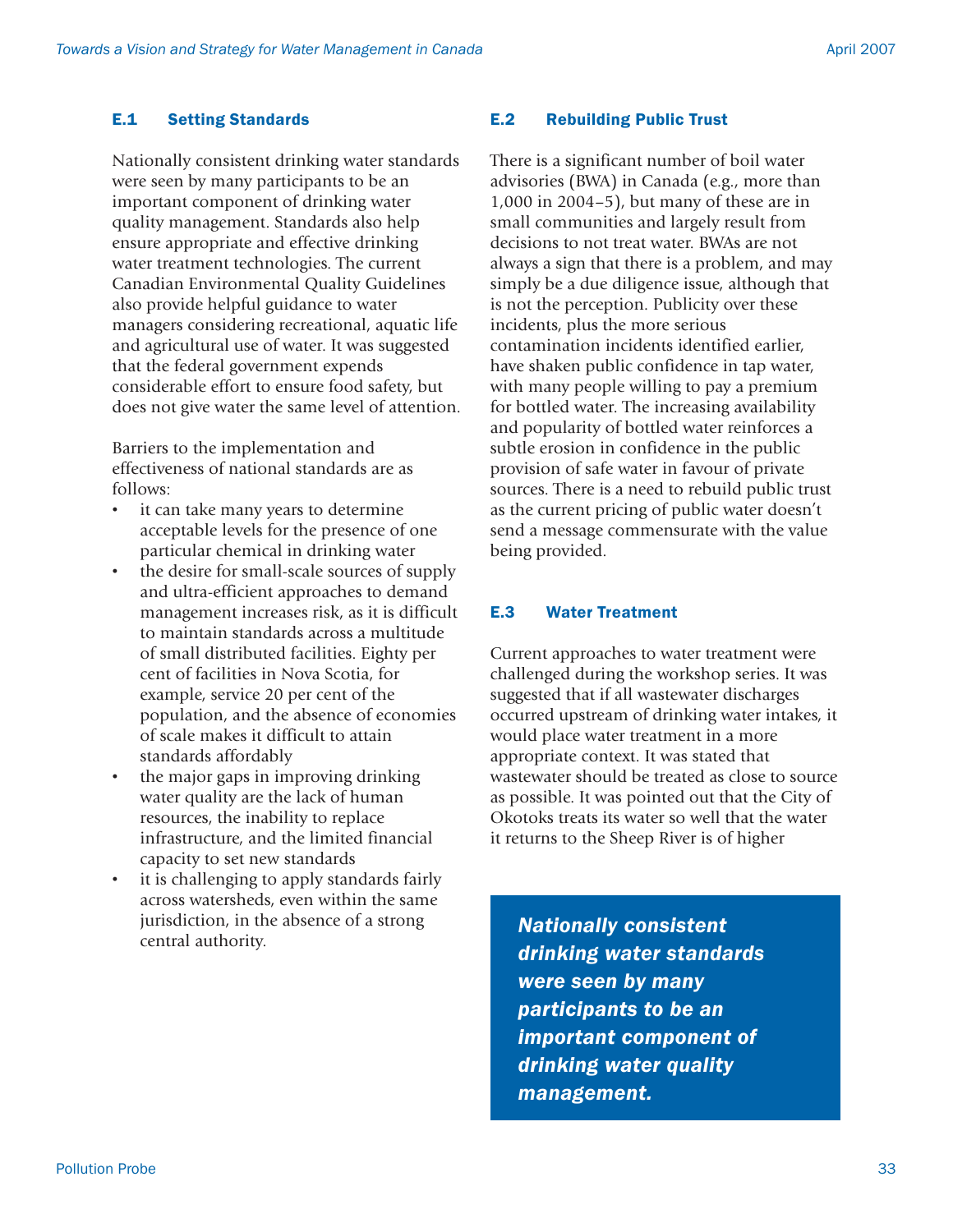### Box #7: Source Water Protection

Source water protection is

- the first barrier in a multi-barrier approach to protecting drinking water
- a watershed-based, locally driven program that uses scientific methods for assessing risks to drinking water
- an approach to decision making that emphasizes information sharing, consultation and involvement by interested members in the watershed communities.

Source: Dave de Launay, Assistant Deputy Minister, Ontario Ministry of Natural Resources

quality than the water it withdraws, thus benefiting downstream communities.

In relation to the setting of national standards discussed in Section E.1, there was a call in the workshop series for water treatment facilities to be licensed to ensure proper training. This may be one way to address the issue of quality control for small distributed systems. A key barrier to licensing, though, is the current lack of human resource capacity to deal with scientific and regulatory requirements (including number of personnel, retention rates, recruitment challenges, establishing qualifications, etc.) and the ability of facilities to respond to future human resource challenges.

## E.4 Source Water Protection

Source water protection (see Box #7) is being promoted by many jurisdictions across Canada as a means of safeguarding water quality and reducing treatment costs . New Brunswick, for example, has regulated source water protection for surface supplies since 2001, and instituted a risk-based groundwater source protection program for municipal wellfields beginning in 2000. New Brunswick's *Watershed Classification Regulation* sets aquatic standards for all lakes,

rivers and streams in the province. Local groups are engaged on a watershed basis to undertake the work. The classification is negotiated by local communities, depending on their economic priorities and the restrictions they are prepared to accept. Although the classification standards are province wide, there is flexibility in recognizing the unique circumstances of each community (e.g., a gravel pit in one community may be necessary and accepted; in an adjacent community it may be unwanted). The province is working with 19 watershed groups currently engaged in the watershed classification program.

In both urban and rural environments, underground water can be contaminated by spills, leaking fuel tanks, leaking sewer and water lines, salt spread on roads, and garden and lawn care products. The New Brunswick Department of Environment wellfield protection program provides for a series of generally concentric zones, based on contaminant risks and their aquifer travel times. These zones are verified by a wellfield study. The department establishes land use and contaminant standards for each zone. The program does not allow high risk activities, such as locating oil tanks and chemical storage, in areas close to wellheads but recognizes the need for some flexibility in establishing the zones; therefore, a phased implementation to meet standards or remove high risk uses is employed. Public education is a key component and educational materials are used to show the risks and problems posed by various activities in the wellfield.

A number of cautions in implementing source water protection programs were raised, including the need to

exercise care in importing solutions from other jurisdictions (for example, the US best practices imposed as a result of the regulatory failure of coal bed methane in Wyoming are already either common practice or regulatory requirements in Alberta)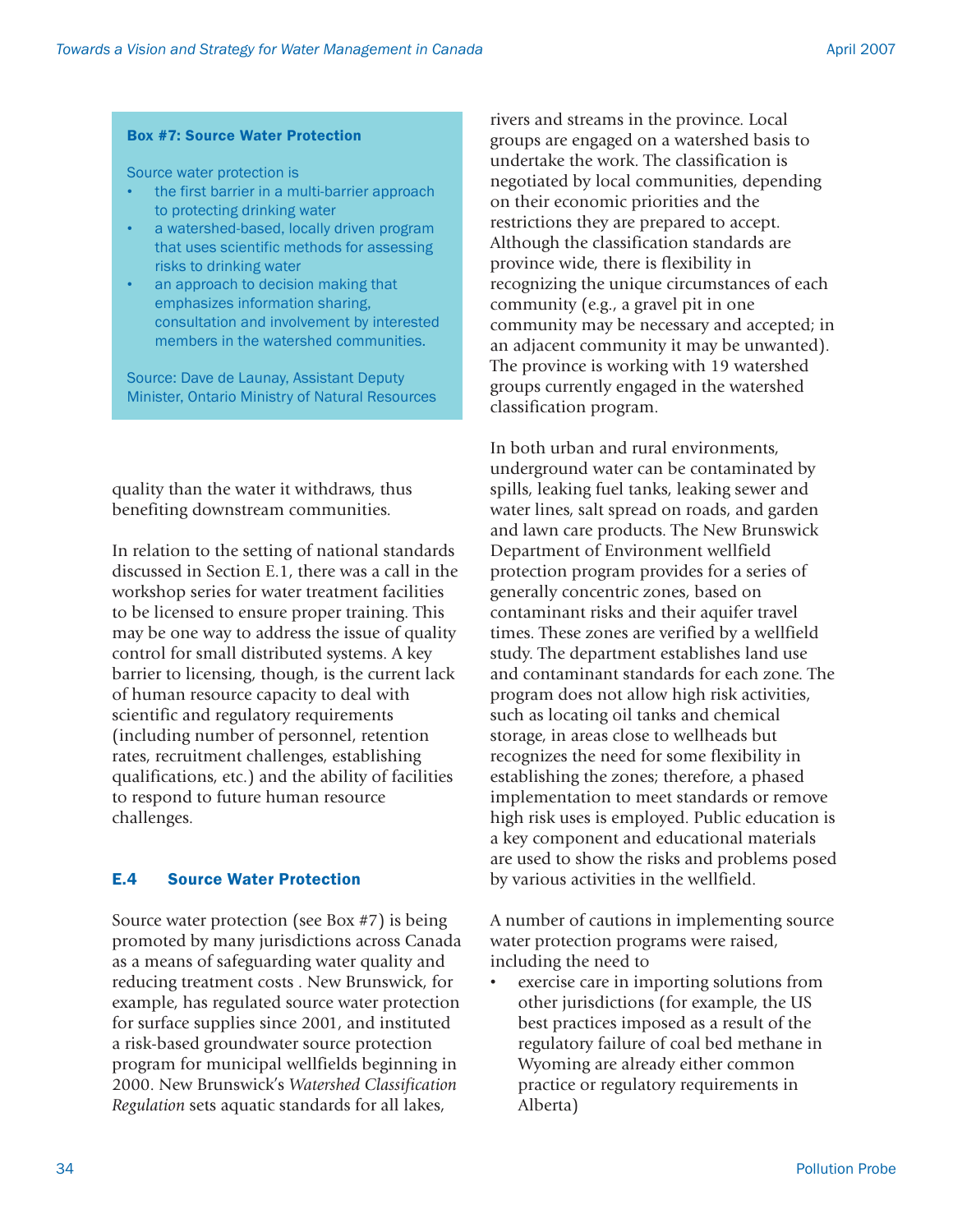- provide farmers with more guidance and support, especially those operating smaller farms
- harmonize regulations and guidelines for waste disposal among all levels of government
- complete cumulative effects assessments
- recognise that voluntary practices, no matter how well done, may not be appropriate in vulnerable settings, and that a time frame for assessment of best management practices is required.



Figure 9. Ontario's Source Water Protection Regions

Source: de Launay, D. *Water Policy in Canada: National Workshop Series*. Guelph, Ontario. June 8–9, 2006.

### Figure 10. The Multi-Barrier Approach to Drinking Water Protection



Source: Schreier, H. *Water Policy in Canada: National Workshop Series*. Lethbridge, Alberta. March 15–16, 2006.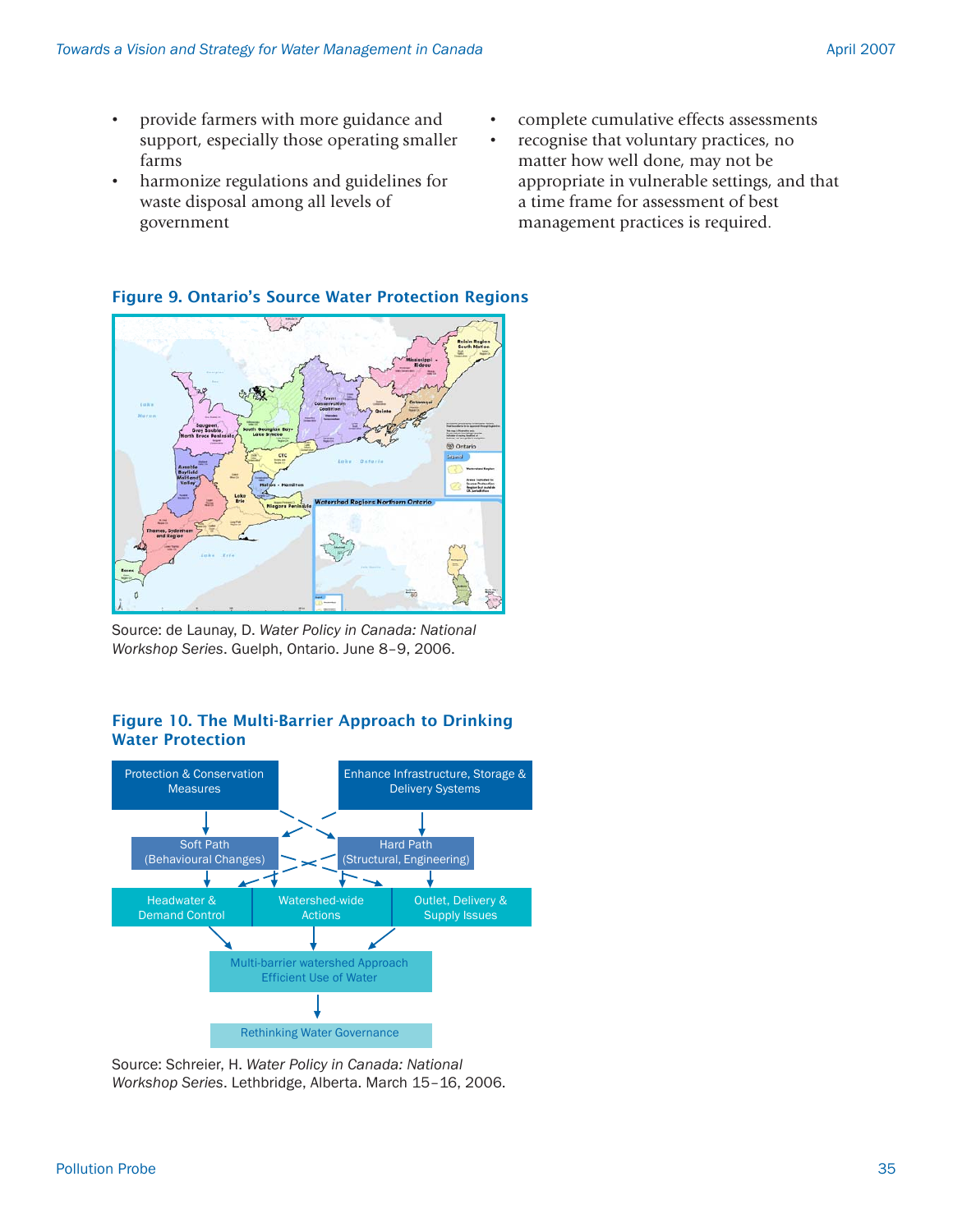## F. Water Quantity: I Was Here First

It has been pointed out that, while Canada has huge quantities of water, our water supplies aren't always located conveniently for human use. About three-quarters of Canadians get their water supply from surface water and onequarter from groundwater; 28 per cent of residents in Ontario and Québec rely on aquifers that are poorly understood. In some parts of Canada, citizens are becoming accustomed to seasonal restrictions on water use (e.g., bans on watering lawns) due to limitations of supply. Some industrial processes use massive amounts of water, with oil sands development in northern Alberta being a notable example. As Canada's population and level of industrial activity increases, the ability of watersheds to supply required quantities of water on demand will be tested. While this will be exacerbated by the impacts of climate change in some areas, presently most current water supply issues across Canada are allocation issues rather than scarcity issues.

#### F.1 Water Distribution

Although not specifically addressed in the workshop series, there was widespread recognition of the need to upgrade Canada's ageing infrastructure for delivering water. It was pointed out that the conventional supplydriven approach to securing additional water has been to build dams and pipelines, or to dig deeper. A call was made for pilot projects to demonstrate alternative approaches that can be pursued as the "big pipe" approach gets more expensive. A major challenge is bringing new design solutions and standards into action (e.g., tinkering with the imperviousness of road surfaces once the built environment is created will have little impact compared to factoring it in at the outset).

*The entrenchment of senior water rights makes it difficult to respond to changes in availability, use and demand. Further, policies on allocation, particularly when there are shortages, are not always clear.*

#### F.2 Water Allocations

Across Canada, there have been an increasing number of incidents of regional scarcities of water supply, which have lead to restrictions on non-essential uses of water. All commercial use of water in Tofino, British Columbia, for example, was banned during one of the busiest weekends of the summer in 2006. Surface water in Nova Scotia is heavily overused, and the Cornwallis River is one of the ten most polluted in Canada. Some southern Alberta watersheds are fully allocated, meaning that anyone who wants to undertake new development activity has to buy an allocation from an existing user. (The point was made that the St. Mary River was 118 per cent allocated before a management plan was created.) Water allocations, though, are often driven by historical rights and needs, rather than availability.

The entrenchment of senior water rights makes it difficult to respond to changes in availability, use and demand. Further, policies on allocation, particularly when there are shortages, are not always clear. The First in Time, First in Right approach generally followed in western Canada is not universally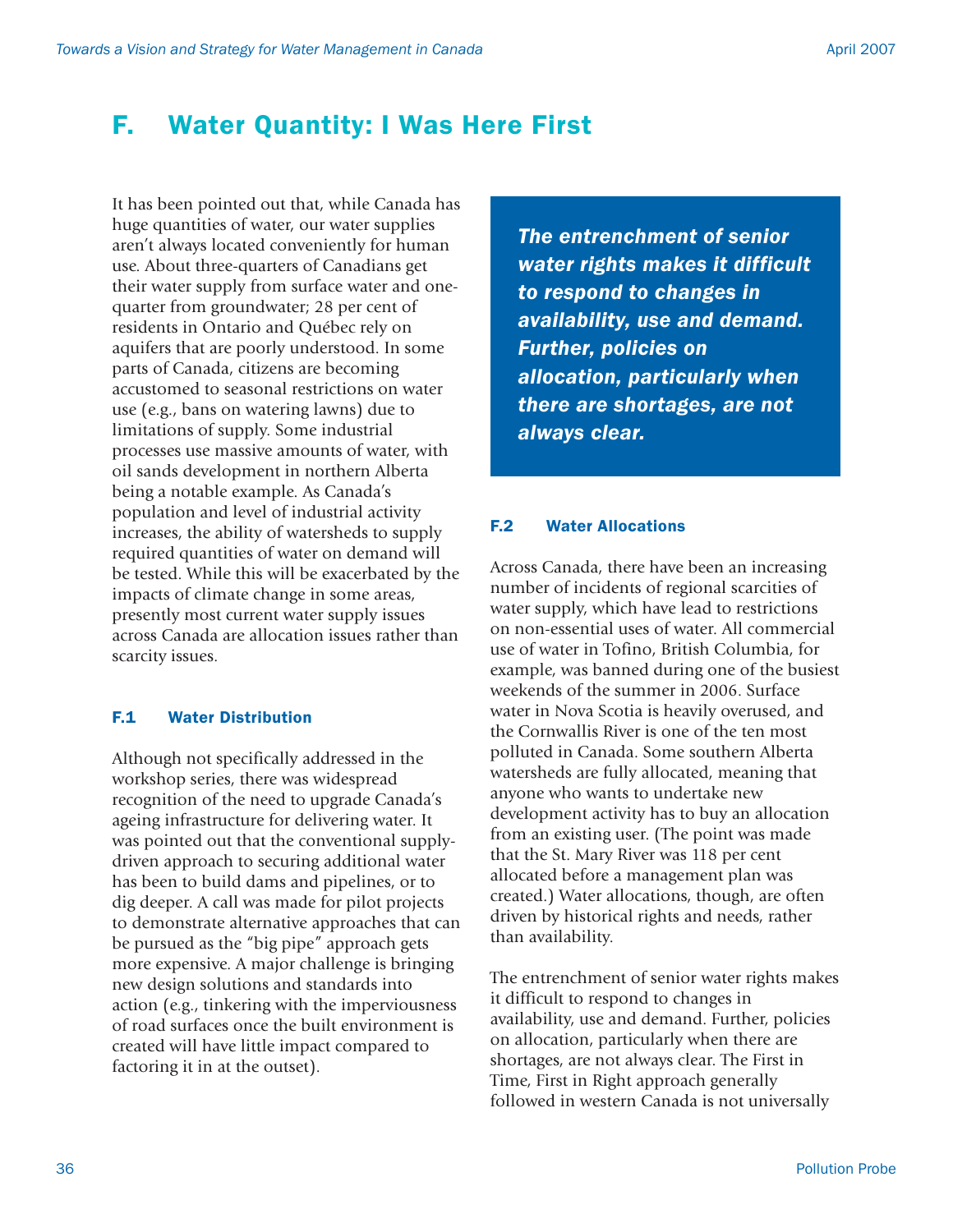supported as it doesn't respect changes in supply and demand. Thus, water allocation becomes a big challenge. It can be difficult to get users to change their allocations based on what may be seen to be abstract scientific information (e.g., historical tree ring data), but this is starting to happen in the US. Regulating water consumption can also be difficult. For example, limiting the water available to agricultural producers can cause problems in a globally competitive environment.

Concerns were expressed by workshop participants that allocations based on historical rights of users do not foster conservation for other uses, nor do they reflect the actual cost of water as an ecological service. While it was recognized that the approach to water allocations needs to reflect local laws, circumstances and history, methods for addressing scarcity need to be developed before crises occur. It is possible to buy back rights, but this can be difficult and expensive. Another approach might be to issue water rights with a staged reduction in water use or a sunset clause. No matter how allocations are handled, public confidence in the system is essential. People need to know where to go if they feel something isn't right or fair, and an appeals system is required.

## F.3 Energy Development

The issue of water requirements by the energy industry, particularly for oil sands development, received considerable attention in the workshop series. Sixty per cent (i.e., 915 000 bbls/day) of Alberta's oil production is water-assisted, and the upstream oil and gas industry is using 57.1 million m<sup>3</sup> of its 713 million m<sup>3</sup> allocation from surface and groundwater, forty million m<sup>3</sup> of which was from non-saline sources (2004). It takes 2–4.5 m<sup>3</sup> of water to produce 1 m<sup>3</sup> of bitumen from oil sands mining. Currently, oil sands development is licensed to divert 518 million m<sup>3</sup> of water (surface water, surface runoff and groundwater), with 359 million  $m<sup>3</sup>$  of this

*Concern was expressed that the cumulative effects of oil sands developments are poorly understood...*

coming from the Athabasca River. This exceeds 10 per cent of the river's low flow regime. By comparison, the City of Calgary used 174 million m<sup>3</sup> of water in 2003 (Griffiths, M. Lethbridge, Alberta. March 15–16, 2006). The instream water flow needs of the Athabasca River are unknown, though, and quantifying the impacts of oil sands development on wetlands is not possible. In addition to the withdrawals, an increase in oil sands production will have unknown impacts on waters receiving contaminated process waters. About 6  $\mathrm{m}^3$  of tailings are created for every 1 m3 of bitumen produced from oil sands mining. Tailings ponds currently cover an area of more than 50 km2 and are contaminated with naphthenic acids, bitumen, and so on. Syncrude's Sand Storage Facility is the largest dam in the world, based on the volume of material used in its construction. Suncor is the only oil sands company that recycles tailings water for *in situ* use. Clear expectations for tailings management and reclamation in oil sands development are needed and may require a regulatory approach.

Concern was expressed that the cumulative effects of oil sands developments are poorly understood, particularly in terms of protecting the ecological integrity of the Athabasca watershed. There was a suggestion that Environmental Impact Assessments (EIA) of future oil sands developments should contain a full review of cumulative impacts, and that regional management of cumulative effects is needed before allowing further mining. Coal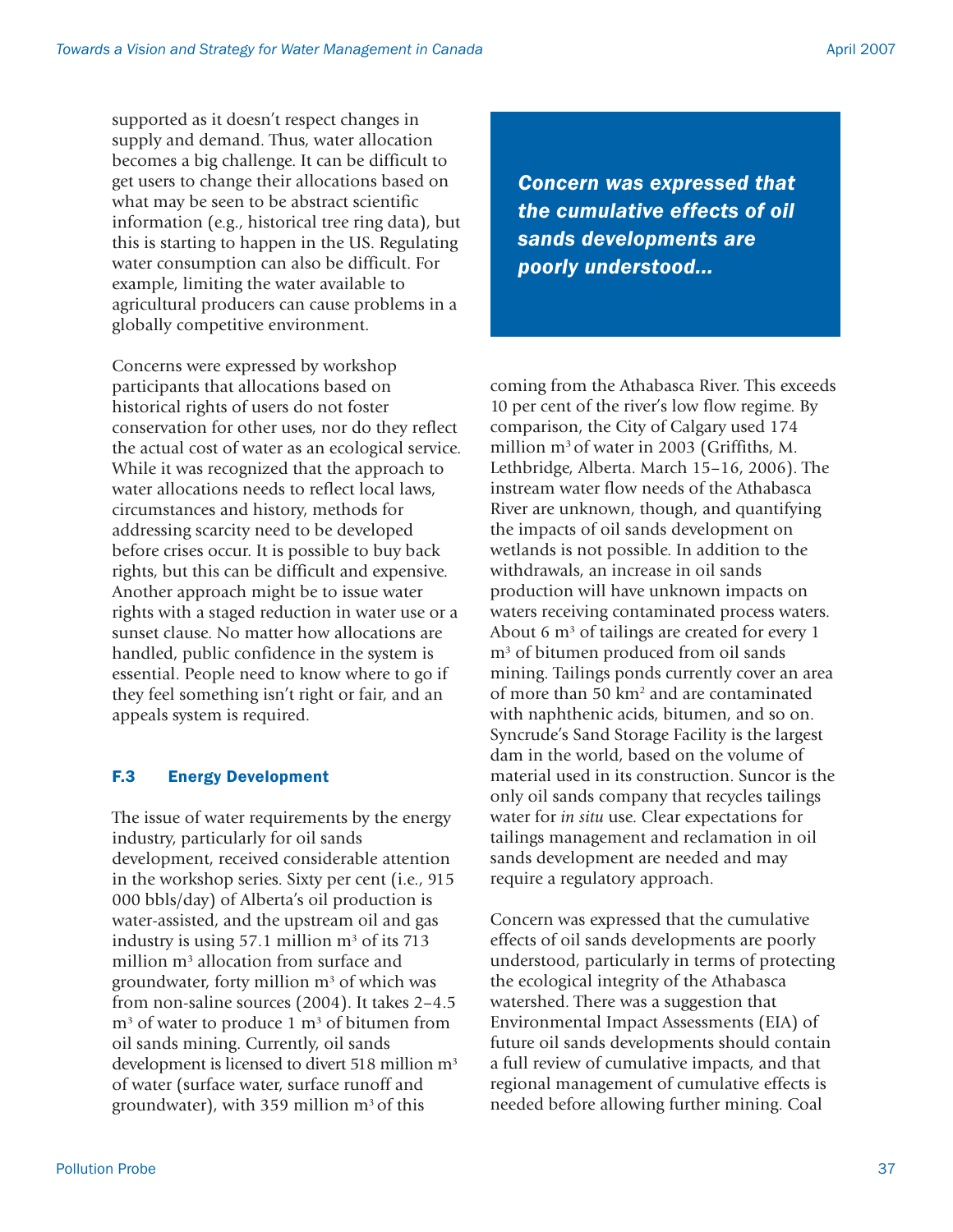bed methane development also has the potential to affect water quality and quantity.

## F.4 Agriculture

During the workshop series, conflicts between agriculture and other users for water were described. It was noted that 50 per cent of all irrigated lands in Canada are located near Lethbridge, and that irrigation efforts in the South Saskatchewan River Basin have improved efficiency; however, efficiencies do not always translate into net water savings as they make more water available for growth. This is a particular problem in the region, as the population of the South Saskatchewan River Basin is expected to double by 2046 and it is not clear where the water to support those people will come from. Alberta's agricultural



Source: Hill, D. *Water Policy in Canada: National Workshop Series*. Lethbridge, Alberta. March 15–16, 2006.

### Figure 11. Sustainable Agricultural **Practices Agricultural** Landscapes Lanscape Energy **Agricultural Operations BMP<sub>S</sub>**



Source: Ferreyra, C. *Water Policy in Canada: National Workshop Series*. Guelph, Ontario. June 8–9, 2006.

production goal of \$20 billion processed and \$10 billion primary by 2010, compared to \$10 billion processed and \$8 billion primary at present, will have significant implications for water in western Canada.

In other areas, increased competition for potable water, particularly close to urban areas, could impose high prices on agriculture in the future. In Nova Scotia, agriculture is changing to products that demand clean water at a time when surface water is fully allocated or polluted, so the province is tapping into poorly understood groundwater sources.

## F.5 Municipalities

As Canada's population grows, many municipalities are faced with the challenge of providing a secure water supply. Increasing demand, often based on rapid suburban growth and sprawl, is making it more difficult for municipalities to meet the needs of public and private consumers. There is an increasing tendency for large municipalities to seek future water supplies through diversions and inter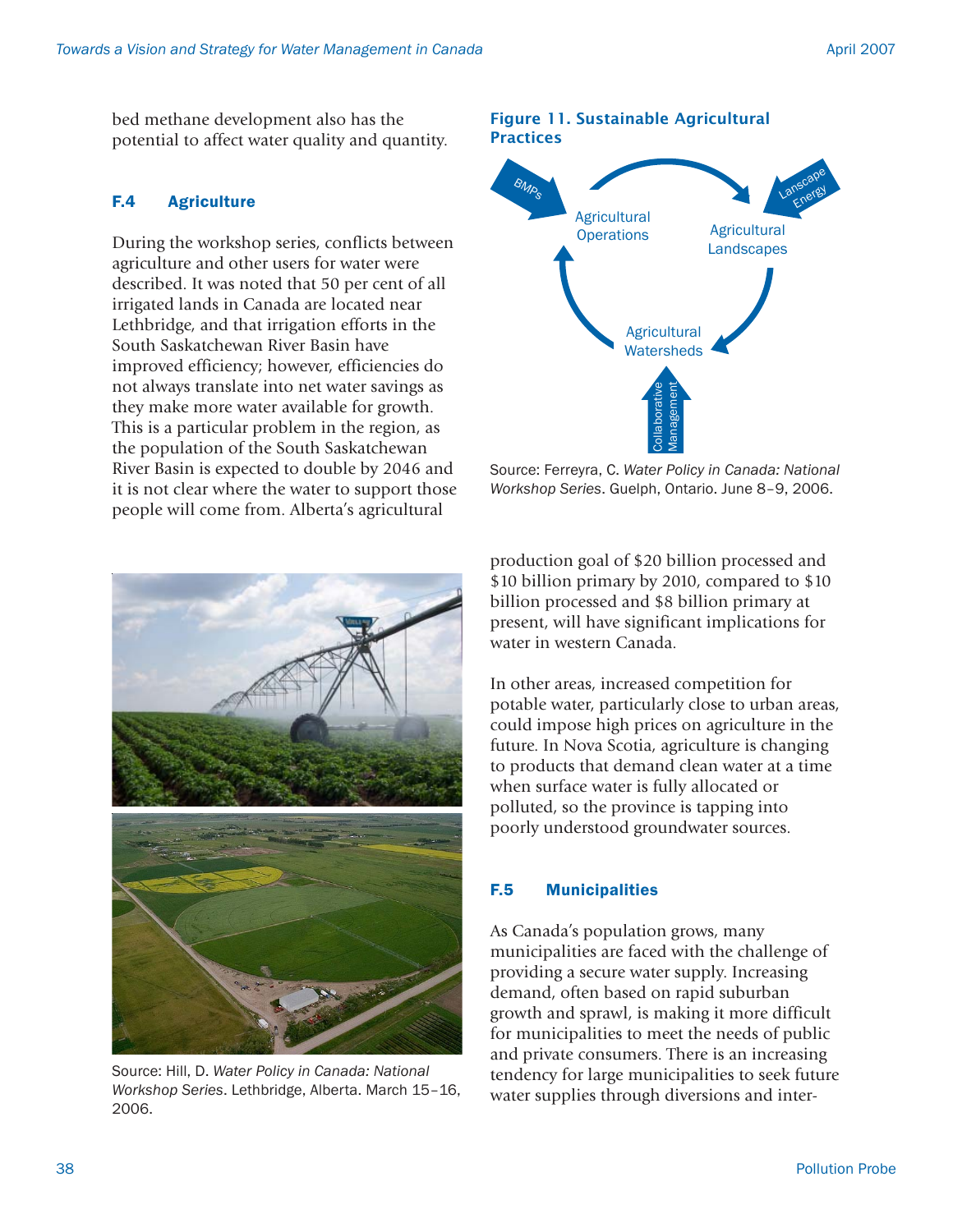basin transfers. It was suggested that constraints may prompt cities to look for new sources of water (e.g., rain, storm and grey water).

Municipalities will also need to be increasingly sensitive to watershed-based water management approaches and the fact that municipal boundaries rarely coincide with watershed boundaries. One watershed may include more than one municipal level of government, and any municipality may cross more than one watershed, and often do cross several. Managing shared watersheds wisely and efficiently means that municipal leaders and watershed managers will need a shared management framework that provides consistency and clarity in terms of roles and responsibilities. Which authority gathers water resource data, and how data are shared among decision makers and the public, needs to be clearly understood.

## F.6 Adapting to Climate Change

Climate change is "the elephant in the room" with respect to water quantity and allocations. It was pointed out that glacier cover has decreased rapidly in recent years. It now approaches the smallest extent that has been identified in the past 10,000 years. A phase of increased stream flow from global warming has passed, and basins have entered a potentially long-term trend of declining flows. This will be felt in many ways. A decline in

*Managing shared watersheds wisely and efficiently means that municipal leaders and watershed managers will need a shared management framework...*

water quantity could increase allocation conflicts, and reduced runoff may have implications for the adaptive capacity of downstream systems, potentially increasing the concentration of substances of concern. In other areas, climate change could increase the demand for water. In Atlantic Canada, although water reductions are predicted, the problem may be that there is too much water at the wrong time of year and, conversely, that late summer will be drier and winters will be milder and wetter. As a result, watershed management must incorporate the adaptation measures needed to respond to climate change. Many adaptive actions (e.g., demand

### Figure 12. Climate Change and Moisture Deficit



Source: Venema, H. *Water Policy in Canada: National Workshop Series*. Moncton, New Brunswick. October 4–5, 2006.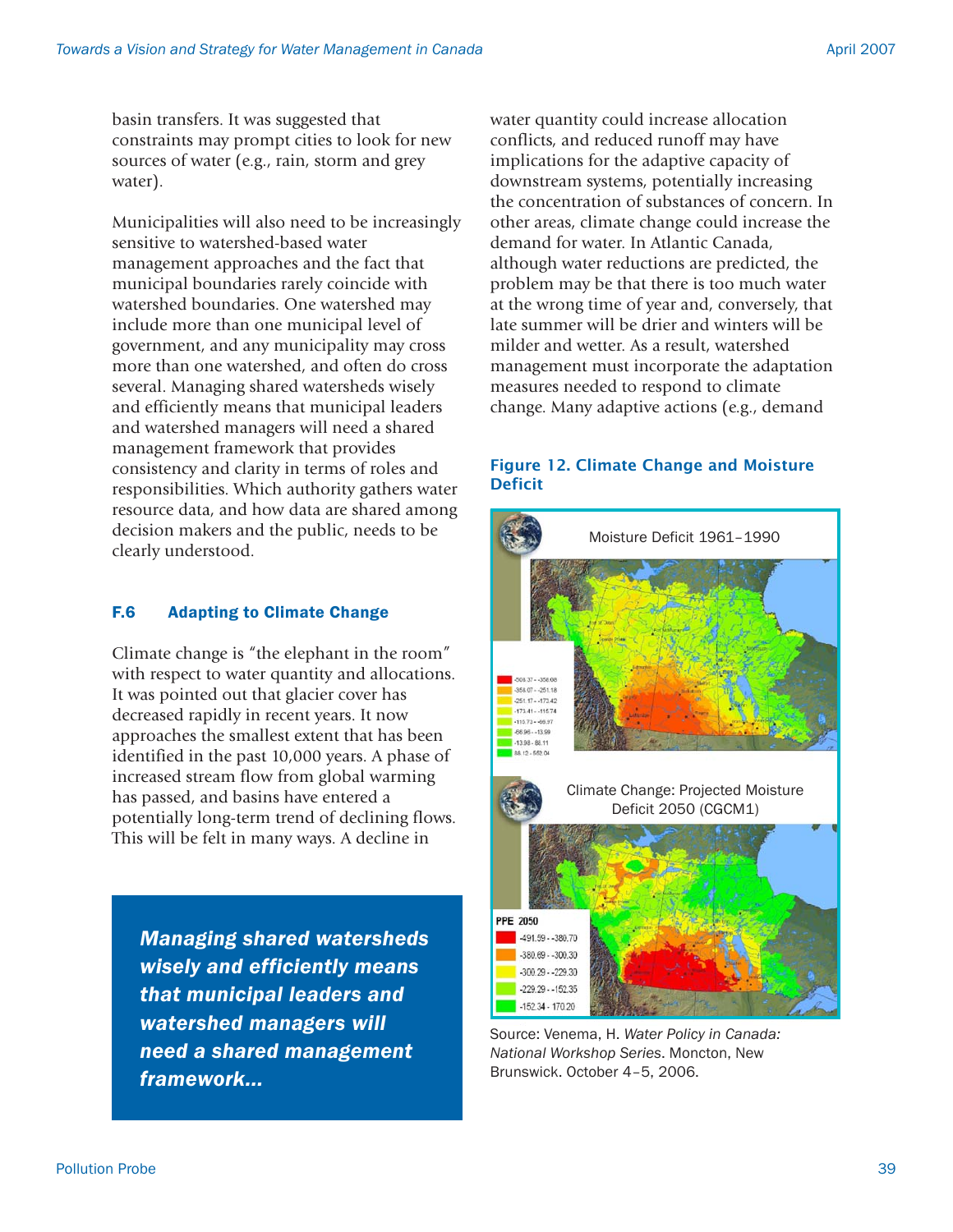management) may make sense for other reasons. In Ontario, for example, now that watershed-based source water protection planning is a requirement under the *Clean Water Act*, responsible authorities devising watershed-based source water protection plans have an opportunity to "mainstream" consideration of climate change impacts in current and subsequent plans as data gaps become filled and knowledge and experience are gained.

*...watershed management must incorporate the adaptation measures needed to respond to climate change.*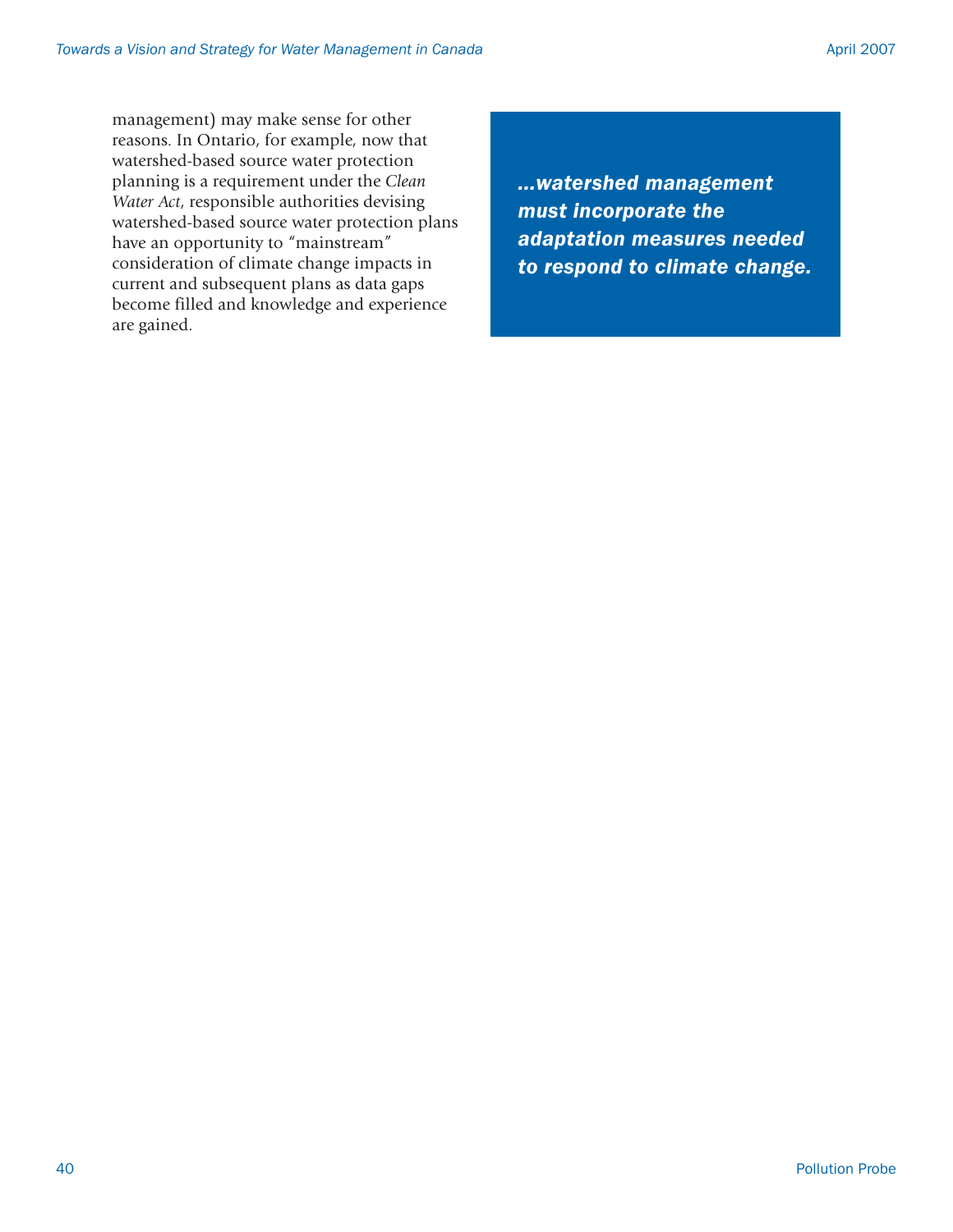## G. Water Conservation: Why Save Unless I Have To?

Canada's current approach to water management is supply-oriented — as more water is needed, more is withdrawn from existing sources, or new sources are located. Water is usually very inexpensive to access, and its cost to the provider, as passed on to the consumer, bears no relation to its true value. Further, treated water is used to meet most non-industrial demands, even when treatment is not necessary, because all of the water is supplied by the same system. There is little incentive to conserve water, to ensure that available water is put to the best possible use, or to ensure that the quality of water is matched to its use. As pressure on Canada's water supplies increases, greater attention is being paid to managing demand, with some water experts and officials arguing that water should be provided as a service, rather than a good. Some advocates are also going beyond demand side management (DSM) to promote a "soft path" to water, in which all of the ways in which society uses water are questioned. DSM, for example, asks how to do something with less

water, whereas the soft path approach begins with questioning why water is used at all.

#### G.1 Incentive to Conserve

Canada has the second highest per capita consumption of water in the world (more than double that of Europe). One toilet flush in Canada equals a day's supply of water in much of the developing world. Urban dwellers do not perceive a water supply problem, due to the availability of cheap and plentiful water from municipal services. This is reflected in the difficulty in getting people to comply with seasonal water restrictions. While many Canadians are concerned about water, there is a disconnect between what people say is important and the actions they are prepared to take. This is perhaps based on a lack of awareness, unavailability of alternatives, and an unequal sharing of the burden. The absence of incentives to support water conservation efforts exists across the board, including



Source: Brooks, D. *Water Policy in Canada: National Workshop Series*. Wolfville, Nova Scotia. April 26–27, 2006.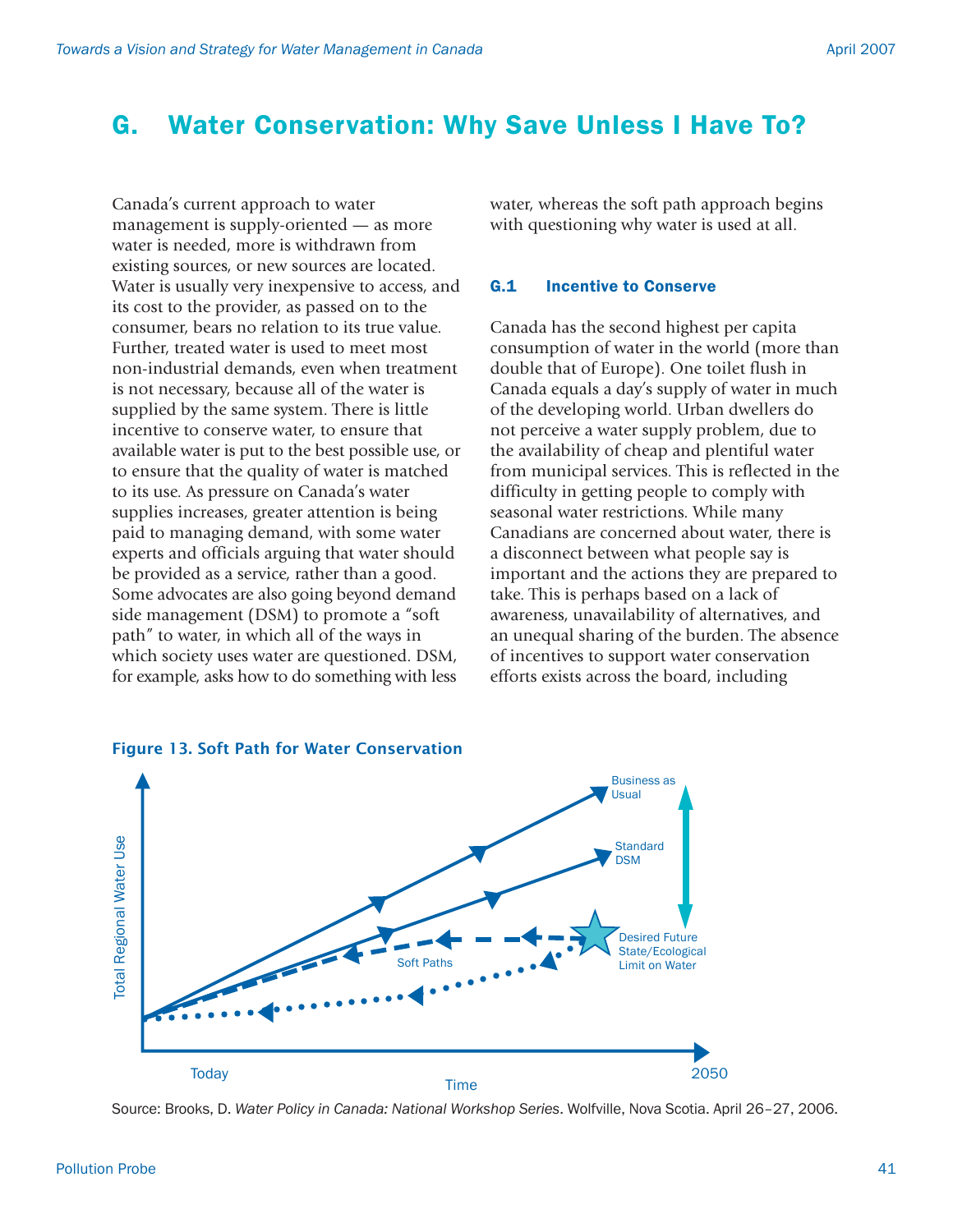domestic, industrial and agricultural uses. Regulations can sometimes also be a perverse incentive (e.g., encouraging the use of more water to dilute effluent to meet concentration targets for water quality).

Due to the jurisdictional issues described throughout the workshop series, incentives are easier to deliver via political boundaries than watershed boundaries. The question that needs to be asked regarding the lack of incentives for conservation is, "What is the incentive to provide incentives?" Incentives could spur demand management (see Section G.2) and some stakeholders argue that full-cost pricing of water (see Section G.3) would in itself be an incentive for conservation; however, decision makers have yet to be convinced that the case has been made for either demand management or full-cost pricing. While there will always be segments of society who conserve for the sake of conserving, the reasons for greater conservation need to be communicated more effectively to decision makers.

## G.2 Demand Management/Efficiency

There are increasing calls for water providers to evolve from supply management to DSM; however, a challenge faced by proponents of DSM is to prove that there is a need to reduce consumption. Many jurisdictions have adequate or too much water, although they might not have enough of the right quality at the right time, and it is hard to provide incentives to or penalize users (e.g., industry) when there is not an immediate problem.

Nevertheless, conservation and enhanced efficiency do convey advantages over the long term and conservation is often claimed to be the best source of "new" water. It is easier to address increased demand when a conservation ethic is in place than to try and impose one when a crisis occurs.

Municipal planning, with related standards, can play a much stronger role in water

*There is little incentive to conserve water ... or to ensure that the quality of water is matched to its use.*

conservation than it has done to date. It has strong educational and leadership potential as well. In water conservation and efficiency programs, municipalities need to anticipate changing demands and lifestyles (e.g., demands for large mansions, gardening, irrigation and golf courses), and they need to target systems, technology and behaviour. Sophisticated education and communication programs, such as social marketing, environmental education and public participation, are also required.

One essential component is educating consumers on the impact they have on water quality and quantity. Conserving water, or reducing demand, requires knowledge of how much water is being used and what it is being used for. As indicated in Section D, information in this area is currently scarce in Canada. One reason for this is the lack of metering. Metering of actual water use is a straightforward method of improving the knowledge base and raising the awareness of users of the impacts of their actions. For example, all new homes in Calgary, and old homes that change hands, now have to be metered. The aim is for the city to be 100 per cent metered by 2014.

Changing human behaviour is one thing, but enhancing technology is another. Conservation gains can be made by addressing infrastructure. For example, it is estimated that 30–40 per cent of treated water never makes it to the consumer due to leakage in distribution.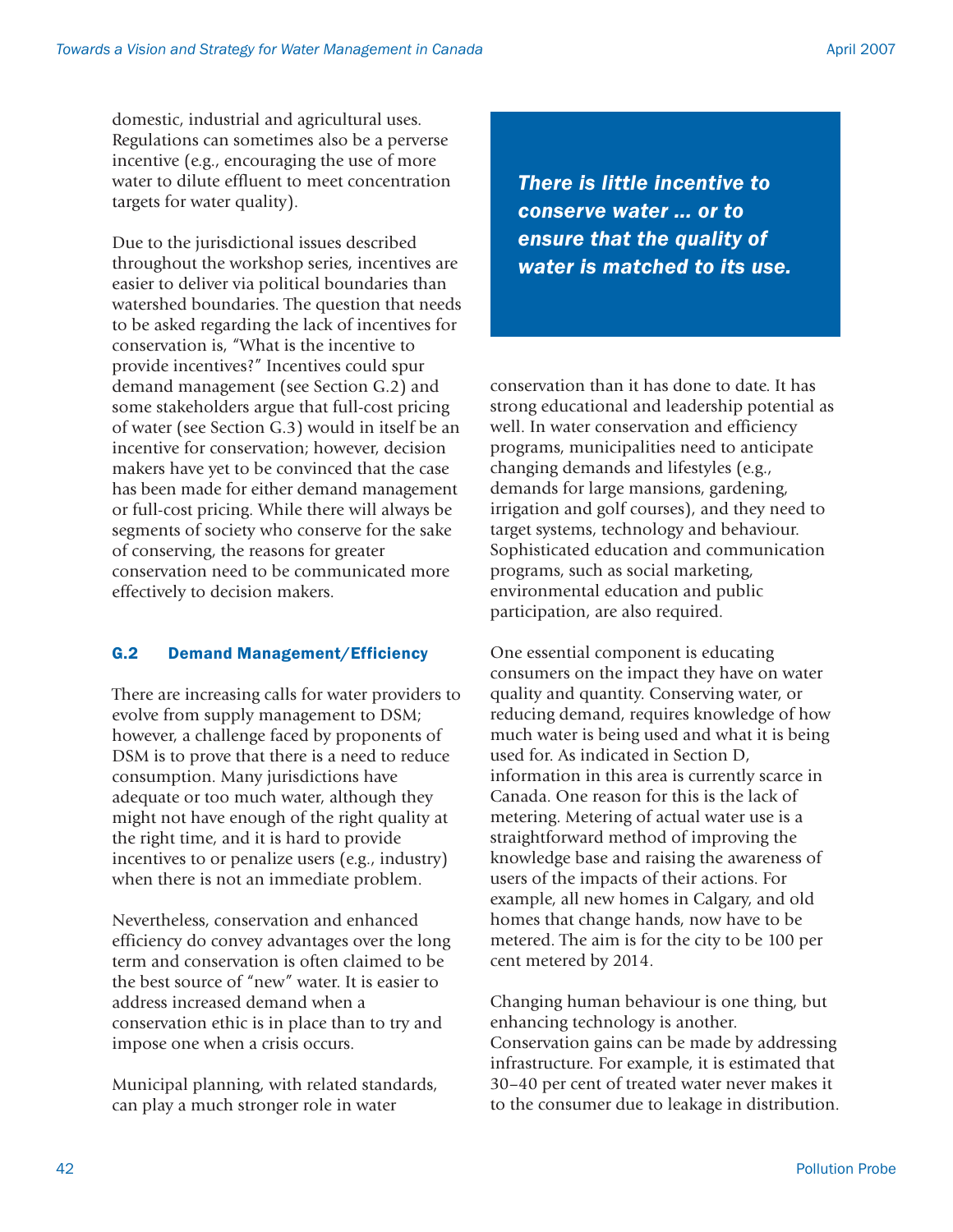Only 10 per cent of the 30,000 new houses built in British Columbia in 2005 had lowflush toilets. Mandating "no new water" in fast-growing areas, such as the 905 belt in southern Ontario, can be achieved by minimizing water use outside of the home, xeriscaping, and changing the plumbing code (poorly working low-flow toilets undermine water efficiency campaigns), so that water efficiency is moving in line with population growth. Improved infrastructure, revisions to building codes to encourage a shift to efficient buildings (e.g., LEED certification), and incentive programmes for new technologies are methods of reducing demand without trying to fundamentally change consumer behaviour.

On the industrial side, Alberta's Water for Life strategy recognizes that there is a wide spectrum of industry users of water, and that some sectors and companies have significant sophistication and capacity on the issue and are taking water conservation actions. The knowledge level is mostly based on the amount of water used, as well as how it is used. Alberta tries to help identify risk

#### Figure 14. Water Demand Challenges



Source: Schreier, H. *Water Policy in Canada: National Workshop Series*. Lethbridge, Alberta. March 15–16, 2006.

exposure and create a sense of short- to longterm urgency based on the argument that water is fundamental to a prosperous economy and the quality of life of Albertans. For many companies or sectors, the issue and the challenge must be framed as a way to improve the bottom line (i.e., conserving water or implementing conservation technologies can save money and have a reasonable payback). Information needs to be provided about technologies and best practices. The success of groups that advocate water conservation and technology development with industry (e.g., WaterSMART) needs to be supported.

#### G.3 Pricing

Considerable debate in the workshop series centred on the price of water, with most participants expressing the view that water was not priced appropriately. Pricing is seen to be a necessary economic instrument that has the potential to drive efficiencies, but for this to be the case there would need to be a transparent and non-manipulative marketplace. Each watershed needs unique solutions, and the blanket application of economic instruments may not be appropriate; the same instrument applied in different watersheds may send different price signals. There is also a need to distinguish between pricing water as a product and as a service.

While some advocated full-cost pricing of water, others questioned what this would entail (e.g., should it include the cost of infrastructure, peak pricing mechanisms, or the consideration of externalities?). From a private sector perspective, in terms of delivering water, the Full Cost Recovery Model requires a clear, rule-based regulatory regime that works in tandem with municipal and private sector players. It was argued that rates that do not reflect full costs can lead to a gap between expected delivery and actual delivery of water unless there are ongoing subsidies. Full-cost pricing sends appropriate signals and allows for ongoing maintenance of infrastructure.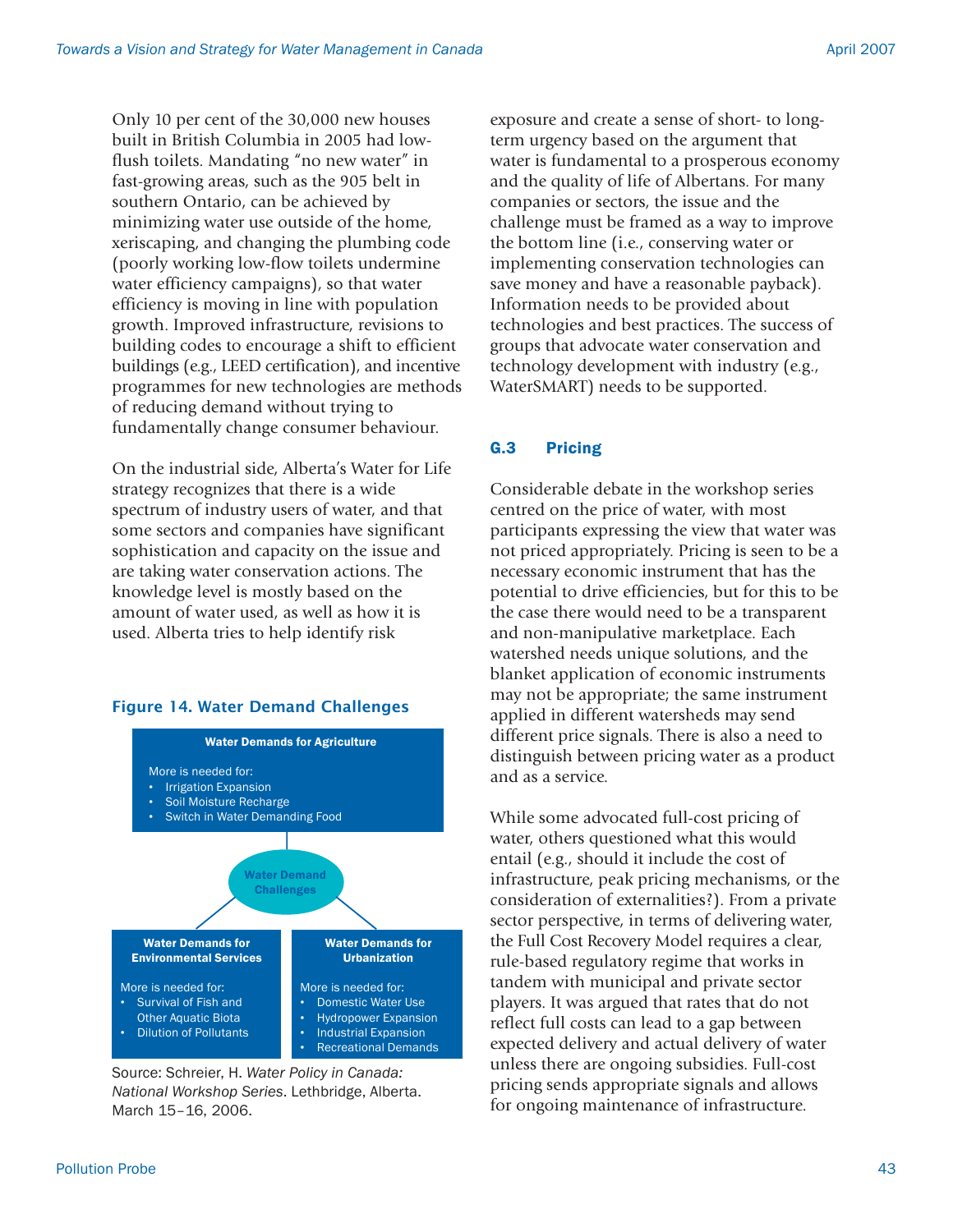## H. International Concerns: Is Our Water for Sale or for the Taking?

Canadians are expressing a significant amount of anxiety about the interests of the US in solving its water supply problems by accessing supplies from Canada, whether through interbasin transfers or bulk water exports, especially as the US population is expected to grow by one-third in the next 35 years. Most large aquifers on which Canada depends are shared with the US and activities on one side of the Canada–US border may pose problems for those on the other side (e.g., the ongoing Devil's Lake issue). Canada and the US have a long history of transboundary cooperation with respect to the management of shared waters. For example, the recent *Great Lakes Basin Sustainable Water Resources Agreement* and the upcoming Review of the *Great Lakes Water Quality Agreement* provide mechanisms for increased accountability and cooperation.

#### H.1 Transboundary Issues

A challenge in dealing with transboundary issues is that there is strong, centralized control over water in the US compared to a regional approach in Canada. This means that powerful US agencies are often negotiating directly with provinces or local interests. On

the one hand, this means that Canadian interests may be "outweighed" in terms of their capacity to deal with transboundary issues, and may require federal government support. On the other, the increasing number of provincial/state agreements and the growing assertiveness of the provinces on international issues may pose problems for federal agencies, such as the International Joint Commission (IJC). The IJC currently has little technical capacity and is finding it difficult to recruit effective teams to address issues.

Not all transboundary issues are IJC issues. Further, while federal authority on transboundary issues is clear in principle, it can't be exercised in isolation from the provinces. The approach to issues should be tailored to local circumstances, and the federal government does not always have to be the lead.

The capacity for Canada to represent broad interests under international agreements is diminishing, and the federal government lacks the capacity to fully support existing treaties and agreements. In this context ensuring environmental security (e.g., protection against long-range transport of air pollutants



#### Figure 15. Transboundary Watershed and IJC Boards

Source: www.ijc.org/php/publications/pdf/ID1596.pdf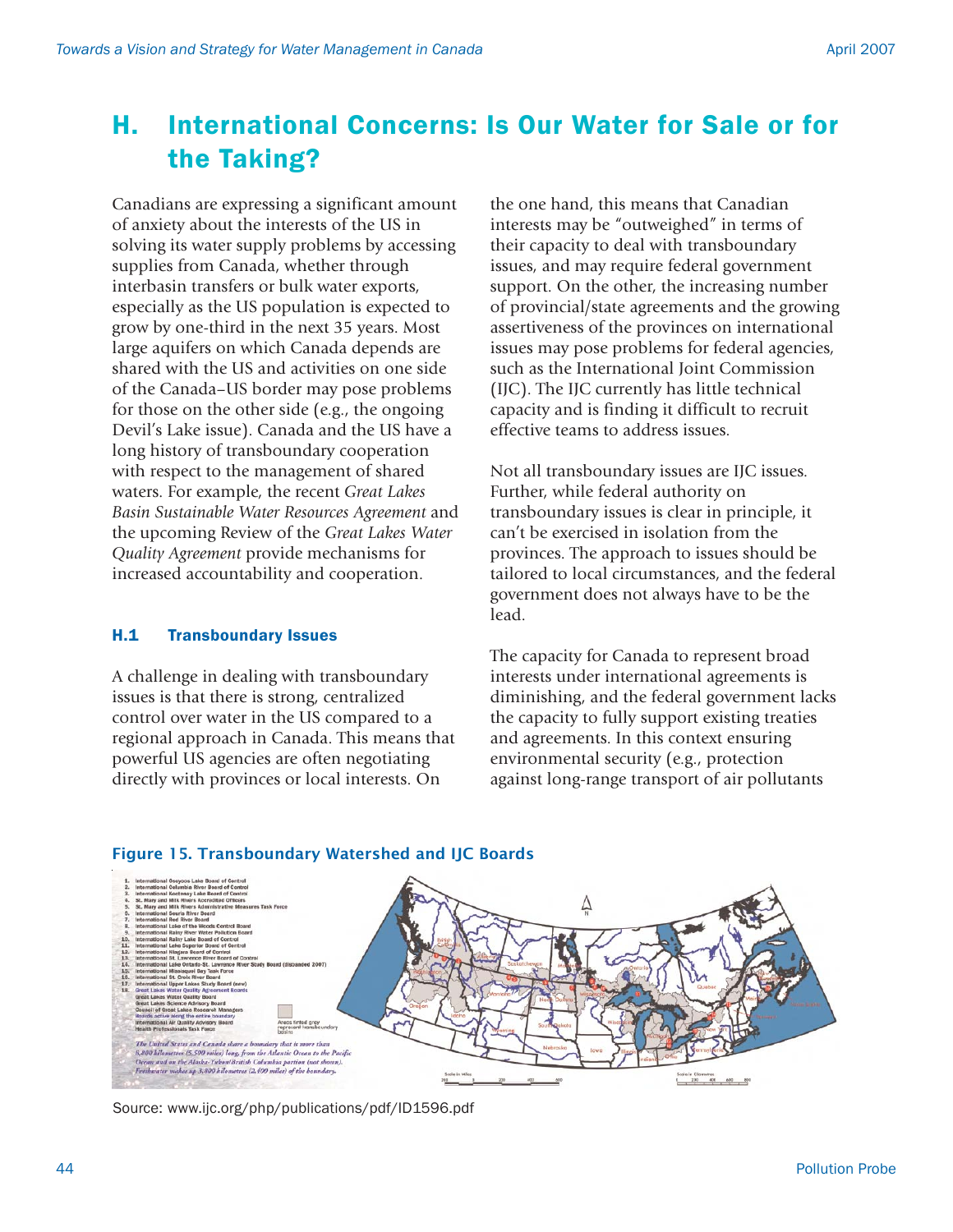and resolution of water-based disputes) cannot be assured.

#### H.2 Interbasin Transfers and Bulk Water Exports

The two major public fears with respect to the US include the potential for interbasin transfers and bulk water exports. In terms of the former, there are currently three transboundary apportionment agreements in western Canada based on the percentage of natural flows. A current controversy deals with the interbasin transfer of water from Devil's Lake, North Dakota. There are fears that the use of the President's Council on Environmental Quality, instead of the IJC, to mediate the Devil's Lake issue may be a sign of things to come.

Water exports are a different issue. It is not certain what would trigger a crisis with respect to water exports. No well-financed initiative has appeared yet, although many seem to think it is only a matter of time and that preliminary work may be under way. While Canada has a position on bulk water exports, there is no strategy for dealing with the issue, and Canada's policy against water exports may be vulnerable to provincial challenge. There is considerable and continued confusion as to whether water can be considered a good under NAFTA. In many ways, it is treated like a good in Canada, and the principle of sale through a third party is established, so it will not be clear whether a different standard can be applied internationally until a case is brought forward.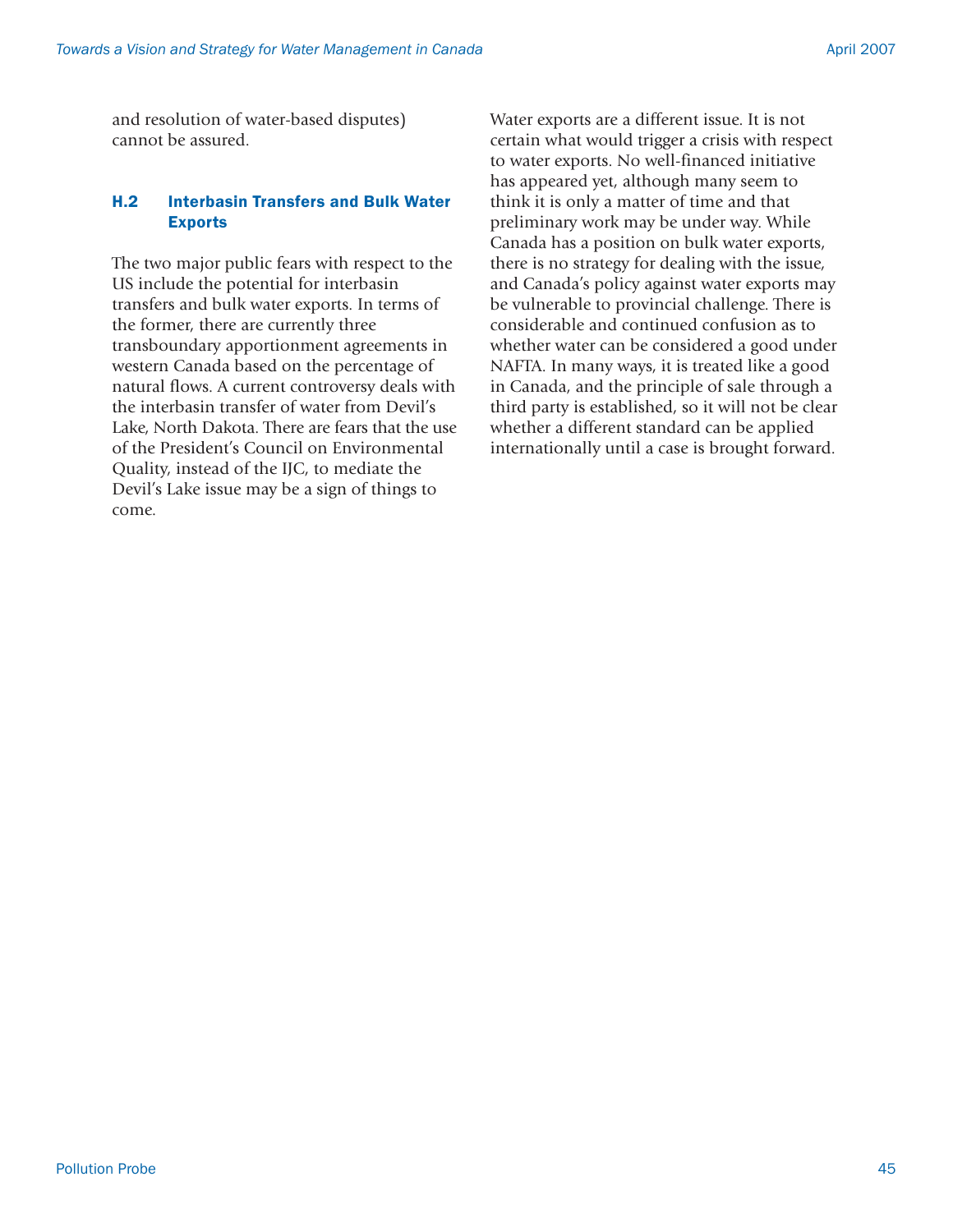## I. Towards a Vision and Strategy for Water Policy in Canada: A New Approach to Water Management

There was unanimity among participants in the workshop series that better planning and coordination of water policy is required within and among all levels of government, and between governments and stakeholders. Institutionally, water policy is orphaned in most jurisdictions. The simplest question may be the most complex to answer: What guides water management in Canada? Currently, there is no single rallying point for taking action on water, and the country has a patchwork of policies, strategies, accords, legislation and regulations. Integrating all of these existing mechanisms and initiatives, and getting them to point in the same general direction, is going to require leadership and commitment at all levels.

In examining water policy issues on the Prairies, the IISD has stated the need to harness self-organizing capacity locally, build resilience for the future, and respect history. It has compared the challenge to the development of rural electricity and telecommunications services, which were expensive and massively decentralized undertakings that took decades to establish using a vast array of government/community co-management and co-financing options. A similar concerted, coordinated, innovative and long-term approach is required on water policy issues in Canada.

Based on the discussions in the workshop series, increased action needs to take place in the areas discussed below.

### I.1 Defining the Problem

As stated in Section A, there is no single clearly defined crisis in water policy in Canada. Rather, there is a plethora of issues, mostly local or regional, that cumulatively call into question how well Canada is managing its water resources. Waiting for a national crisis to trigger public concern and political action will result in more issues and wider gaps between the issues and their solutions. This growing patchwork of issues is gathering into a compelling argument for action. The key is to identify what issues need to be addressed, at what level, and with what instruments. That degree of detail was beyond the scope of the workshop series, but the decision matrix illustrated in Box #8 was presented as a methodology for taking the next steps in issue prioritization.

## I.2 Political Commitment

A concern frequently expressed during the workshop was the limited attention given to water by politicians at all levels. In terms of accountability, water is everywhere, and nowhere, and there is no single ministerial forum for discussions of national significance. The last time federal and provincial ministers sat down to talk about water may have been in the late 1990s around the issues of municipal wastewater and bulk water exports. There is also no mechanism to facilitate that type of discussion in Canada (e.g., there is no parallel to the Canadian Council of Forest Ministers). It was argued that improved policy coordination does not necessarily mean harmonization, and it is better to think of a coordinating body as a clearinghouse or think tank that can vet policy issues for their significance. Australia's National Water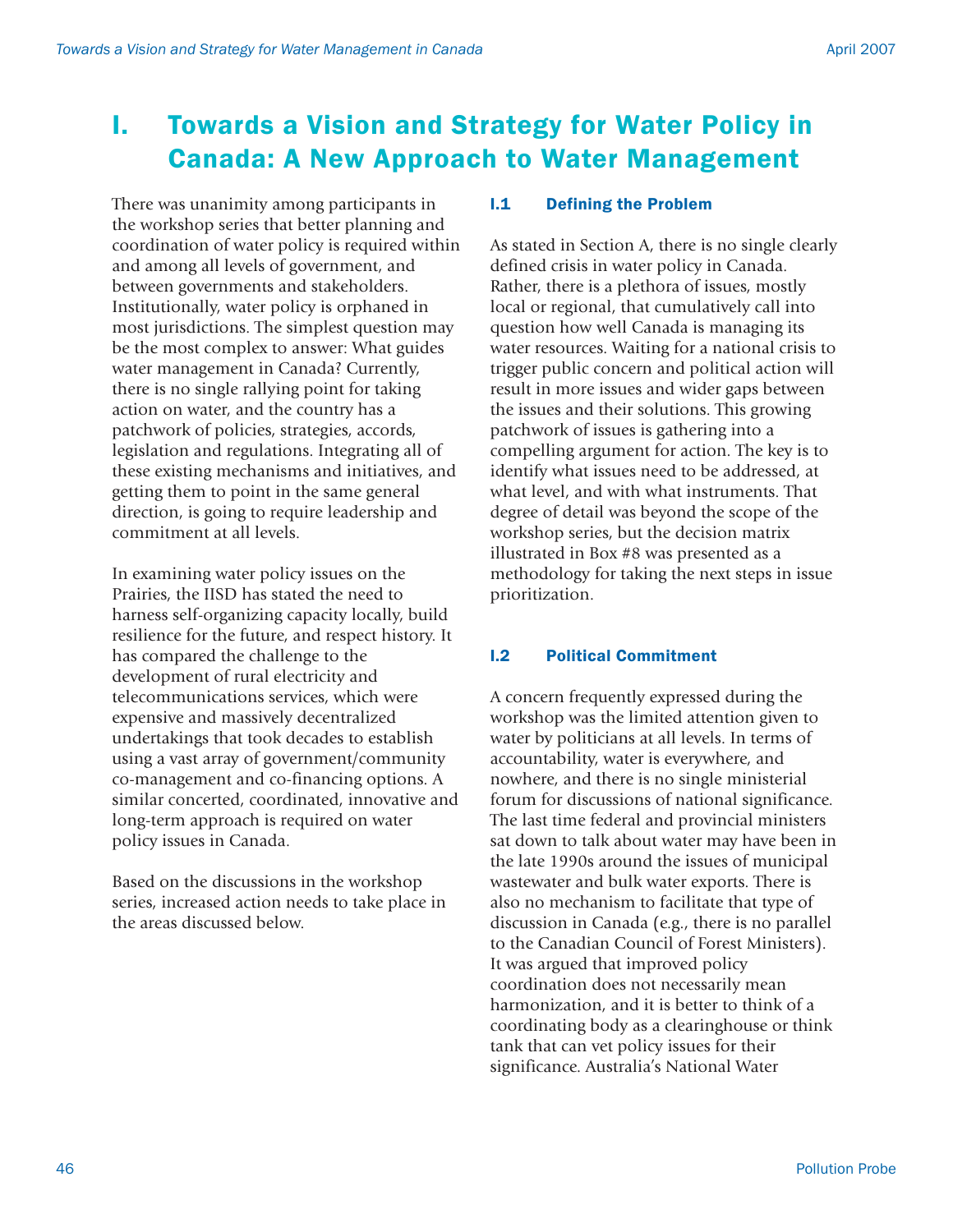#### Box #8: Matrix for Assessing Water Policy Priorities (Adapted from Gulf of Maine Council)

During the workshop series, the decision matrix employed by the Gulf of Maine Council on the Marine Environment was offered by New Brunswick as a template for assessing water policy issues. This template has been adapted to fit the scope of the workshop series. Applying the matrix to all issues was beyond the scope of the workshop series; nevertheless, it provides a useful coarse filter for assessing policy gaps and opportunities and for identifying the elements of a vision and strategy for water policy in Canada.

|                                                                                                                                                    | <b>Approach Required</b>                                                                                                                      |                                                                                                                                                                 |                                                                                                                                                                  |  |
|----------------------------------------------------------------------------------------------------------------------------------------------------|-----------------------------------------------------------------------------------------------------------------------------------------------|-----------------------------------------------------------------------------------------------------------------------------------------------------------------|------------------------------------------------------------------------------------------------------------------------------------------------------------------|--|
| <b>Scope of Issue</b>                                                                                                                              | <b>Leadership</b><br>One actor has primary<br>responsibility or is the<br>best placed to initiate<br>greater attention to the<br><i>issue</i> | <b>Partnership</b><br>Many actors may be<br>involved in the issue, but<br>are acting in isolation or<br>are poorly coordinated and<br>collaboration is required | <b>Support</b><br>Appropriate processes or<br>institutions may be in place,<br>but lack the resources or<br>support required to address<br>the issue effectively |  |
| <b>National</b><br><b>Requires or significantly</b><br>benefits from<br>collaboration among a<br>number of jurisdictions                           | The issue is national in<br>scope or significance<br>and leadership is<br>required at that level                                              | The issue is national in<br>scope or significance<br>and would benefit from<br>better coordination                                                              | The issue is national in<br>scope or significance and<br>greater support or<br>resources are required                                                            |  |
| <b>Common to most</b><br>jurisdictions<br>Can be addressed at<br>the jurisdiction level, but<br>leadership and<br>coordination may be<br>necessary | The issue is common to<br>a number of<br>jurisdictions and<br>leadership at the<br>national or regional<br>level is required                  | The issue is common to<br>a number of<br>jurisdictions, but better<br>coordination is required                                                                  | The issue is common to a<br>number of jurisdictions,<br>but would benefit from<br>greater support or<br>resources                                                |  |
| <b>Common to some</b><br>jurisdictions<br><b>Would benefit from</b><br>cooperation among a<br>few jurisdictions                                    | The issue is found in<br>some jurisdictions and<br>leadership at that level<br>is required                                                    | The issue is found in<br>some jurisdictions and<br>better coordination is<br>required                                                                           | The issue is found in some<br>jurisdictions and would<br>benefit from greater<br>support or resources                                                            |  |
| <b>Isolated</b><br>Occurs in a few places<br>and can be dealt with<br>on a case-by-case or<br>site-specific basis                                  | The issue is site- or<br>region-specific and<br>leadership at that level<br>is required                                                       | The issue is site- or<br>region-specific and better<br>coordination is required<br>at that level                                                                | The issue is site- or region-<br>specific and would benefit<br>from greater support or<br>resources                                                              |  |

Adapted from Kinney, K. *Water Policy in Canada: National Workshop Series*. Wolfville, Nova Scotia. April 26–27, 2006.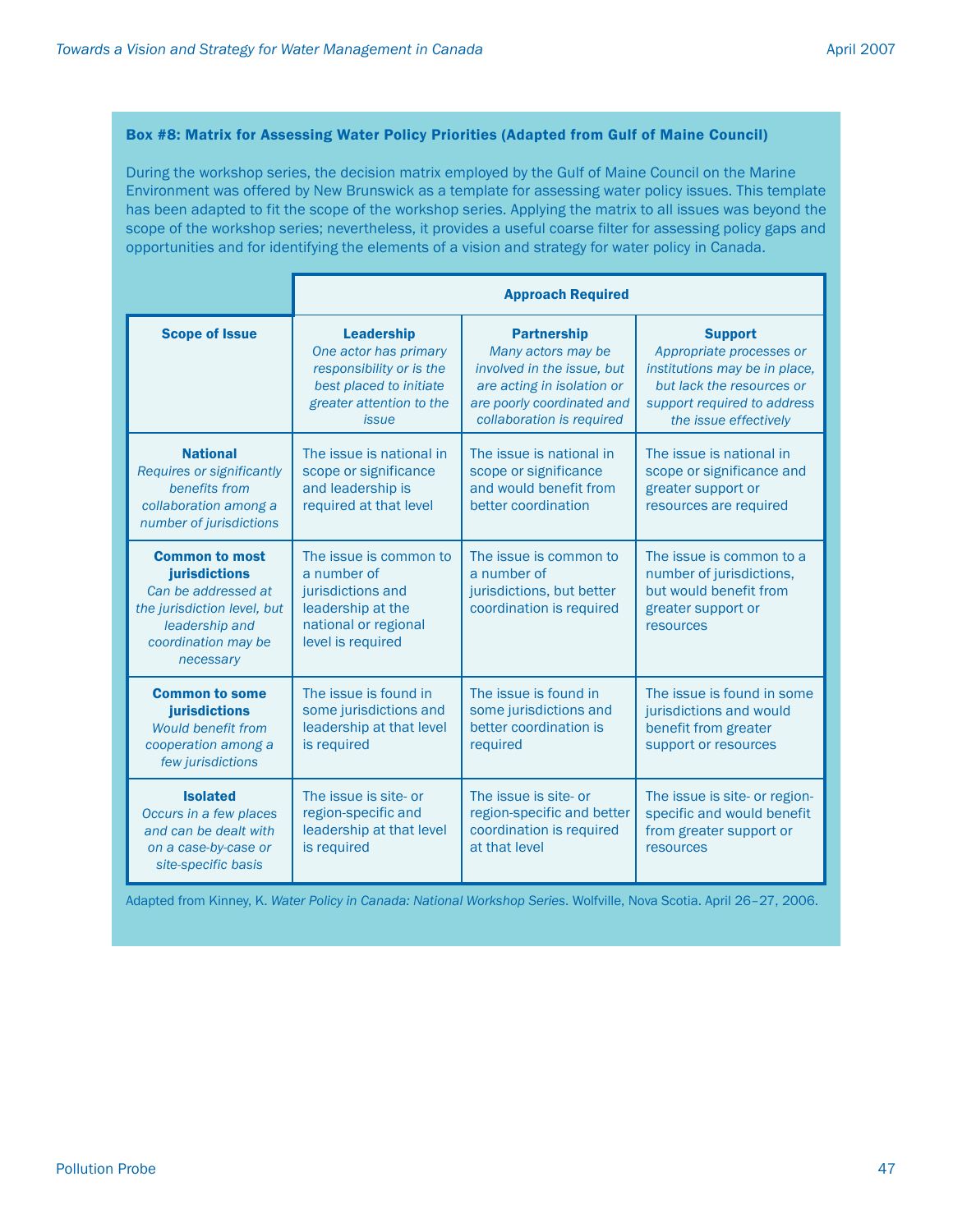Initiative was suggested as a model (www.pmc.gov.au/nwi/index.cfm#about).

Once the problem is defined, then, there is a need to create a mechanism to coordinate action. Some options suggested included

- creating a water forum that would meet periodically around Canada (similar to the National Forest Congress) that could allow bottom-up initiatives to evolve into a more formal structure
- negotiating a First Ministers Sustainable Water Resources Agreement on broad objectives and a short list of national priorities (regional or bilateral priorities could be added in due course)
- expanding the CCME working groups on water quality, quantity and monitoring to address priority issues
- establishing a Canada Water Council or a domestic equivalent to the IJC.

#### I.3 Articulate a Vision

Any coordinated effort requires a clear vision and guiding principles, which all participants can interpret according to their local realities. For example, Manitoba Water Stewardship aims to leave water in better shape than they found it, and Calgary's goal is to accommodate future population growth with the same amount of water the city's residents use today. Box #9 illustrates the guiding principles of Québec's water policy. The Great Lakes Futures Roundtable has developed a Vision for the Great Lakes that includes environmental, economic and social goals. What is Canada's vision?

#### I.4 Get the House in Order

All levels of government need to review the management of water within their jurisdictions and clarify both their own roles and the roles of those departments or agencies with some responsibility for water. For example, it was pointed out that one arm of

#### Box #9: Guiding Principles of the Québec Water Policy

- Water is part of Québec society's heritage.
- The protection, restoration, and development of water demand a commitment from society as a whole.
- The precautionary principle must guide society's initiatives in respect of water.
- Every Quebecer must have access to highquality, affordable drinking water.
- Users must be accountable for the use and deterioration of water, according to the user-pays and polluter-pays approach.
- Water must be managed in a sustainable and integrated manner, with a view to efficiency, fairness, and openness.
- The acquisition and dissemination of information on the state of water and on the pressures to which it is subject are an essential component of integrated water management.

Source: Yvon Maranda, Chief, Watershed Management, Ministry of Sustainable Development, Environment and Parks, Government of Québec

Environment Canada advocates water conservation while another is concerned with reducing toxicity, and the two can send conflicting messages to an industrial facility.

Further, it was suggested that existing policies and laws need to be implemented and enforced. Enforcement encourages good management and investment in management systems. Those delivering water are rarely held accountable for failing to meet regulatory requirements or for damage to public health and the environment. This can be problematic in situations in which strict enforcement could require expensive upgrades where provinces provide capital grants to municipalities for publicly run facilities.

An important step, then, in moving towards a more integrated and coordinated approach is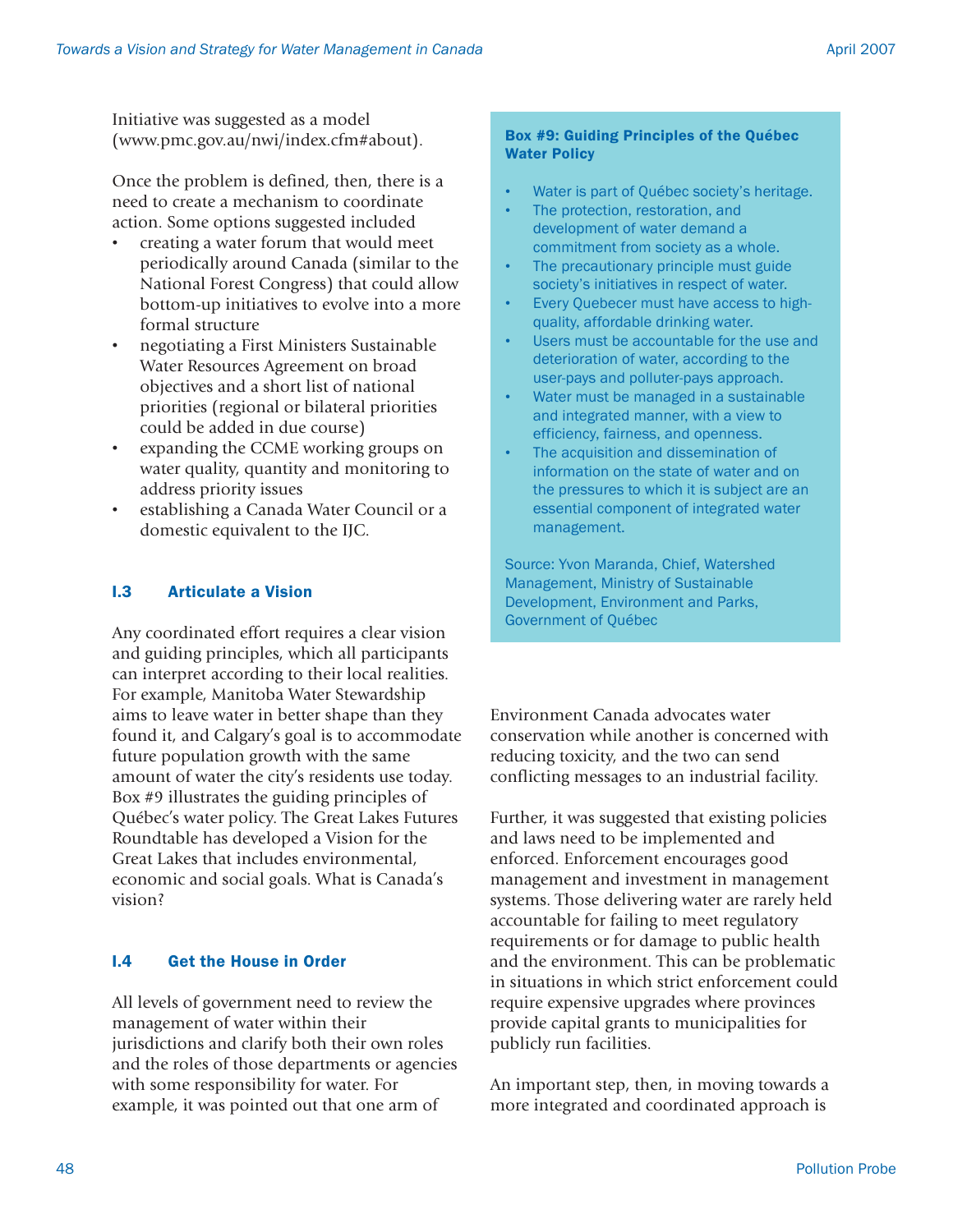to ensure that consistent and supportive messages are being sent through existing government programs. A "whole of government" approach to water that is inclusive, identifies all interests up front, and integrates rather than isolates is required.

## I.5 Improved Communications

While there is no single mechanism for communicating water issues nationally there are a multitude of organizations, including professional associations, that address water issues; while each has its own focus and clientele none comprehensively covers water policy issues. Improving links among them is essential. The first phase of any national initiative may thus be to build a strong communications network of knowledge, experience and expertise. The Canadian Water Network, among others, is making a promising start at developing and expanding such a network.

## I.6 Enhanced Science and Infomation **Capacity**

A constant theme of the workshop series, evidenced by its inclusion as an actual theme (Section D), was the state of science and information on water in Canada. It was clear that a much more focussed science and policy effort than has occurred to date is required to fill gaps in our understanding and answer basic questions around supply and demand. Canada-wide data sets and information holdings on water are sparse, with some exceptions (e.g., hydrometric gauging station data), and need to be enhanced. Mechanisms for ensuring quality control over data gathering at the watershed level, and for aggregating up this information, need to be developed. Further, the ability to integrate scientific information with policy development needs to be substantially enhanced.

## I.7 Build on Strengths

Reflecting on the question posed in Section A — "If we took everything apart and put it back together, what would be different?" — there was general agreement throughout the series that there are a lot of good policies, laws and initiatives in place across Canada, but they aren't always being implemented or provided with the resources they need to come to full fruition. Reinforcing these existing mechanisms could provide a strong foundation on which to build. Points of convergence from existing provincial policies can provide a basic foundation on which to build a broader strategy. This will enable a visionary approach that is highly focused on implementation in the short term, converging on a small number of common priorities and delivering high-level outcomes.

Further, there is a need to be inclusive and transparent in developing common policy goals. While integrated water resource management is the mantra at the watershed level, industrial sectors (mining, forestry, energy and so on) are not fully engaged. Harnessing the energies of industry, municipalities and non-governmental organizations towards common goals can take advantage of the strengths that each brings to the table.

## I.8 Recognize Regional Diversity

Even if the core of a coordinated national approach is built on common themes and identified strengths, there is a need to recognize regional diversity both across Canada and within regions. While common principles and goals may be expressed, the way those goals are interpreted, and the manner in which initiatives are implemented, may vary according to local circumstances. Flexibility in implementation is thus required if broad support for a nationally coordinated approach to water is to be achieved.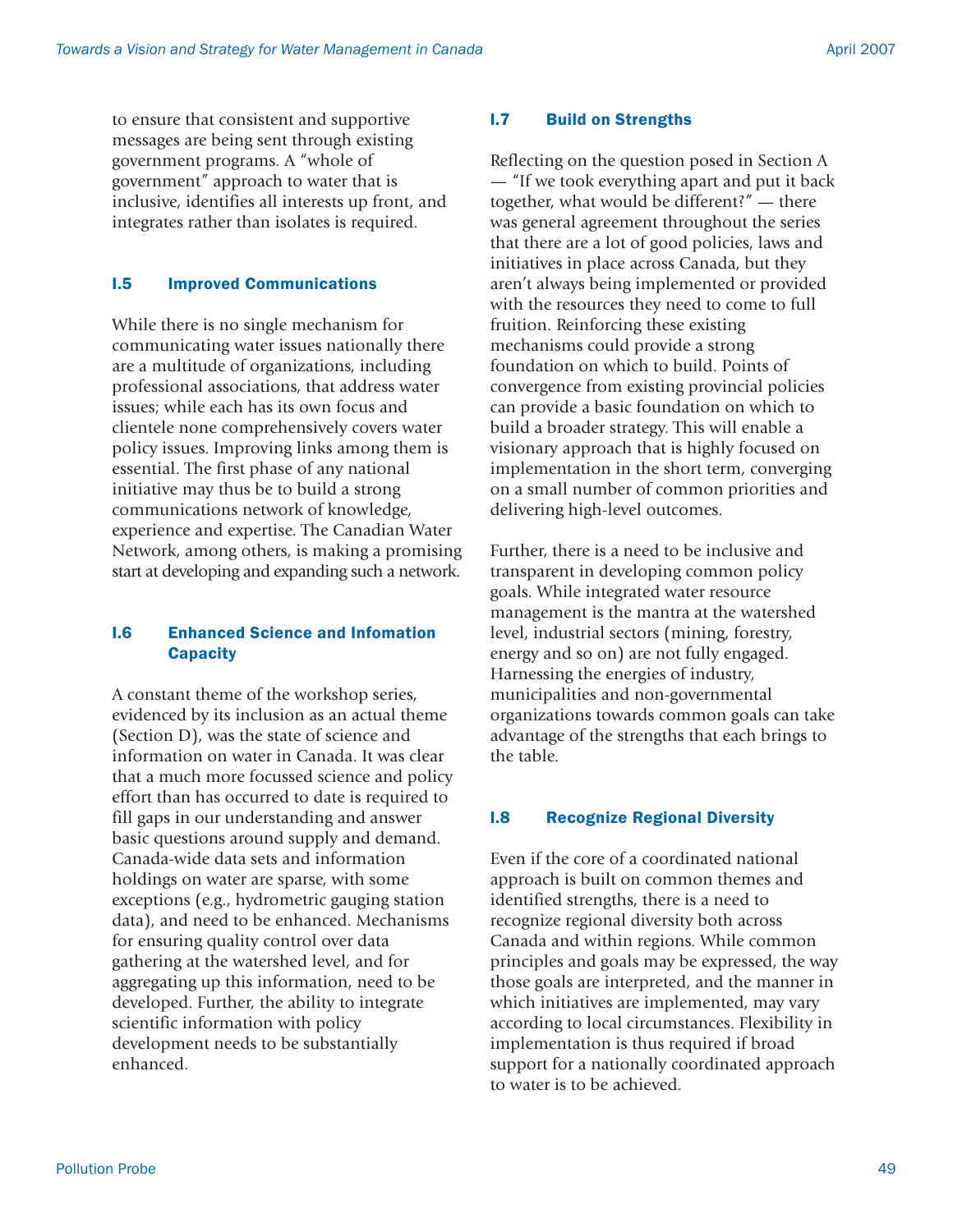#### I.9 Innovate and Demonstrate

The multitude of governmental and nongovernmental entities involved in watershed management, and the diversity of interest groups at the watershed level across Canada, provides a terrific opportunity for taking innovative approaches to watershed management, including experimenting with new governance models. As stated, though, where responsibility is to be delegated to partners it should be supported by the resources necessary to deliver effectively on expectations. Further, pursuing the "Net Gain" in ecological assets described in Box # 3 can lead to innovation in developing the common metrics that individual Canadians can agree on in order to chart progress and measure performance within a watershed.

One successful approach to innovation and demonstration in a related field has been Canada's Model Forest Program and its sister initiative the International Model Forest Network. Some Canadian model forests are already doing work on a watershed basis. The potential exists to establish a national network of model watersheds that could provide opportunities to experiment with new partnerships and programs.

#### I.10 Commit Resources

Finally, success in any coordinated national initiative will only be assured if the processes put in place receive sufficient human, technical and financial resources to enable them to deliver on their objectives. Stable funding arrangements are essential to provide ongoing support for the development of effective programs at the watershed level.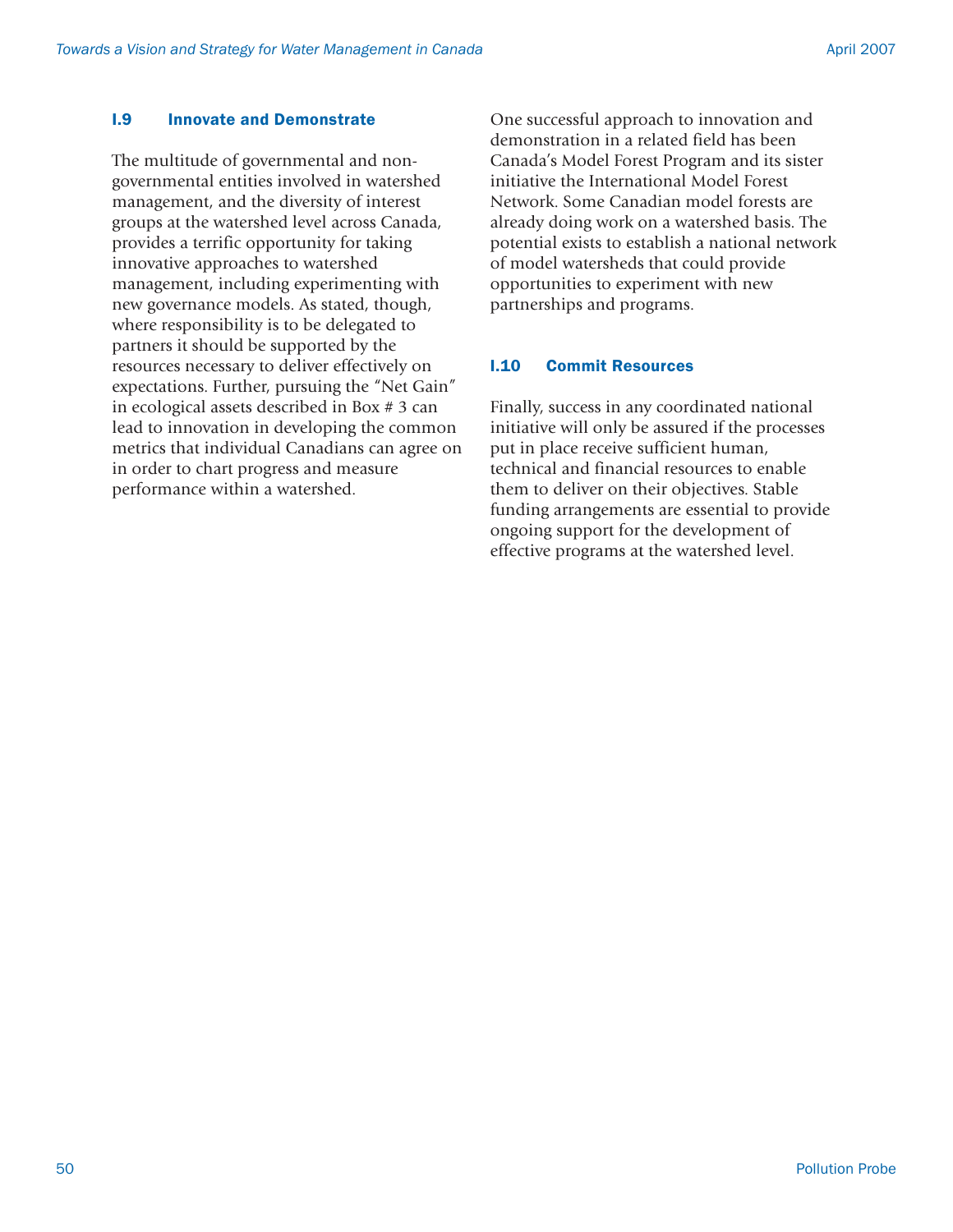## Appendix I — *Water Policy in Canada: National Workshop Series* Presentations

Pollution Probe greatly appreciates the expertise of the following individuals who gave presentations at individual workshops in the series. All their available PowerPoint presentations can be accessed at www.pollutionprobe.org/whatwedo

Paul Allen, Assistant Director Freshwater, Natural Resources Canada

The Honourable Steve Ashton, Minister of Water Stewardship, Government of Manitoba

Karen Bakker, Assistant Professor, Environmental Geography, University of British Columbia

Senator Tommy Banks, Chair, Senate Committee on Energy, the Environment and Natural Resources

Alex Bielak, Acting Director General, Science and Technology Strategies, Environment Canada

Henning Bjornlund, Canada Research Chair on Water and the Economy, University of Lethbridge

Bill Borland, Director Environmental Affairs, J.D. Irving Ltd.

David Brooks, Director of Research, Friends of the Earth Canada

James Bruce, Soil and Water Conservation Society

Edith Callaghan, Fred C. Manning School of Business Administration, Acadia University Ian Campbell, Acting Executive Director, Policy

Research Initiative

John Carey, Director General, Water Science and Technology, Environment Canada

Murray Clamen, Secretary, Canadian Section, International Joint Commission

John Cooper, Director's Office, Water Quality and Health, Health Canada

Graham Daborn, Director, Arthur Irving Academy for the Environment, Acadia University

David de Launay, Assistant Deputy Minister, Ontario Ministry of Natural Resources

Rob de Loë, Canada Research Chair in Water Management, University of Guelph Tom Duffy, Manager, Atlantic Operations, Ducks Unlimited Canada Cecilia Ferreyra, Guelph Water Management Group, University of Guelph Rick Findlay, Director Water Programme, Pollution Probe Johanne Gélinas, Commissioner of Environment and Sustainable Development, Government of Canada Mary Griffiths, Environmental Policy Analyst, Pembina Institute for Appropriate Development Mark Haxby, Manager, Sustainable Economy, Alberta Economic Development Kevin Heffernan, Director, Project Development, Trident Exploration James Hendry, CAMECO-NSERC Research Chair, Department of Geological Sciences, University of Saskatchewan Tom Hewitt, Senior Public Policy and Regulatory Affairs Advisor, Imperial Oil David Hill, Executive Director, Alberta Irrigation Projects Association Alice Hontela, Canada Research Chair in Ecotoxicology, University of Lethbridge Marc Hudon, Commission Eau, Nature Québec Kim Hughes, Director, Sustainable Planning Branch, Department of Environment, Government of New Brunswick Paul Hunt, Vice-President, Climate Change Central Leland Jackson, Chair of Ecology, Faculty of Biological Science, University of Calgary Rob Kent, Manager, National Water Quality Monitoring, Environment Canada Kenton Kinney, Sustainable Planning Branch, Department of Environment, Government of New Brunswick John Kolk, Chair, Alberta's Environmentally

Sustainable Agriculture Council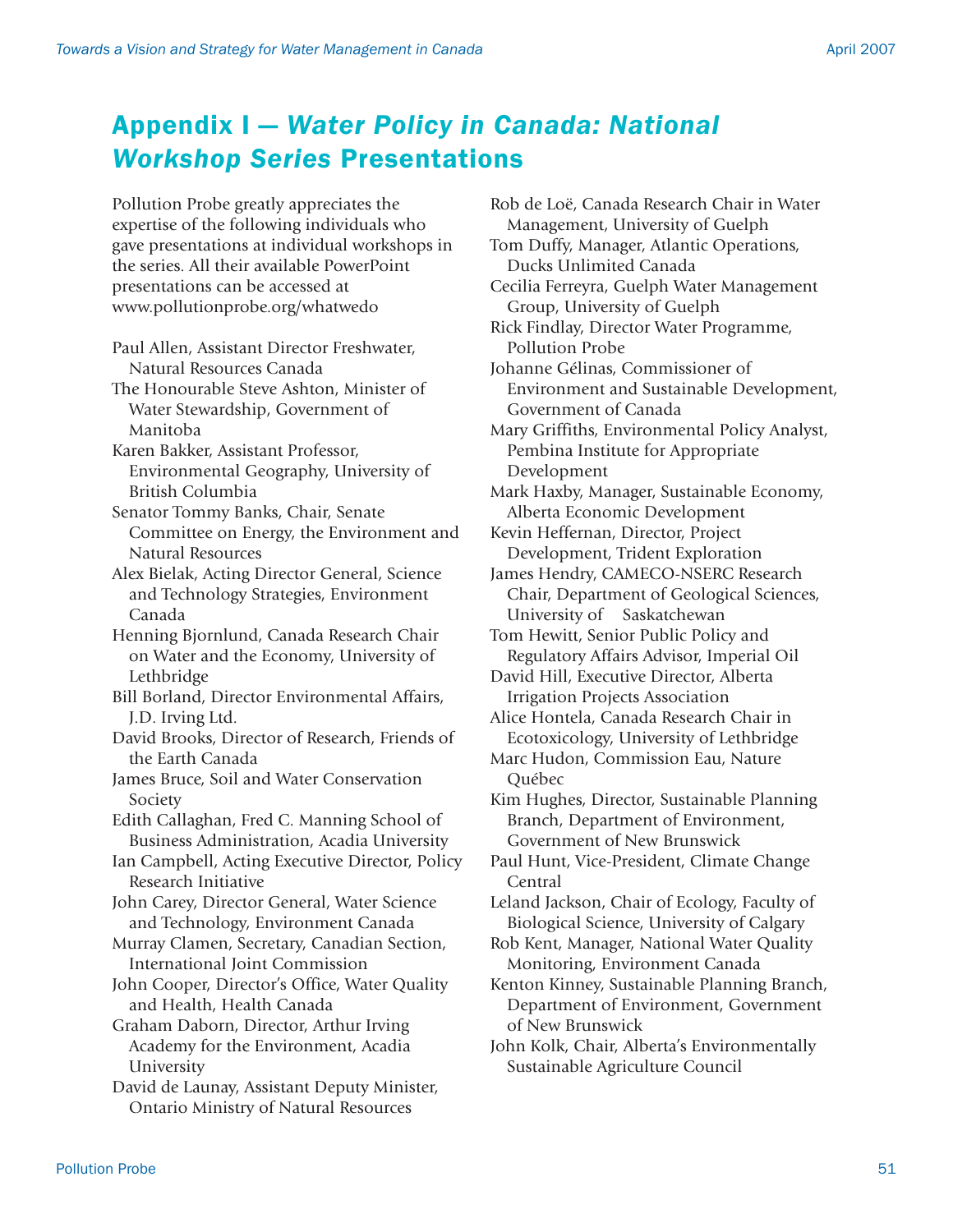Gail Krantzberg, Director of the Centre for Engineering and Public Policy, McMaster University

Lynn Kriwoken, Director, Innovation and Planning, Water Stewardship Division, Ministry of Environment, Government of British Columbia

Steve Locke, Director, Ag-Water, Prairie Farm Rehabilitation Administration, Agriculture and Agri-Food Canada

Judy MacDonald, Supervisor, Drinking Water Management, Nova Scotia Environment and Labour

Yvon Maranda, Chief, Watershed Management, Ministry of Sustainable Development, Environment and Parks, Government of Québec

Elizabeth May, Executive Director, Sierra Club of Canada

Senator Elaine McCoy, President, Macleod Institute for Environmental Analysis

Dave McGee, District Approvals Manager, Alberta Environment

Jim McKenzie, Office of the Commissioner for Environment and Sustainable Development, Government of Canada

Gregg Morrison, Director, Operational Services, Town of Wolfville

Paul Muldoon, Executive Director, Canadian Environmental Law Association

Dennis O'Grady, General Manager, South Nation Conservation Authority

Beatrice Olivastri, Chief Executive Officer, Friends of the Earth Canada

Don Pearson, General Manager, Conservation Ontario

Brian Petri, Senior Research Scientist, Trojan Technologies

Merrell-Ann Phare, Executive Director, Centre for Indigenous Environmental Resources Mike Price, former General Manager Water and Wastewater, City of Toronto Ellen Reynolds, POLIS Project on Ecological Governance, University of Victoria Stewart Rood, Scientific Co-director, Alberta Ingenuity Centre for Water Research Sarah Rosolen, Executive Director, Centre for Sustainable Watersheds Robert Sandford, UN Water for Life Decade Dave Sauchyn, Prairie Adaptation Research Collaborative, University of Regina Hans Schreier, Institute for Resources, Environment and Sustainability, University of British Columbia K. Gregory Senda, Peterson and Purvis LLP Andy Sharpe, Science Coordinator, Clean Annapolis River Project Nancy Stalker, Senior Resource Analyst, City of Calgary Clayton Tiedemann, Vice-President Operations, EPCOR Water Services Allen Tyrchniewicz, President, Tyrchniewicz Consulting Erik Veldman, Senior Project Manager, Pollution Probe Henry Venema, Director, Sustainable Natural Resources Management, International Institute for Sustainable Development Paul Weeks, Chair, Water Task Group, Canadian Association of Petroleum Producers Barry Worbets, Senior Fellow, Canada West Foundation Bev Yee, Assistant Deputy Minister, Alberta

Environment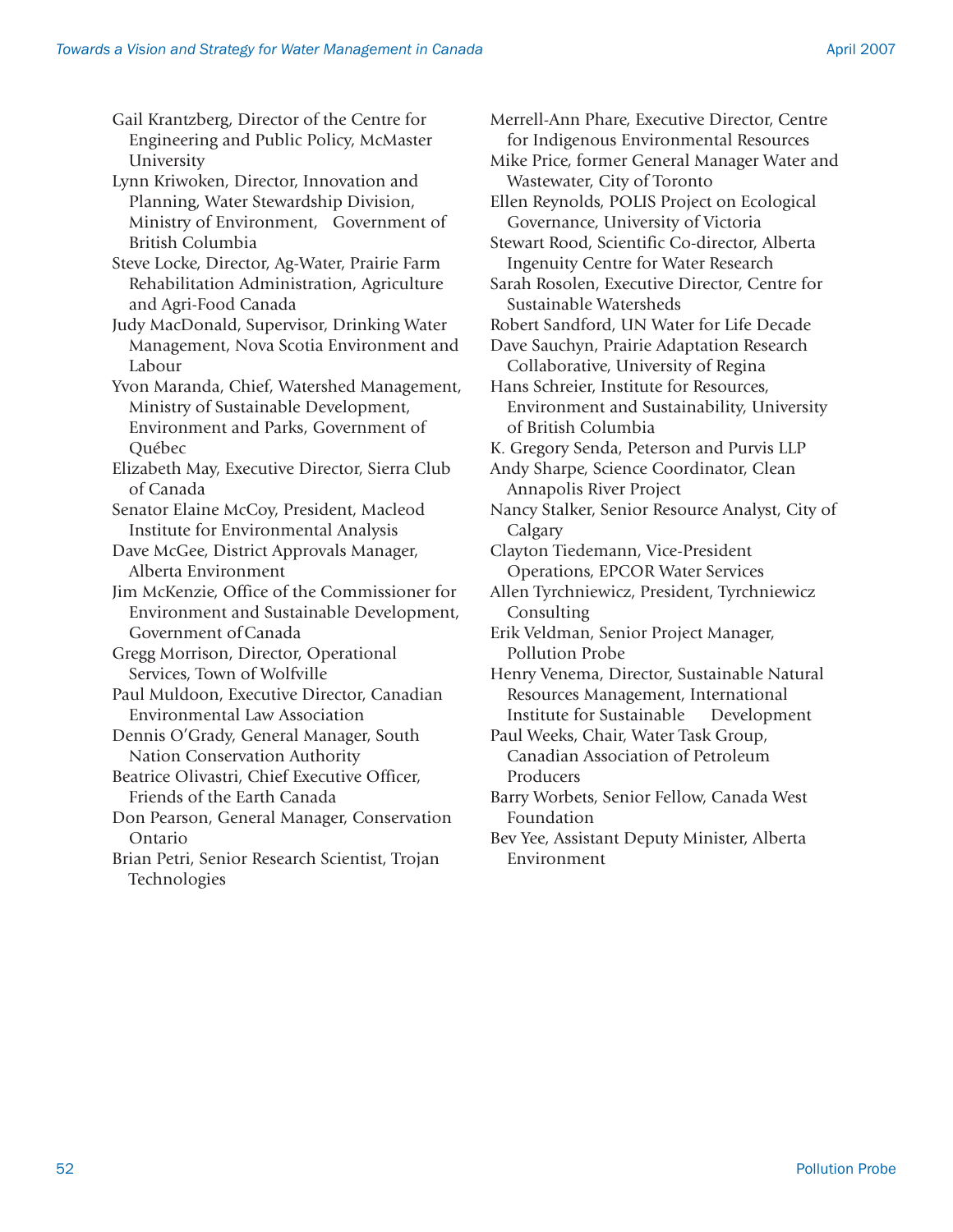## Appendix II — Approach of *Water Policy in Canada: National Workshop Series*

*Water Policy in Canada: National Workshop Series* was a progressive consultation and engagement process that evolved according to new information. Originally, the five workshops were sequenced as follows:

- *Current Status (Workshop #1)*
- *Future Challenges (Workshop #2)*
- *Policy Gaps and Barriers (Workshop #3)*
- *Innovative Strategies and Solutions (Workshop #4)*
- *The Need for Integration (Workshop #5)*

Within the sequence described above, the following six themes were originally proposed to be addressed, directly or indirectly, at all five workshops in the series. These were

- water quality
- water quantity
- water conservation
- watershed management
- water governance
- international concerns.

As the workshop series unfolded, this approach was modified to reflect the information presented in the various sessions. For example, water-related research, and data collection and availability, were repeatedly identified as cross-cutting issues. Due to the importance placed on them by speakers and participants, a new theme was created to better address these issues. After the third workshop it also became clear that watershed management presented an overarching theme that integrated many of the other issues. As a result, the fourth workshop was devoted solely to the challenges of watershed management, which is now presented in the workshop report series as an umbrella under which current water policy issues can be addressed.

The final flow of the series, then, was as follows:

- *Current Status (Workshop #1)*
- *Future Challenges (Workshop #2)*
- *Policy Gaps and Barriers (Workshop #3)*
- *Empowering Watershed Management (Workshop #4)*
- *Towards a Vision and Strategy for Water Policy in Canada (Workshop #5)*

The information in this workshop series report is presented in the context of watershed management and addresses

- water quality
- water quantity
- water research and data
- water conservation
- water governance
- international concerns.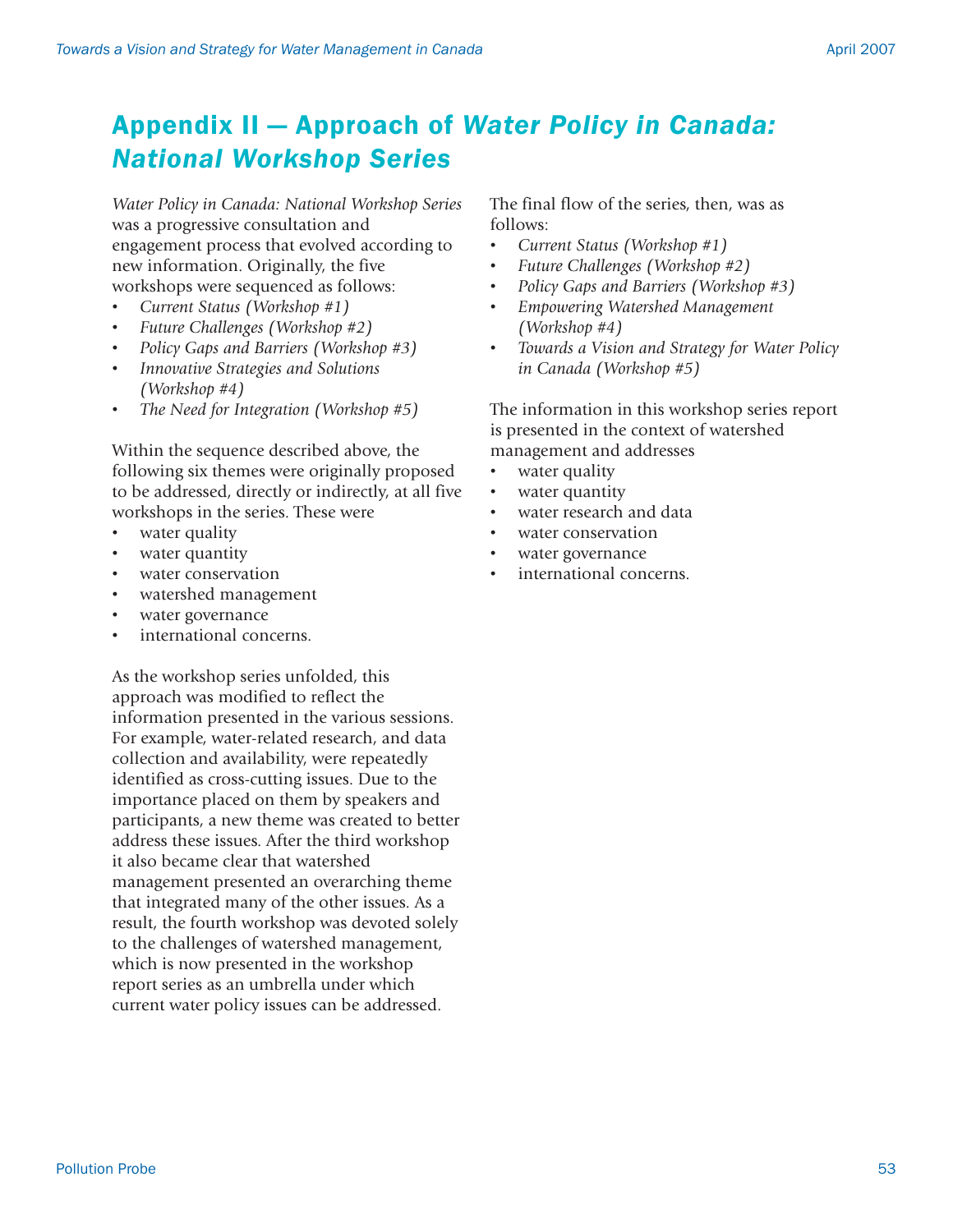## Appendix III — References

This report began as a seed document for the first workshop in Pollution Probe's *Water Policy in Canada: National Workshops Series*. The document was rewritten following each workshop to reflect the presentations and debates. The following list of references is not intended to be comprehensive; it is merely a selection of recent reports relevant to the themes of the workshop series that were used in the development of the original seed document.

- Brandes, OM and DB Brooks. 2005. *The Soft Path for Water in a Nutshell*. Friends of the Earth Canada and University of Victoria. Available at www.waterdsm.org/ Reports.htm.
- Brandes, OM, et.al. 2005. *At A Watershed: Ecological Governance and Sustainable Water Management in Canada*. POLIS Project on Ecological Governance, University of Victoria. Available at www.waterdsm.org/ Reports.htm.
- Environment Canada. 2004. *Threats to Water Availability in Canada*. NWRI Scientific Assessment Report Series No. 3 and ACSD Science Assessment Series, No. 1. Available at www.nwri.ca/publications/sars-e.html.
- Environment Canada. 2001. *Threats to Sources of Drinking Water and Aquatic Ecosystem Health in Canada*. NWRI Scientific Assessment Report Series No. 1. Available at www.nwri.ca/publications/sars-e.html.
- Rothwell, N. 2006. *Canada's Watersheds the Demographic Basis for an Urban-Rural Dialogue*. Rural and Small Town Canada Analysis Bulletin Vol 6 #6 (21-006-XIE), Statistics Canada. Available at www.statcan.ca/cgi-bin/downpub/ freepub.cgi?subject=1762#1762.
- Smith, R. 2002. *Canada's Freshwater Resources: Toward a National Strategy for Freshwater Management*. Discussion Paper for Water and the Future of Life on Earth, Simon Fraser University. Available at www.sfu.ca/cstudies/ science/publications.htm.